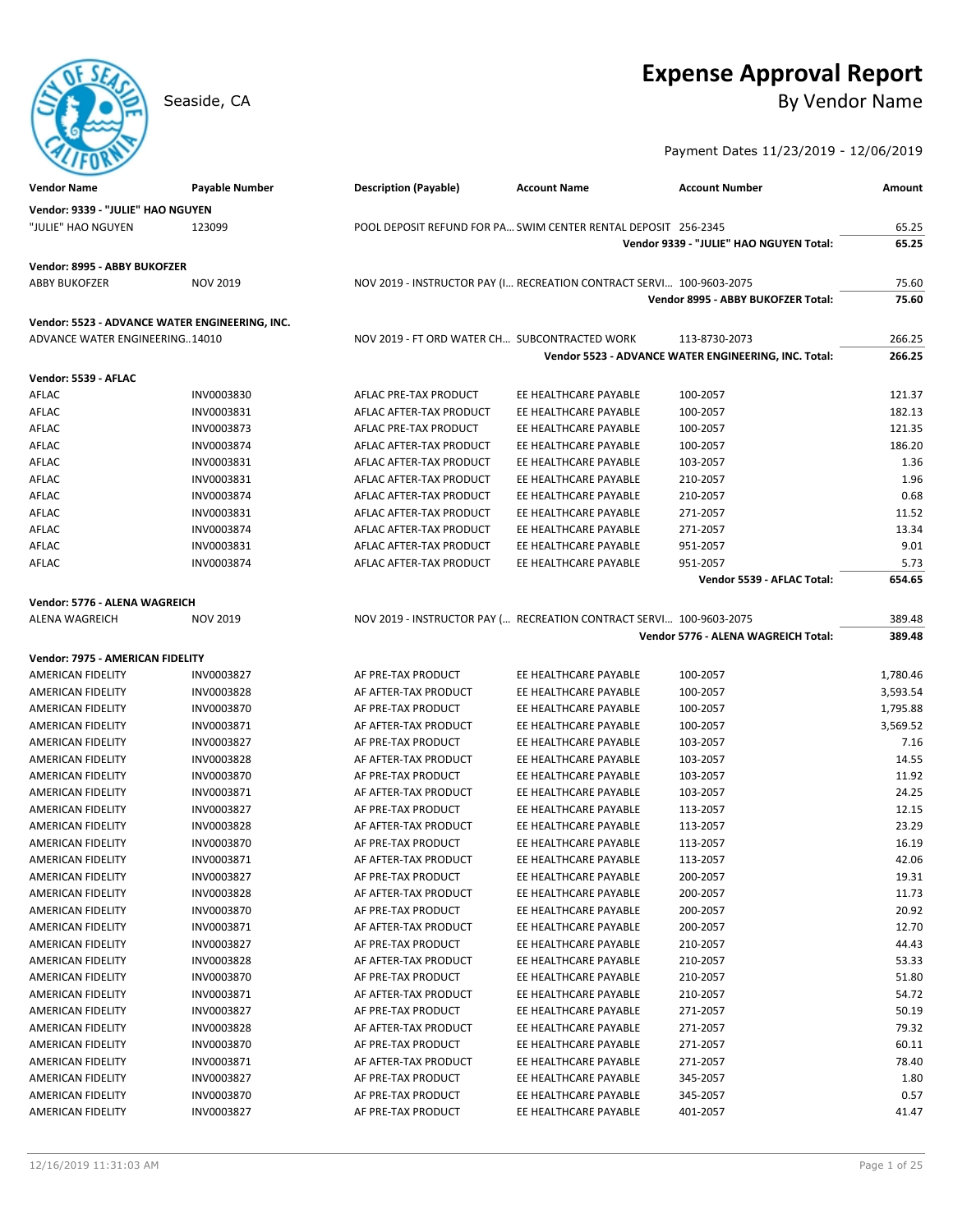| <b>Vendor Name</b>                  | <b>Payable Number</b> | <b>Description (Payable)</b>                       | <b>Account Name</b>                                                                                          | <b>Account Number</b>                     | Amount    |
|-------------------------------------|-----------------------|----------------------------------------------------|--------------------------------------------------------------------------------------------------------------|-------------------------------------------|-----------|
| AMERICAN FIDELITY                   | INV0003828            | AF AFTER-TAX PRODUCT                               | EE HEALTHCARE PAYABLE                                                                                        | 401-2057                                  | 99.09     |
| <b>AMERICAN FIDELITY</b>            | INV0003870            | AF PRE-TAX PRODUCT                                 | EE HEALTHCARE PAYABLE                                                                                        | 401-2057                                  | 36.05     |
| AMERICAN FIDELITY                   | INV0003871            | AF AFTER-TAX PRODUCT                               | EE HEALTHCARE PAYABLE                                                                                        | 401-2057                                  | 98.11     |
| AMERICAN FIDELITY                   | INV0003827            | AF PRE-TAX PRODUCT                                 | EE HEALTHCARE PAYABLE                                                                                        | 501-2057                                  | 65.68     |
| AMERICAN FIDELITY                   | INV0003828            | AF AFTER-TAX PRODUCT                               | EE HEALTHCARE PAYABLE                                                                                        | 501-2057                                  | 44.85     |
| AMERICAN FIDELITY                   | INV0003870            | AF PRE-TAX PRODUCT                                 | EE HEALTHCARE PAYABLE                                                                                        | 501-2057                                  | 65.30     |
| AMERICAN FIDELITY                   | INV0003871            | AF AFTER-TAX PRODUCT                               | EE HEALTHCARE PAYABLE                                                                                        | 501-2057                                  | 43.57     |
| AMERICAN FIDELITY                   | INV0003827            | AF PRE-TAX PRODUCT                                 | EE HEALTHCARE PAYABLE                                                                                        | 503-2057                                  | 20.39     |
| <b>AMERICAN FIDELITY</b>            | INV0003828            | AF AFTER-TAX PRODUCT                               | EE HEALTHCARE PAYABLE                                                                                        | 503-2057                                  | 44.47     |
| AMERICAN FIDELITY                   | INV0003870            | AF PRE-TAX PRODUCT                                 | EE HEALTHCARE PAYABLE                                                                                        | 503-2057                                  | 20.39     |
| AMERICAN FIDELITY                   | INV0003871            | AF AFTER-TAX PRODUCT                               | EE HEALTHCARE PAYABLE                                                                                        | 503-2057                                  | 44.47     |
| <b>AMERICAN FIDELITY</b>            | INV0003827            | AF PRE-TAX PRODUCT                                 | EE HEALTHCARE PAYABLE                                                                                        | 951-2057                                  | 61.96     |
| AMERICAN FIDELITY                   | INV0003828            | AF AFTER-TAX PRODUCT                               | EE HEALTHCARE PAYABLE                                                                                        | 951-2057                                  | 76.61     |
| AMERICAN FIDELITY                   | INV0003870            | AF PRE-TAX PRODUCT                                 | EE HEALTHCARE PAYABLE                                                                                        | 951-2057                                  | 25.87     |
| AMERICAN FIDELITY                   | INV0003871            | AF AFTER-TAX PRODUCT                               | EE HEALTHCARE PAYABLE                                                                                        | 951-2057                                  | 42.32     |
|                                     |                       |                                                    |                                                                                                              | Vendor 7975 - AMERICAN FIDELITY Total:    | 12,260.90 |
| Vendor: 7976 - AMERICAN FIDELITY    |                       |                                                    |                                                                                                              |                                           |           |
|                                     | INV0003829            |                                                    | EE HEALTHCARE PAYABLE                                                                                        |                                           |           |
| AMERICAN FIDELITY                   | INV0003872            | AF FLEX SEC 125<br>AF FLEX SEC 125                 | EE HEALTHCARE PAYABLE                                                                                        | 100-2057<br>100-2057                      | 2,239.92  |
| AMERICAN FIDELITY                   |                       |                                                    |                                                                                                              |                                           | 2,236.03  |
| AMERICAN FIDELITY                   | INV0003829            | AF FLEX SEC 125                                    | EE HEALTHCARE PAYABLE                                                                                        | 103-2057                                  | 1.14      |
| AMERICAN FIDELITY                   | INV0003872            | AF FLEX SEC 125                                    | EE HEALTHCARE PAYABLE                                                                                        | 103-2057                                  | 3.55      |
| AMERICAN FIDELITY                   | INV0003829            | AF FLEX SEC 125                                    | EE HEALTHCARE PAYABLE                                                                                        | 113-2057                                  | 1.31      |
| AMERICAN FIDELITY                   | INV0003872            | AF FLEX SEC 125                                    | EE HEALTHCARE PAYABLE                                                                                        | 113-2057                                  | 14.31     |
| AMERICAN FIDELITY                   | INV0003829            | AF FLEX SEC 125                                    | EE HEALTHCARE PAYABLE                                                                                        | 200-2057                                  | 49.20     |
| AMERICAN FIDELITY                   | INV0003872            | AF FLEX SEC 125                                    | EE HEALTHCARE PAYABLE                                                                                        | 200-2057                                  | 53.28     |
| AMERICAN FIDELITY                   | INV0003829            | AF FLEX SEC 125                                    | EE HEALTHCARE PAYABLE                                                                                        | 210-2057                                  | 7.30      |
| AMERICAN FIDELITY                   | INV0003872            | AF FLEX SEC 125                                    | EE HEALTHCARE PAYABLE                                                                                        | 210-2057                                  | 8.99      |
| AMERICAN FIDELITY                   | INV0003829            | AF FLEX SEC 125                                    | EE HEALTHCARE PAYABLE                                                                                        | 271-2057                                  | 61.36     |
| AMERICAN FIDELITY                   | INV0003872            | AF FLEX SEC 125                                    | EE HEALTHCARE PAYABLE                                                                                        | 271-2057                                  | 53.98     |
| AMERICAN FIDELITY                   | INV0003829            | AF FLEX SEC 125                                    | EE HEALTHCARE PAYABLE                                                                                        | 345-2057                                  | 7.98      |
| AMERICAN FIDELITY                   | INV0003872            | AF FLEX SEC 125                                    | EE HEALTHCARE PAYABLE                                                                                        | 345-2057                                  | 2.51      |
| AMERICAN FIDELITY                   | INV0003829            | AF FLEX SEC 125                                    | EE HEALTHCARE PAYABLE                                                                                        | 401-2057                                  | 79.25     |
| AMERICAN FIDELITY                   | INV0003872            | AF FLEX SEC 125                                    | EE HEALTHCARE PAYABLE                                                                                        | 401-2057                                  | 86.93     |
| AMERICAN FIDELITY                   | INV0003829            | AF FLEX SEC 125                                    | EE HEALTHCARE PAYABLE                                                                                        | 501-2057                                  | 50.00     |
| <b>AMERICAN FIDELITY</b>            | INV0003872            | AF FLEX SEC 125                                    | EE HEALTHCARE PAYABLE                                                                                        | 501-2057                                  | 50.00     |
| AMERICAN FIDELITY                   | INV0003829            | AF FLEX SEC 125                                    | EE HEALTHCARE PAYABLE                                                                                        | 503-2057                                  | 110.41    |
| AMERICAN FIDELITY                   | INV0003872            | AF FLEX SEC 125                                    | EE HEALTHCARE PAYABLE                                                                                        | 503-2057                                  | 110.41    |
| <b>AMERICAN FIDELITY</b>            | INV0003829            | AF FLEX SEC 125                                    | EE HEALTHCARE PAYABLE                                                                                        | 951-2057                                  | 32.52     |
| AMERICAN FIDELITY                   | INV0003872            | AF FLEX SEC 125                                    | EE HEALTHCARE PAYABLE                                                                                        | 951-2057                                  | 20.40     |
|                                     |                       |                                                    |                                                                                                              | Vendor 7976 - AMERICAN FIDELITY Total:    | 5,280.78  |
| Vendor: 0126 - AMERICAN LOCK & KEY  |                       |                                                    |                                                                                                              |                                           |           |
| AMERICAN LOCK & KEY                 | 63588                 | (2) 410 KEYS                                       | DEPARTMENT CONSUMABLES                                                                                       | 113-8730-3095                             | 5.46      |
| AMERICAN LOCK & KEY                 | 63787                 | (3) DUP KEYS                                       | DEPARTMENT CONSUMABLES                                                                                       | 401-8620-3095                             | 13.11     |
| AMERICAN LOCK & KEY                 | 63746                 | (4) GROUP 3 DUP KEYS                               | DEPARTMENT CONSUMABLES                                                                                       | 951-8820-3095                             | 13.11     |
|                                     |                       |                                                    |                                                                                                              | Vendor 0126 - AMERICAN LOCK & KEY Total:  | 31.68     |
| Vendor: 8646 - AMERICAN TRAINCO LLC |                       |                                                    |                                                                                                              |                                           |           |
| AMERICAN TRAINCO LLC                | 209582                | BENTLEY PALMER - BOILER OPE TRAINING AND EDUCATION |                                                                                                              | 113-8730-1029                             | 1,100.00  |
| AMERICAN TRAINCO LLC                | 209581                | MONTY MILLER - VARIABLE FR TRAINING & EDUCATION    |                                                                                                              | 401-8620-1029                             | 1,100.00  |
|                                     |                       |                                                    |                                                                                                              | Vendor 8646 - AMERICAN TRAINCO LLC Total: | 2,200.00  |
|                                     |                       |                                                    |                                                                                                              |                                           |           |
| Vendor: 7112 - ART BLACK            |                       |                                                    |                                                                                                              |                                           |           |
| ART BLACK                           | 119418                |                                                    | INTEGRAL INNOVATIONS - 100  TEMPORARY CONTRACT SERVIC 100-6610-2043                                          |                                           | 430.00    |
| <b>ART BLACK</b>                    | 119422                | SANTA BARBARA BLDG 13                              | TEMPORARY CONTRACT SERVIC100-6610-2043<br>LAS CAZUELOS - 800 BROADWA TEMPORARY CONTRACT SERVIC 100-6610-2043 |                                           | 430.00    |
| <b>ART BLACK</b>                    | 119426                |                                                    |                                                                                                              | Vendor 7112 - ART BLACK Total:            | 430.00    |
|                                     |                       |                                                    |                                                                                                              |                                           | 1,290.00  |
| Vendor: 6747 - AT&T MOBILITY        |                       |                                                    |                                                                                                              |                                           |           |
| AT&T MOBILITY                       | 10/9/19 - 11/8/19     | ACCT #287272498122; INV #28 TELEPHONE              |                                                                                                              | 100-6110-5132                             | 563.80    |
| AT&T MOBILITY                       | 10/09/19 - 11/08/19   | ACCT #287256319516/INV #28 MOBILE COMMUNICATIONS   |                                                                                                              | 503-4010-5135                             | 1,185.54  |
|                                     |                       |                                                    |                                                                                                              |                                           |           |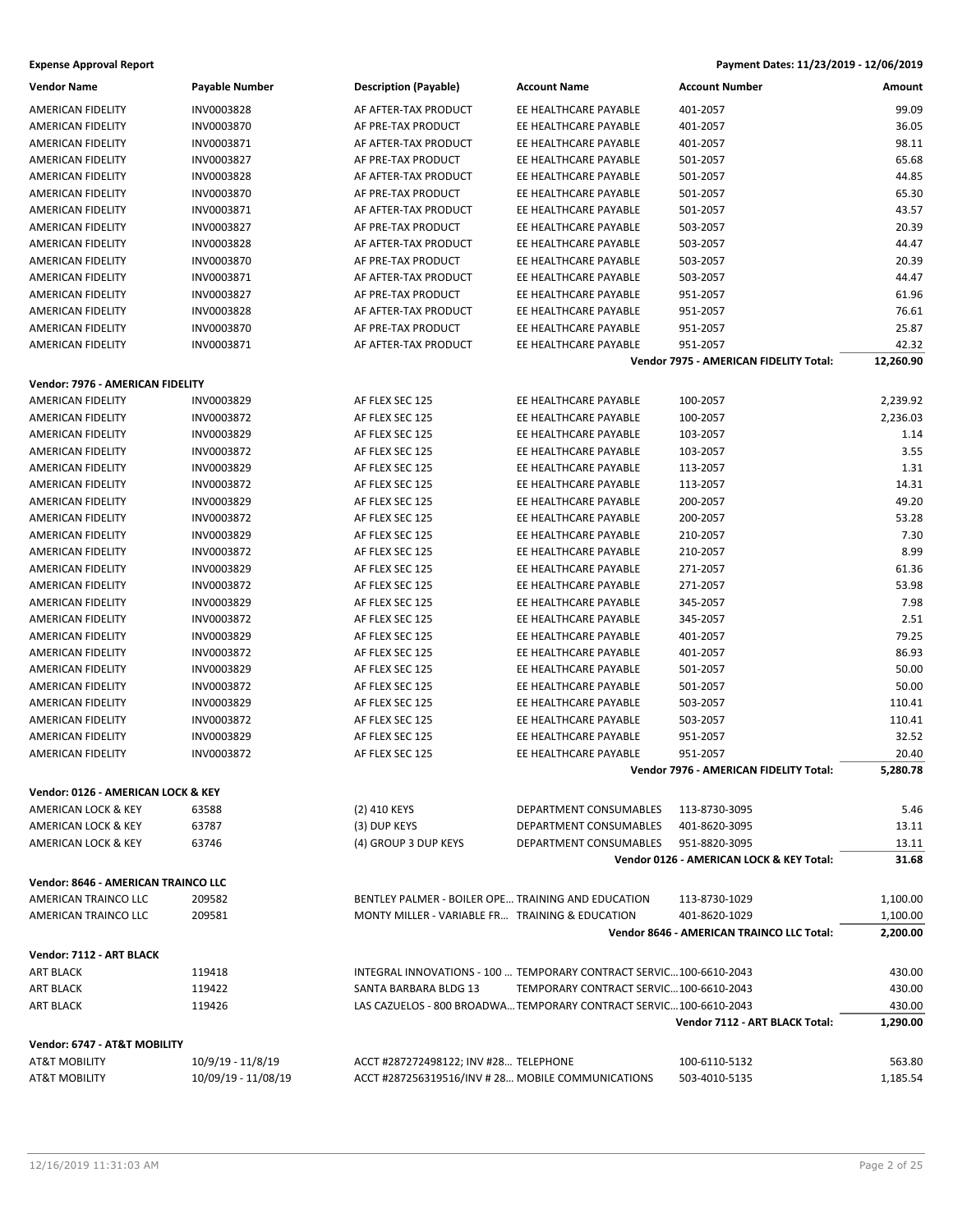| <b>Vendor Name</b>                               | <b>Payable Number</b> | <b>Description (Payable)</b>                                       | <b>Account Name</b>        | <b>Account Number</b>                                  | Amount      |
|--------------------------------------------------|-----------------------|--------------------------------------------------------------------|----------------------------|--------------------------------------------------------|-------------|
| AT&T MOBILITY                                    | 10/09/19-11/08/19     | ACCT #287021335618/INV #28 MOBILE COMMUNICATIONS                   |                            | 503-4010-5135                                          | 696.29      |
|                                                  |                       |                                                                    |                            | Vendor 6747 - AT&T MOBILITY Total:                     | 2.445.63    |
| <b>Vendor: 0216 - AT&amp;T</b>                   |                       |                                                                    |                            |                                                        |             |
| AT&T                                             | 000013883259          | BAN 9391059322; 10/12/2019- TELEPHONE                              |                            | 503-4010-5132                                          | 2.728.42    |
|                                                  |                       |                                                                    |                            | Vendor 0216 - AT&T Total:                              | 2,728.42    |
| Vendor: 2946 - BECK'S SHOE STORE, INC            |                       |                                                                    |                            |                                                        |             |
| BECK'S SHOE STORE, INC                           | 1000010372            | <b>BILLY THOMAS</b>                                                | SAFETY EQUIPMENT           | 100-8910-3097                                          | 157.69      |
|                                                  |                       |                                                                    |                            | Vendor 2946 - BECK'S SHOE STORE, INC Total:            | 157.69      |
| Vendor: 0530 - CA. STATE DISBURSEMENT UNIT       |                       |                                                                    |                            |                                                        |             |
| CA. STATE DISBURSEMENT UNIT INV0003914           |                       | CASE NO.: 0530033626-01                                            | <b>GARNISHMENT PAYABLE</b> | 100-2059                                               | 299.07      |
| CA. STATE DISBURSEMENT UNIT INV0003915           |                       | CASE NO.: 200000001441634                                          | <b>GARNISHMENT PAYABLE</b> | 100-2059                                               | 423.09      |
| CA. STATE DISBURSEMENT UNIT INV0003916           |                       | CASE NO.: 200000001772884                                          | <b>GARNISHMENT PAYABLE</b> | 100-2059                                               | 43.67       |
| CA. STATE DISBURSEMENT UNIT INV0003917           |                       | CASE NO: 200000000125769                                           | <b>GARNISHMENT PAYABLE</b> | 100-2059                                               | 142.61      |
| CA. STATE DISBURSEMENT UNIT INV0003918           |                       | CASE NO.: 200000001549267                                          | <b>GARNISHMENT PAYABLE</b> | 100-2059                                               | 461.53      |
| CA. STATE DISBURSEMENT UNIT INV0003919           |                       | CASE NO: 200000001987788                                           | <b>GARNISHMENT PAYABLE</b> | 100-2059                                               | 603.69      |
| CA. STATE DISBURSEMENT UNIT INV0003920           |                       | CASE NO: 200000001987788                                           | <b>GARNISHMENT PAYABLE</b> | 100-2059                                               | 23.08       |
|                                                  |                       |                                                                    |                            | Vendor 0530 - CA. STATE DISBURSEMENT UNIT Total:       | 1,996.74    |
| Vendor: 5103 - CALIF LAW ENFRCMNT ASSOC          |                       |                                                                    |                            |                                                        |             |
| CALIF LAW ENFRCMNT ASSOC                         |                       |                                                                    |                            |                                                        | 31.11       |
|                                                  | <b>INV0003838</b>     | POLICE DISABILITY                                                  | MISC PAYROLL PAYABLES      | 100-2062                                               |             |
| CALIF LAW ENFRCMNT ASSOC                         | INV0003839            | POLICE DISABILITY                                                  | MISC PAYROLL PAYABLES      | 100-2062                                               | 279.99      |
| CALIF LAW ENFRCMNT ASSOC                         | INV0003881            | POLICE DISABILITY                                                  | MISC PAYROLL PAYABLES      | 100-2062                                               | 31.14       |
| CALIF LAW ENFRCMNT ASSOC                         | INV0003882            | POLICE DISABILITY                                                  | MISC PAYROLL PAYABLES      | 100-2062                                               | 280.26      |
|                                                  |                       |                                                                    |                            | Vendor 5103 - CALIF LAW ENFRCMNT ASSOC Total:          | 622.50      |
| Vendor: 0473 - CALIFORNIA ASSOC OF               |                       |                                                                    |                            |                                                        |             |
| CALIFORNIA ASSOC OF                              | 300011005             | MEMBERSHIP DUES FOR MIGU DUES & MEMBERSHIP                         |                            | 100-6110-4122                                          | 95.00       |
|                                                  |                       |                                                                    |                            | Vendor 0473 - CALIFORNIA ASSOC OF Total:               | 95.00       |
| Vendor: 4508 - CALPERS LONG-TERM CARE PROGRAM    |                       |                                                                    |                            |                                                        |             |
| CALPERS LONG-TERM CARE PR INV0003820             |                       | <b>EMPLOYEE PREMIUM</b>                                            | MISC PAYROLL PAYABLES      | 100-2062                                               | 153.65      |
| CALPERS LONG-TERM CARE PR INV0003866             |                       | <b>EMPLOYEE PREMIUM</b>                                            | MISC PAYROLL PAYABLES      | 100-2062                                               | 153.65      |
|                                                  |                       |                                                                    |                            | Vendor 4508 - CALPERS LONG-TERM CARE PROGRAM Total:    | 307.30      |
| <b>Vendor: 0507 - CAPE</b>                       |                       |                                                                    |                            |                                                        |             |
| CAPE                                             | 08416                 | MEMBER RENEWAL - C. DEL BI DUES & MEMBERSHIP                       |                            | 100-6110-4122                                          | 50.00       |
|                                                  |                       |                                                                    |                            | Vendor 0507 - CAPE Total:                              | 50.00       |
| Vendor: 7405 - CENTRAL VALLEY TOXICOLOGY         |                       |                                                                    |                            |                                                        |             |
| CENTRAL VALLEY TOXICOLOGY                        | 294558                | CASE #EG1902179 / TOX #CVT- OTHER EXPENSE                          |                            | 100-6110-2078                                          | 247.00      |
| CENTRAL VALLEY TOXICOLOGY                        | 294778                | CASE #EG1902315; TOX #CVT-1 OTHER EXPENSE                          |                            | 100-6110-2078                                          | 78.00       |
|                                                  |                       |                                                                    |                            | Vendor 7405 - CENTRAL VALLEY TOXICOLOGY Total:         | 325.00      |
| Vendor: 4434 - CHICAGO TITLE COMPANY             |                       |                                                                    |                            |                                                        |             |
| CHICAGO TITLE COMPANY                            | 011-312-002           | CLOSING PRICE/FEES FOR APN  PARKS IMPROVEMENTS                     |                            | 342-8910-9570                                          | 3,146.20    |
|                                                  |                       |                                                                    |                            | Vendor 4434 - CHICAGO TITLE COMPANY Total:             | 3,146.20    |
| Vendor: 8414 - COASTAL FABRICATION COMPANY, INC. |                       |                                                                    |                            |                                                        |             |
| COASTAL FABRICATION COMP 48974                   |                       | REPAIR TRAILER HITCH - TRUCK  DEPARTMENT CONSUMABLES               |                            |                                                        | 90.00       |
|                                                  |                       |                                                                    |                            | 100-8420-3095                                          |             |
| COASTAL FABRICATION COMP 48973                   |                       | SUPPLY PLATE PIECE FOR BOTT DEPARTMENT EQUIPMENT                   |                            | 100-8420-8187                                          | 648.62      |
|                                                  |                       |                                                                    |                            | Vendor 8414 - COASTAL FABRICATION COMPANY, INC. Total: | 738.62      |
| Vendor: 7506 - CODE PUBLISHING, INC.             |                       |                                                                    |                            |                                                        |             |
| CODE PUBLISHING, INC.                            | 65166                 | STANDARD WEB HOSTING- AN PUBLISHING & LEGAL ADVERTIS 951-8810-2063 |                            |                                                        | 75.00       |
|                                                  |                       |                                                                    |                            | Vendor 7506 - CODE PUBLISHING, INC. Total:             | 75.00       |
| Vendor: 6553 - COMCAST                           |                       |                                                                    |                            |                                                        |             |
| COMCAST                                          | 11/6/19 - 12/5/19     | ACCT #8155 10 027 0033792; 1 DEPARTMENT CONSUMABLES                |                            | 100-9310-3095                                          | 44.43       |
|                                                  |                       |                                                                    |                            | Vendor 6553 - COMCAST Total:                           | 44.43       |
| Vendor: 9226 - CONDOR SECURITY OF AMERICA, INC.  |                       |                                                                    |                            |                                                        |             |
| CONDOR SECURITY OF AMERICA6220                   |                       | CUTINO PARK SECURITY - 9/1/2 PARKS IMPROVEMENTS                    |                            | 348-8910-9570                                          | 3,120.75    |
| CONDOR SECURITY OF AMERICA6226                   |                       | CUTINO PARK SECURITY - 9/8/1 PARKS IMPROVEMENTS                    |                            | 348-8910-9570                                          | 2,907.00    |
| CONDOR SECURITY OF AMERICA6253                   |                       | CUTINO PARK SECURITY - 9/15/ PARKS IMPROVEMENTS                    |                            | 348-8910-9570                                          | 3,334.50    |
| CONDOR SECURITY OF AMERICACM0000307              |                       | CREDIT BALANCE ON ACCOUNT PARKS IMPROVEMENTS                       |                            | 348-8910-9570                                          | $-1,000.13$ |
|                                                  |                       |                                                                    |                            | Vendor 9226 - CONDOR SECURITY OF AMERICA, INC. Total:  | 8,362.12    |
|                                                  |                       |                                                                    |                            |                                                        |             |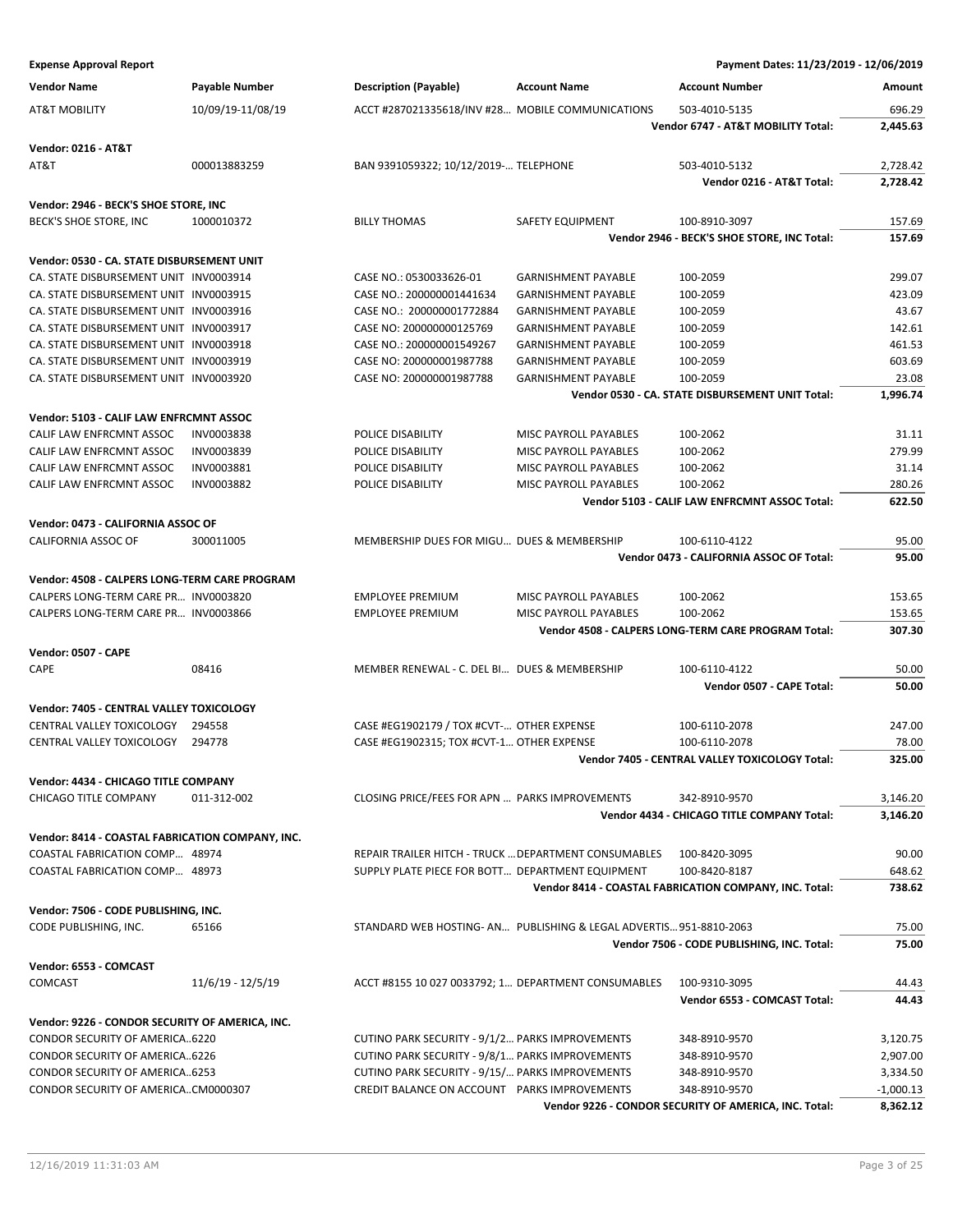| <b>Vendor Name</b>                           | <b>Payable Number</b> | <b>Description (Payable)</b>                                          | <b>Account Name</b>    | <b>Account Number</b>                                           | Amount                |
|----------------------------------------------|-----------------------|-----------------------------------------------------------------------|------------------------|-----------------------------------------------------------------|-----------------------|
| Vendor: 4560 - CONTE'S GENERATOR SERVICE     |                       |                                                                       |                        |                                                                 |                       |
| <b>CONTE'S GENERATOR SERVICE</b>             | 82905                 | OLDEMEYER CTR - REPLACE WA SUBCONTRACTED WORK                         |                        | 100-8310-2073                                                   | 2,422.65              |
| <b>CONTE'S GENERATOR SERVICE</b>             | 82911                 | OLDEMEYER CTR - INSTALL./TESSUBCONTRACTED WORK                        |                        | 100-8310-2073                                                   | 336.00                |
| <b>CONTE'S GENERATOR SERVICE</b>             | 83040                 | BROADWAY FIRE STATION - AN SUBCONTRACTED WORK                         |                        | 100-8310-2073                                                   | 1,240.05              |
| <b>CONTE'S GENERATOR SERVICE</b>             | 82744                 | AUGUST 2019 - MONTHLY SVC  SUBCONTRACTED WORK                         |                        | 113-8730-2073                                                   | 1,200.00              |
| <b>CONTE'S GENERATOR SERVICE</b>             | 82848                 | SEPT 2019 - MONTHLY SVC EM SUBCONTRACTED WORK                         |                        | 113-8730-2073                                                   | 960.00                |
| <b>CONTE'S GENERATOR SERVICE</b>             | 82910                 | BLDG 4463 - REPLACE OIL COOL SUBCONTRACTED WORK                       |                        | 113-8730-2073                                                   | 1,041.71              |
| <b>CONTE'S GENERATOR SERVICE</b>             | 82961                 | PRESIDIO POLICE DEPT - ANNU SUBCONTRACTED WORK                        |                        | 113-8730-2073                                                   | 950.00                |
| <b>CONTE'S GENERATOR SERVICE</b>             | 82995                 | OCT 2019 - MONTHLY SVC EME SUBCONTRACTED WORK                         |                        | 113-8730-2073                                                   | 960.00                |
| <b>CONTE'S GENERATOR SERVICE</b>             | 83036                 | BLDG 4463 - ANNUAL SVC EME SUBCONTRACTED WORK                         |                        | 113-8730-2073                                                   | 950.00                |
| <b>CONTE'S GENERATOR SERVICE</b>             | 83037                 | FT ORD FIRE DEPT - ANNUAL SV SUBCONTRACTED WORK                       |                        | 113-8730-2073                                                   | 850.00                |
| <b>CONTE'S GENERATOR SERVICE</b>             | 83043                 | BLDG 4250 - ANNUAL SVC EME SUBCONTRACTED WORK                         |                        | 113-8730-2073<br>Vendor 4560 - CONTE'S GENERATOR SERVICE Total: | 1,450.00<br>12,360.41 |
| Vendor: 6438 - CWEA                          |                       |                                                                       |                        |                                                                 |                       |
| <b>CWEA</b>                                  | 0000302711            | MONTY MILLER COLLECTION SY DUES AND MEMBERSHIPS                       |                        | 951-8810-4122                                                   | 94.00                 |
| <b>CWEA</b>                                  | <b>WINTER 2020</b>    | TRAVIS EDWARDS TECH CERT - DUES AND MEMBERSHIPS                       |                        | 951-8810-4122                                                   | 190.00                |
| <b>CWEA</b>                                  | <b>WINTER 2020.</b>   | STEVEN BONANFANT - WINTER  DUES AND MEMBERSHIPS                       |                        | 951-8810-4122                                                   | 367.00                |
|                                              |                       |                                                                       |                        | Vendor 6438 - CWEA Total:                                       | 651.00                |
| Vendor: 0922 - CYPRESS COAST FORD-LINCOLN    |                       |                                                                       |                        |                                                                 |                       |
| CYPRESS COAST FORD-LINCOLN 196789            |                       | (1) SWITCH ASY                                                        | <b>VEHICLE PARTS</b>   | 501-8520-6144                                                   | 150.74                |
| CYPRESS COAST FORD-LINCOLN 346346            |                       | TAG #T7219/OIL CHANGE FORD OUTSIDE REPAIRS                            |                        | 501-8520-6148                                                   | 73.62                 |
|                                              |                       |                                                                       |                        | Vendor 0922 - CYPRESS COAST FORD-LINCOLN Total:                 | 224.36                |
| Vendor: 0981 - DEL MAR FRENCH LAUNDRY, INC.  |                       |                                                                       |                        |                                                                 |                       |
| DEL MAR FRENCH LAUNDRY, IN 11/15/2019        |                       | RECREATION DEPT - 31 TABLE C SENIOR ACTIVITIES                        |                        | 251-9500-7125                                                   | 201.50                |
|                                              |                       |                                                                       |                        | Vendor 0981 - DEL MAR FRENCH LAUNDRY, INC. Total:               | 201.50                |
| Vendor: 9099 - DUDE SOLUTIONS, INC.          |                       |                                                                       |                        |                                                                 |                       |
| DUDE SOLUTIONS, INC.                         | <b>INV-56022</b>      | SMARTGOV CONNECTORS/POR COMPUTER SUPPLIES/SOFTWA 503-4010-3102        |                        |                                                                 | 31,320.00             |
|                                              |                       |                                                                       |                        | Vendor 9099 - DUDE SOLUTIONS, INC. Total:                       | 31,320.00             |
| Vendor: 1152 - ENTENMANN-ROVIN COMPANY       |                       |                                                                       |                        |                                                                 |                       |
| ENTENMANN-ROVIN COMPANY 0147632-IN           |                       | (1) SEASIDE PD D130 TT DOME  OTHER EXPENSE                            |                        | 100-6110-2078                                                   | 77.62                 |
|                                              |                       |                                                                       |                        | Vendor 1152 - ENTENMANN-ROVIN COMPANY Total:                    | 77.62                 |
| Vendor: 5969 - FASTENAL COMPANY              |                       |                                                                       |                        |                                                                 |                       |
| <b>FASTENAL COMPANY</b>                      | CASEA96703            | AA /AAA /9V BATTERIES - FIRE  DEPARTMENT CONSUMABLES 100-6610-3095    |                        |                                                                 | 59.37                 |
|                                              |                       |                                                                       |                        | Vendor 5969 - FASTENAL COMPANY Total:                           | 59.37                 |
| Vendor: 8338 - FEDEX                         |                       |                                                                       |                        |                                                                 |                       |
| <b>FEDEX</b>                                 | 6-840-08200           | ACCT #6266-0569-9; POLICE SH MAIL SERVICES                            |                        | 100-6110-4124                                                   | 11.23                 |
|                                              |                       |                                                                       |                        | Vendor 8338 - FEDEX Total:                                      | 11.23                 |
| Vendor: 3883 - FELIPE DE JESUS OLVERA        |                       |                                                                       |                        |                                                                 |                       |
| FELIPE DE JESUS OLVERA                       | 2393                  | CYPRESS TREE - LAGUNA GRAN SUBCONTRACTED WORK                         |                        | 100-8450-2073                                                   | 1.275.00              |
|                                              |                       |                                                                       |                        | Vendor 3883 - FELIPE DE JESUS OLVERA Total:                     | 1,275.00              |
| Vendor: 1188 - FERGUSON ENTERPRISES INC #686 |                       |                                                                       |                        |                                                                 |                       |
| FERGUSON ENTERPRISES INC # 8133926           |                       | MISC SUPPLIES FOR CUTINO PA DEPARTMENT CONSUMABLES                    |                        | 100-8420-3095                                                   | 17.50                 |
| FERGUSON ENTERPRISES INC # 8125960           |                       | MISC POMA SUPPLIES - JOB 42 DEPARTMENT CONSUMABLES                    |                        | 113-8730-3095                                                   | 108.72                |
| FERGUSON ENTERPRISES INC # 8130181           |                       | MISC POMA SUPPLIES - JOB 42 DEPARTMENT CONSUMABLES                    |                        | 113-8730-3095                                                   | 85.05                 |
| FERGUSON ENTERPRISES INC # 8130187           |                       | MISC POMA SUPPLIES - JOB 42 DEPARTMENT CONSUMABLES                    |                        | 113-8730-3095                                                   | 236.79                |
| FERGUSON ENTERPRISES INC # 8146886           |                       | MISC POMA SUPPLIES                                                    | DEPARTMENT CONSUMABLES | 113-8730-3095                                                   | 35.26                 |
|                                              |                       |                                                                       |                        | Vendor 1188 - FERGUSON ENTERPRISES INC #686 Total:              | 483.32                |
| Vendor: 6306 - GAVILAN PEST CONTROL          |                       |                                                                       |                        |                                                                 |                       |
| <b>GAVILAN PEST CONTROL</b>                  | 0126989               | 986 HILBY AVE - GENERAL PEST  TEMPORARY CONTRACT SERVIC 100-9200-2043 |                        |                                                                 | 87.00                 |
| <b>GAVILAN PEST CONTROL</b>                  | 0126724               | 1136 WHEELER ST - GENERAL P SUBCONTRACTED WORK                        |                        | 100-9310-2073                                                   | 83.00                 |
|                                              |                       |                                                                       |                        | Vendor 6306 - GAVILAN PEST CONTROL Total:                       | 170.00                |
| Vendor: 1388 - GRAINGER                      |                       |                                                                       |                        |                                                                 |                       |
| <b>GRAINGER</b>                              | 9356587106            | CREDIT FOR ORIG INV #930962 DEPARTMENT CONSUMABLES                    |                        | 100-9400-3095                                                   | -83.44                |
| <b>GRAINGER</b>                              | 9360350046            | (1) TARP, FLAME RESISTANT, C DEPARTMENT CONSUMABLES                   |                        | 210-8110-3095                                                   | 110.57                |
|                                              |                       |                                                                       |                        | Vendor 1388 - GRAINGER Total:                                   | 27.13                 |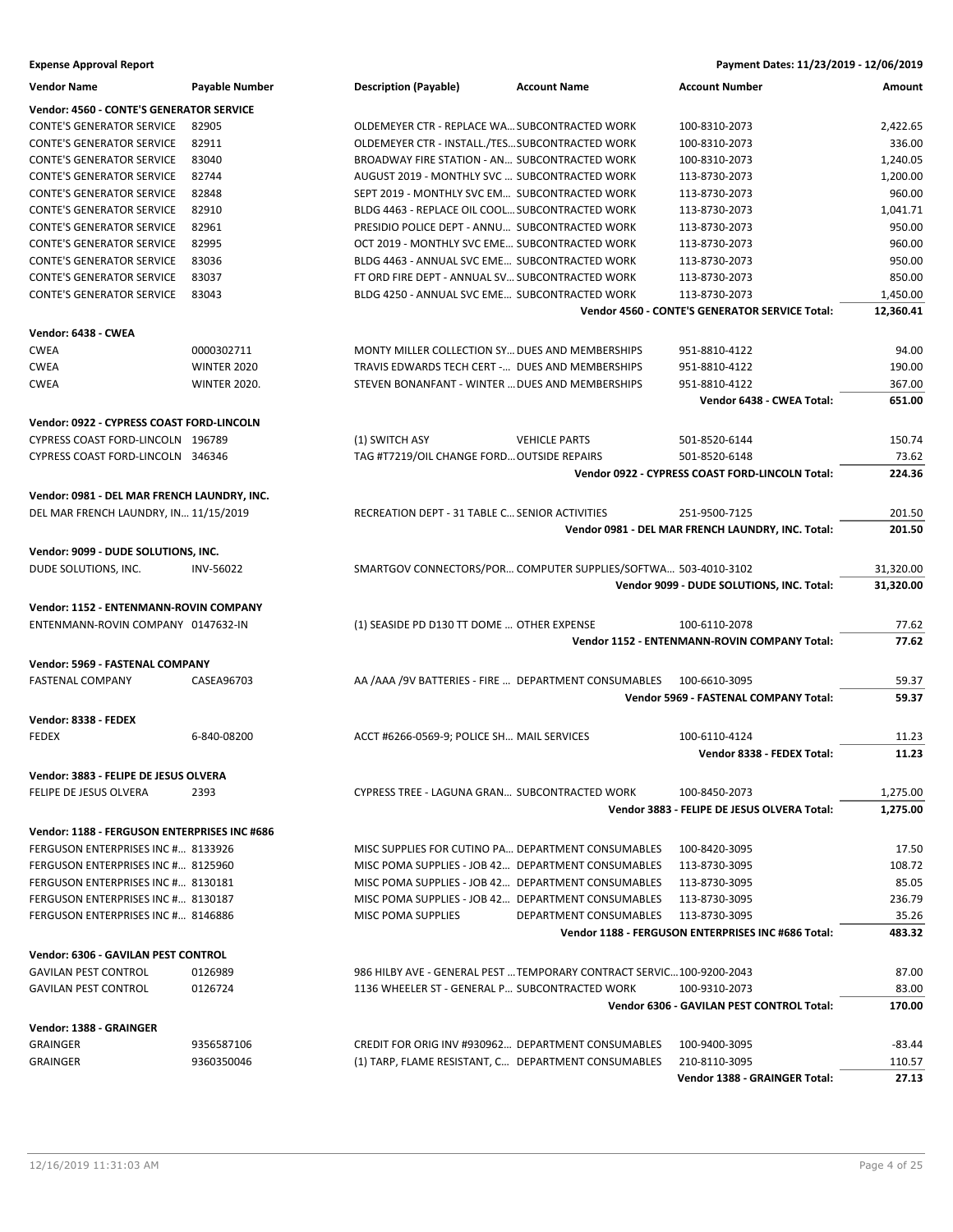| <b>Expense Approval Report</b>                                                        |                          |                                                                      |                                                | Payment Dates: 11/23/2019 - 12/06/2019           |                 |
|---------------------------------------------------------------------------------------|--------------------------|----------------------------------------------------------------------|------------------------------------------------|--------------------------------------------------|-----------------|
| <b>Vendor Name</b>                                                                    | <b>Payable Number</b>    | <b>Description (Payable)</b>                                         | <b>Account Name</b>                            | <b>Account Number</b>                            | Amount          |
| Vendor: 5476 - GUARDIAN                                                               |                          |                                                                      |                                                |                                                  |                 |
| <b>GUARDIAN</b>                                                                       | INV0003937               | DECEMBER 2019 ADMIN FEES                                             | <b>DENTAL PAYABLE</b>                          | 100-2066                                         | 2,931.60        |
|                                                                                       |                          |                                                                      |                                                | <b>Vendor 5476 - GUARDIAN Total:</b>             | 2,931.60        |
| <b>Vendor: 6372 - GUARDIAN-ALTERNATE FUNDED</b>                                       |                          |                                                                      |                                                |                                                  |                 |
| GUARDIAN-ALTERNATE FUNDED INV0003933                                                  |                          | NOVEMBER 2019 CLAIMS                                                 | DENTAL PAYABLE                                 | 502-2066                                         | 12,641.20       |
|                                                                                       |                          |                                                                      |                                                | Vendor 6372 - GUARDIAN-ALTERNATE FUNDED Total:   | 12,641.20       |
| Vendor: 4222 - HARRIS & ASSOCIATES, INC.                                              |                          |                                                                      |                                                |                                                  |                 |
| HARRIS & ASSOCIATES, INC.                                                             | 42872                    | 9/29/19 - 10/26/19 - LIFT STATI LIFT STATION UPGRADES                |                                                | 953-8820-9204                                    | 7,457.40        |
| HARRIS & ASSOCIATES, INC.                                                             | 42918                    | 9/29/19 - 10/26/19 - CIP MGMTDEL MONTE SWR MAIN REPLAC 953-8820-9214 |                                                |                                                  | 4,946.25        |
| HARRIS & ASSOCIATES, INC.                                                             | 42918                    | 9/29/19 - 10/26/19 - CIP MGMTSEWER LINE REPLACEMENTS                 |                                                | 953-8820-9218                                    | 1,600.00        |
|                                                                                       |                          |                                                                      |                                                | Vendor 4222 - HARRIS & ASSOCIATES, INC. Total:   | 14,003.65       |
| Vendor: 8192 - HEATHER HARDEE                                                         |                          |                                                                      |                                                |                                                  |                 |
| <b>HEATHER HARDEE</b>                                                                 | SSPD19-04                | (5) PRE-EMPLOYMENT POLYGR BACKGROUND INVESTIGATION 100-6110-1027     |                                                |                                                  | 1,325.00        |
| <b>HEATHER HARDEE</b>                                                                 | SSPD19-05                | (6) PRE-EMPLOYMENT POLYGR BACKGROUND INVESTIGATION 100-6110-1027     |                                                |                                                  | 1,770.00        |
|                                                                                       |                          |                                                                      |                                                | Vendor 8192 - HEATHER HARDEE Total:              | 3,095.00        |
| Vendor: 5753 - HEIHACHIRO TAKARABE                                                    |                          |                                                                      |                                                |                                                  |                 |
| <b>HEIHACHIRO TAKARABE</b>                                                            | <b>NOV 2019</b>          | NOV 2019 - INSTRUCTOR PAY ( RECREATION CONTRACT SERVI 100-9603-2075  |                                                |                                                  | 223.94          |
|                                                                                       |                          |                                                                      |                                                | Vendor 5753 - HEIHACHIRO TAKARABE Total:         | 223.94          |
| Vendor: 7173 - Iconix Waterworks (US) Inc.                                            |                          |                                                                      |                                                |                                                  |                 |
| Iconix Waterworks (US) Inc.                                                           | 17913049076              | MISC WATER DEPT SUPPLIES                                             | DEPARTMENT CONSUMABLES                         | 401-8620-3095                                    | 292.32          |
|                                                                                       |                          |                                                                      |                                                | Vendor 7173 - Iconix Waterworks (US) Inc. Total: | 292.32          |
| Vendor: 9338 - ISAAC SARABIA                                                          |                          |                                                                      |                                                |                                                  |                 |
| <b>ISAAC SARABIA</b>                                                                  | 11/7/2019                | MC/DJ SVCS FOR 'PARTY WITH ACOMMUNITY RELATIONS                      |                                                | 100-6110-1024                                    | 300.00          |
|                                                                                       |                          |                                                                      |                                                | Vendor 9338 - ISAAC SARABIA Total:               | 300.00          |
| Vendor: 1334 - JOHN C GEMMA                                                           |                          |                                                                      |                                                |                                                  |                 |
| JOHN C GEMMA                                                                          | CS1916                   | OCT 2019 - NETWORK SUPPORTCONSULTANT                                 |                                                | 503-4010-1030                                    | 500.00          |
| JOHN C GEMMA                                                                          | CS1915                   | (1) HP 1GB RJ45 SFP (FEDEX P1) COMPUTER EQUIPMENT                    |                                                | 503-4010-8182                                    | 280.77          |
|                                                                                       |                          |                                                                      |                                                | Vendor 1334 - JOHN C GEMMA Total:                | 780.77          |
| Vendor: 6685 - JONES & MAYER                                                          |                          |                                                                      |                                                |                                                  |                 |
| <b>JONES &amp; MAYER</b>                                                              | 94764                    | CLIENT ID: SEASIDE PD - MJM                                          | LEGAL SERVICES - SPECIAL                       | 100-3010-1023                                    | 45.00           |
|                                                                                       |                          |                                                                      |                                                | Vendor 6685 - JONES & MAYER Total:               | 45.00           |
|                                                                                       |                          |                                                                      |                                                |                                                  |                 |
| Vendor: 1798 - KELLY-MOORE PAINT COMPANY<br>KELLY-MOORE PAINT COMPANY 802-00000716549 |                          | PAINT SUPPLIES FOR CUTINO P DEPARTMENT CONSUMABLES                   |                                                | 100-8420-3095                                    | 70.51           |
|                                                                                       |                          |                                                                      |                                                | Vendor 1798 - KELLY-MOORE PAINT COMPANY Total:   | 70.51           |
|                                                                                       |                          |                                                                      |                                                |                                                  |                 |
| Vendor: 4500 - KENNETH H. STAHL                                                       |                          |                                                                      |                                                |                                                  |                 |
| KENNETH H. STAHL                                                                      | 11/7/2019                | PERFORM FOR SR CANDLELIGHT SENIOR ACTIVITIES                         |                                                | 251-9500-7125                                    | 75.00           |
|                                                                                       |                          |                                                                      |                                                | Vendor 4500 - KENNETH H. STAHL Total:            | 75.00           |
| Vendor: 7488 - L3HARRIS TECHNOLOGIES, INC.                                            |                          |                                                                      |                                                |                                                  |                 |
| L3HARRIS TECHNOLOGIES, INC. 93331344                                                  |                          | RADIO REPAIR - PORTABLE RAD RADIO REPAIR                             |                                                | 100-6120-2052                                    | 775.00          |
|                                                                                       |                          |                                                                      |                                                | Vendor 7488 - L3HARRIS TECHNOLOGIES, INC. Total: | 775.00          |
| Vendor: 5462 - LABORERS NATIONAL PENSION                                              |                          |                                                                      |                                                |                                                  |                 |
| LABORERS NATIONAL PENSION                                                             | INV0003840               | LIUNA PENSION                                                        | LIUNA PENSION PAYABLE                          | 100-2064                                         | 2,113.83        |
| LABORERS NATIONAL PENSION                                                             | INV0003883               | LIUNA PENSION                                                        | LIUNA PENSION PAYABLE                          | 100-2064                                         | 2,188.08        |
| LABORERS NATIONAL PENSION                                                             | INV0003840               | LIUNA PENSION                                                        | LIUNA PENSION PAYABLE                          | 103-2064                                         | 75.60           |
| LABORERS NATIONAL PENSION<br>LABORERS NATIONAL PENSION                                | INV0003883<br>INV0003840 | LIUNA PENSION                                                        | LIUNA PENSION PAYABLE                          | 103-2064                                         | 102.42<br>61.82 |
| LABORERS NATIONAL PENSION                                                             | INV0003883               | LIUNA PENSION<br>LIUNA PENSION                                       | LIUNA PENSION PAYABLE<br>LIUNA PENSION PAYABLE | 113-2064<br>113-2064                             | 46.46           |
| LABORERS NATIONAL PENSION                                                             | INV0003840               | LIUNA PENSION                                                        | LIUNA PENSION PAYABLE                          | 210-2064                                         | 163.16          |
| LABORERS NATIONAL PENSION                                                             | INV0003883               | LIUNA PENSION                                                        | LIUNA PENSION PAYABLE                          | 210-2064                                         | 118.27          |
| LABORERS NATIONAL PENSION                                                             | INV0003840               | LIUNA PENSION                                                        | LIUNA PENSION PAYABLE                          | 271-2064                                         | 543.34          |
| LABORERS NATIONAL PENSION                                                             | INV0003883               | LIUNA PENSION                                                        | LIUNA PENSION PAYABLE                          | 271-2064                                         | 427.20          |
| LABORERS NATIONAL PENSION                                                             | INV0003840               | LIUNA PENSION                                                        | LIUNA PENSION PAYABLE                          | 345-2064                                         | 20.83           |
| LABORERS NATIONAL PENSION                                                             | INV0003883               | LIUNA PENSION                                                        | LIUNA PENSION PAYABLE                          | 345-2064                                         | 6.55            |
| LABORERS NATIONAL PENSION                                                             | INV0003840               | LIUNA PENSION                                                        | LIUNA PENSION PAYABLE                          | 401-2064                                         | 602.52          |
| LABORERS NATIONAL PENSION                                                             | INV0003883               | LIUNA PENSION                                                        | LIUNA PENSION PAYABLE                          | 401-2064                                         | 479.03          |
| LABORERS NATIONAL PENSION                                                             | INV0003841               | LIUNA PENSION POST 7/11                                              | LIUNA PENSION PAYABLE                          | 501-2064                                         | 288.00          |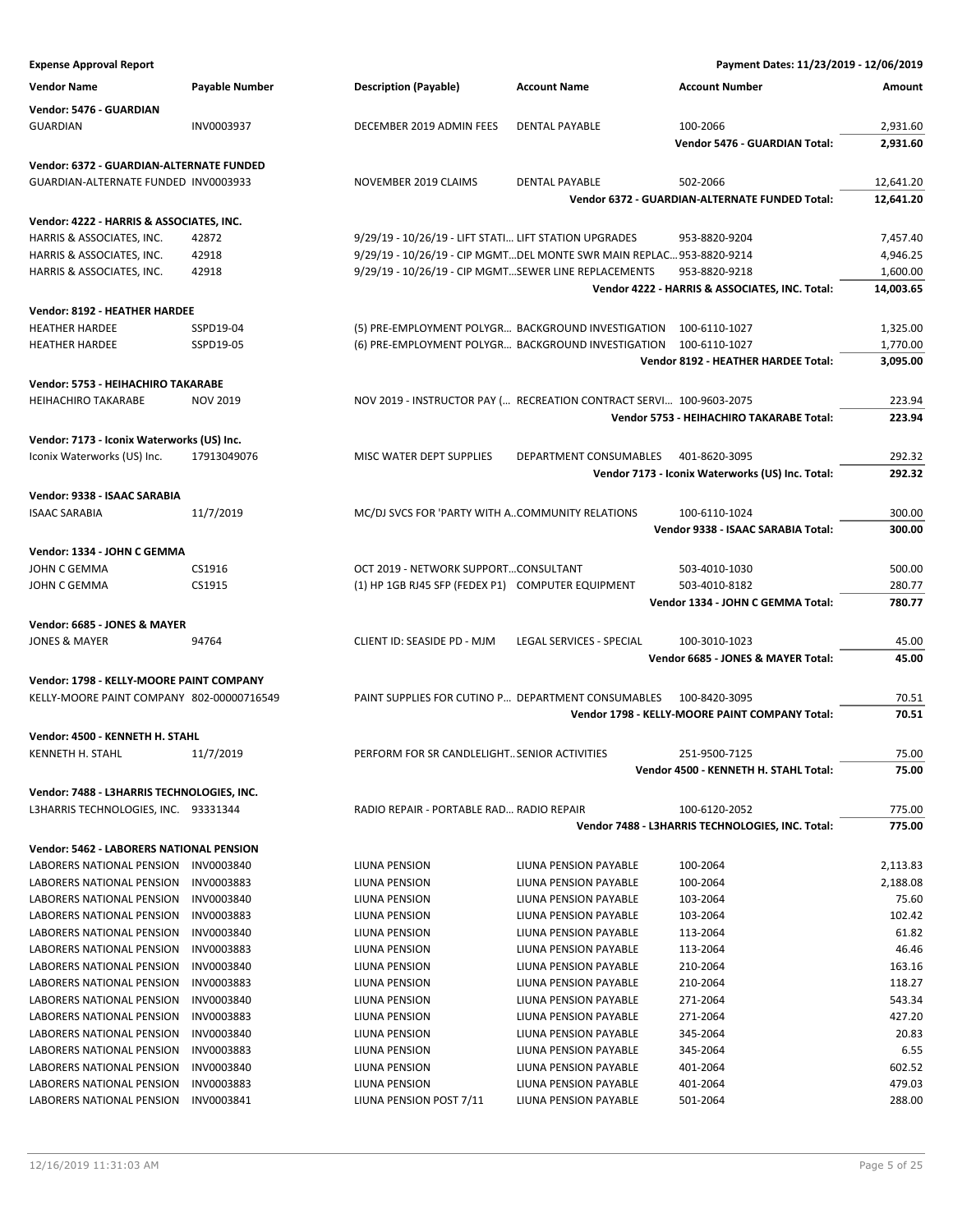| <b>Vendor Name</b>                         | Payable Number    | <b>Description (Payable)</b>                       | <b>Account Name</b>       | <b>Account Number</b>                            | Amount               |
|--------------------------------------------|-------------------|----------------------------------------------------|---------------------------|--------------------------------------------------|----------------------|
| LABORERS NATIONAL PENSION                  | INV0003884        | LIUNA PENSION POST 7/11                            | LIUNA PENSION PAYABLE     | 501-2064                                         | 288.00               |
| LABORERS NATIONAL PENSION                  | INV0003840        | LIUNA PENSION                                      | LIUNA PENSION PAYABLE     | 951-2064                                         | 450.90               |
| LABORERS NATIONAL PENSION                  | INV0003883        | LIUNA PENSION                                      | LIUNA PENSION PAYABLE     | 951-2064                                         | 375.99               |
|                                            |                   |                                                    |                           | Vendor 5462 - LABORERS NATIONAL PENSION Total:   | 8,352.00             |
| Vendor: 2045 - M & S BUILDING SUPPLY INC   |                   |                                                    |                           |                                                  |                      |
| M & S BUILDING SUPPLY INC                  | 001434636         | CONCRETE/LUMBER SUPPLIES  DEPARTMENT CONSUMABLES   |                           | 100-8440-3095                                    | 326.81               |
| M & S BUILDING SUPPLY INC                  | 001434641         | CREDIT FOR ORIG INV #014346 DEPARTMENT CONSUMABLES |                           | 100-8440-3095                                    | $-317.58$            |
|                                            |                   |                                                    |                           | Vendor 2045 - M & S BUILDING SUPPLY INC Total:   | 9.23                 |
| Vendor: 6379 - MARINA COAST WATER DISTRICT |                   |                                                    |                           |                                                  |                      |
| MARINA COAST WATER DISTRI 002160-002       |                   | FINAL BILL FOR 4450 COL. DUR WATER                 |                           | 100-8440-5133                                    | 135.54               |
|                                            |                   |                                                    |                           | Vendor 6379 - MARINA COAST WATER DISTRICT Total: | 135.54               |
|                                            |                   |                                                    |                           |                                                  |                      |
| Vendor: 2236 - MBS BUSINESS SYSTEMS        |                   |                                                    |                           |                                                  |                      |
| MBS BUSINESS SYSTEMS                       | 373160            | 986 HILBY AVE - KONICA MINOLCOPIER SERVICES        |                           | 100-9200-2044                                    | 457.90               |
|                                            |                   |                                                    |                           | Vendor 2236 - MBS BUSINESS SYSTEMS Total:        | 457.90               |
| Vendor: 7958 - MCSIG                       |                   |                                                    |                           |                                                  |                      |
| <b>MCSIG</b>                               | DM0000361         | <b>RETIREES NOVEMBER 2019</b>                      | RETIREE MEDICAL INSURANCE | 100-2021-0044                                    | 1,019.00             |
| <b>MCSIG</b>                               | DM0000359         | COUNCIL PLANS ER CONT ADJ                          | EE HEALTHCARE PAYABLE     | 100-2057                                         | 120.00               |
| <b>MCSIG</b>                               | DM0000360         | <b>MEYER ADDT'L CONT ADJ</b>                       | EE HEALTHCARE PAYABLE     | 100-2057                                         | $-851.00$            |
| <b>MCSIG</b>                               | INV0003763        | LEVEL 1-EE ONLY                                    | EE HEALTHCARE PAYABLE     | 100-2057                                         | 425.50               |
| <b>MCSIG</b>                               | INV0003768        | <b>BASEPLN-SGL</b>                                 | EE HEALTHCARE PAYABLE     | 100-2057                                         | 846.79               |
| <b>MCSIG</b>                               | INV0003768        | <b>BASEPLN-SGL</b>                                 | EE HEALTHCARE PAYABLE     | 100-2057                                         | 1,149.00             |
| <b>MCSIG</b>                               | INV0003768        | <b>BASEPLN-SGL</b>                                 | EE HEALTHCARE PAYABLE     | 100-2057                                         | 42,322.11            |
| <b>MCSIG</b>                               | INV0003768        | <b>BASEPLN-SGL</b>                                 | EE HEALTHCARE PAYABLE     | 100-2057                                         | 203.68               |
| <b>MCSIG</b>                               | INV0003768        | <b>BASEPLN-SGL</b>                                 | EE HEALTHCARE PAYABLE     | 100-2057                                         | 3,109.48             |
| <b>MCSIG</b>                               | INV0003768        | <b>BASEPLN-SGL</b>                                 | EE HEALTHCARE PAYABLE     | 100-2057                                         | 9,637.22             |
| <b>MCSIG</b>                               | INV0003768        | <b>BASEPLN-SGL</b>                                 | EE HEALTHCARE PAYABLE     | 100-2057                                         | 5,155.01             |
| <b>MCSIG</b>                               | INV0003768        | BASEPLN-SGL                                        | EE HEALTHCARE PAYABLE     | 100-2057                                         | 4,584.00             |
| <b>MCSIG</b>                               | INV0003768        | BASEPLN-SGL                                        | EE HEALTHCARE PAYABLE     | 100-2057                                         | 4,256.07             |
| <b>MCSIG</b>                               | INV0003768        | BASEPLN-SGL                                        | EE HEALTHCARE PAYABLE     | 100-2057                                         | 3,984.00             |
| <b>MCSIG</b>                               | INV0003768        | <b>BASEPLN-SGL</b>                                 | EE HEALTHCARE PAYABLE     | 100-2057                                         | 718.79               |
| <b>MCSIG</b>                               | INV0003768        | <b>BASEPLN-SGL</b>                                 | EE HEALTHCARE PAYABLE     | 100-2057                                         | 3,984.00             |
| <b>MCSIG</b>                               | INV0003768        | <b>BASEPLN-SGL</b>                                 | EE HEALTHCARE PAYABLE     | 100-2057                                         | 9,961.48             |
| <b>MCSIG</b>                               | INV0003768        | BASEPLN-SGL                                        | EE HEALTHCARE PAYABLE     | 100-2057                                         | 3,066.00             |
| <b>MCSIG</b>                               | INV0003768        | BASEPLN-SGL                                        | EE HEALTHCARE PAYABLE     | 100-2057                                         | 2,690.00             |
| <b>MCSIG</b>                               | INV0003804        | LEVEL 1-EE ONLY                                    | EE HEALTHCARE PAYABLE     | 100-2057                                         | 425.50               |
| <b>MCSIG</b>                               | INV0003808        | <b>BASEPLN-SGL</b>                                 | EE HEALTHCARE PAYABLE     | 100-2057                                         | 846.79               |
| <b>MCSIG</b>                               | INV0003808        | <b>BASEPLN-SGL</b>                                 | EE HEALTHCARE PAYABLE     | 100-2057                                         | 3,064.16             |
| <b>MCSIG</b>                               | <b>INV0003808</b> | BASEPLN-SGL                                        | EE HEALTHCARE PAYABLE     | 100-2057                                         | 718.79               |
| <b>MCSIG</b>                               | INV0003808        | <b>BASEPLN-SGL</b>                                 | EE HEALTHCARE PAYABLE     | 100-2057                                         | 9,372.73             |
| <b>MCSIG</b>                               | INV0003808        | BASEPLN-SGL                                        | EE HEALTHCARE PAYABLE     | 100-2057                                         | 3,984.00             |
| <b>MCSIG</b>                               | INV0003808        | <b>BASEPLN-SGL</b>                                 | EE HEALTHCARE PAYABLE     | 100-2057                                         | 183.99               |
| <b>MCSIG</b>                               | INV0003808        | BASEPLN-SGL                                        | EE HEALTHCARE PAYABLE     | 100-2057                                         | 5,047.54             |
| <b>MCSIG</b>                               | <b>INV0003808</b> | BASEPLN-SGL                                        | EE HEALTHCARE PAYABLE     | 100-2057                                         | 4,584.00             |
| <b>MCSIG</b>                               | <b>INV0003808</b> | <b>BASEPLN-SGL</b>                                 | EE HEALTHCARE PAYABLE     | 100-2057                                         |                      |
|                                            |                   | <b>BASEPLN-SGL</b>                                 |                           |                                                  | 3,984.00<br>3,066.00 |
| <b>MCSIG</b>                               | INV0003808        |                                                    | EE HEALTHCARE PAYABLE     | 100-2057                                         |                      |
| <b>MCSIG</b>                               | INV0003808        | <b>BASEPLN-SGL</b>                                 | EE HEALTHCARE PAYABLE     | 100-2057                                         | 4,211.64             |
| <b>MCSIG</b>                               | <b>INV0003808</b> | BASEPLN-SGL                                        | EE HEALTHCARE PAYABLE     | 100-2057                                         | 1,149.00             |
| <b>MCSIG</b>                               | <b>INV0003808</b> | BASEPLN-SGL                                        | EE HEALTHCARE PAYABLE     | 100-2057                                         | 9,912.87             |
| <b>MCSIG</b>                               | <b>INV0003808</b> | <b>BASEPLN-SGL</b>                                 | EE HEALTHCARE PAYABLE     | 100-2057                                         | 41,281.68            |
| <b>MCSIG</b>                               | DM0000361         | RETIREES NOVEMBER 2019                             | RETIREE MEDICAL INSURANCE | 100-5110-0044                                    | 968.05               |
| <b>MCSIG</b>                               | DM0000361         | RETIREES NOVEMBER 2019                             | RETIREE MEDICAL INSURANCE | 100-6110-0044                                    | 3,057.00             |
| <b>MCSIG</b>                               | DM0000361         | RETIREES NOVEMBER 2019                             | RETIREE MEDICAL INSURANCE | 100-6120-0044                                    | 12,057.00            |
| <b>MCSIG</b>                               | DM0000361         | RETIREES NOVEMBER 2019                             | RETIREE MEDICAL INSURANCE | 100-6130-0044                                    | 848.00               |
| <b>MCSIG</b>                               | DM0000361         | RETIREES NOVEMBER 2019                             | RETIREE MEDICAL INSURANCE | 100-6610-0044                                    | 1,019.00             |
| <b>MCSIG</b>                               | DM0000361         | RETIREES NOVEMBER 2019                             | RETIREE MEDICAL INSURANCE | 100-6640-0044                                    | 8,152.00             |
| <b>MCSIG</b>                               | DM0000361         | <b>RETIREES NOVEMBER 2019</b>                      | RETIREE MEDICAL INSURANCE | 100-7110-0044                                    | 2,038.00             |
| <b>MCSIG</b>                               | INV0003768        | BASEPLN-SGL                                        | EE HEALTHCARE PAYABLE     | 103-2057                                         | 41.78                |
| <b>MCSIG</b>                               | INV0003768        | BASEPLN-SGL                                        | EE HEALTHCARE PAYABLE     | 103-2057                                         | 59.32                |
| <b>MCSIG</b>                               | INV0003808        | BASEPLN-SGL                                        | EE HEALTHCARE PAYABLE     | 103-2057                                         | 80.34                |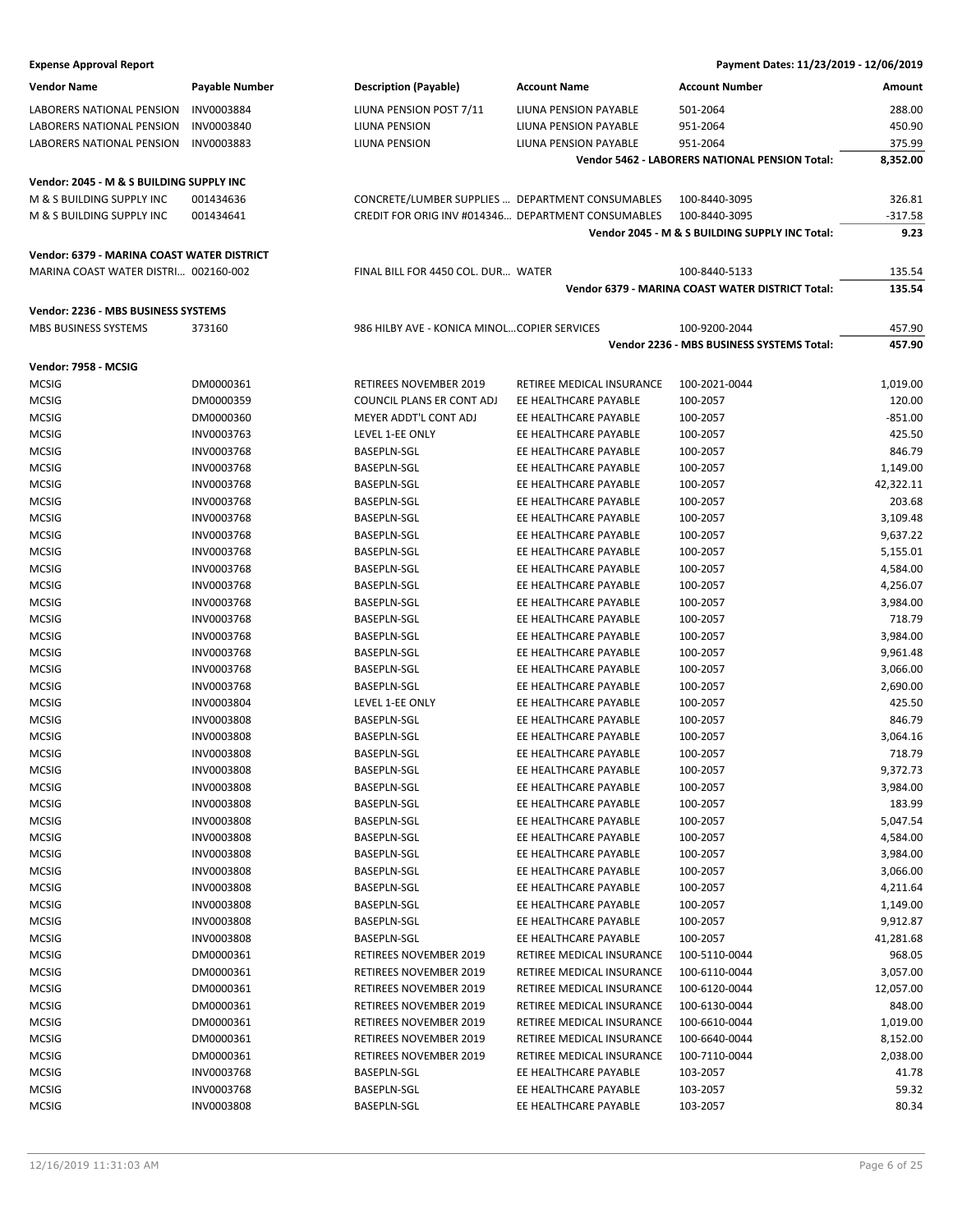| <b>Vendor Name</b> | <b>Payable Number</b> | <b>Description (Payable)</b>                     | <b>Account Name</b>       | <b>Account Number</b> | Amount      |
|--------------------|-----------------------|--------------------------------------------------|---------------------------|-----------------------|-------------|
| <b>MCSIG</b>       | INV0003808            | <b>BASEPLN-SGL</b>                               | EE HEALTHCARE PAYABLE     | 103-2057              | 76.98       |
| <b>MCSIG</b>       | DM0000361             | RETIREES NOVEMBER 2019                           | RETIREE MEDICAL INSURANCE | 103-8710-0044         | 50.95       |
| <b>MCSIG</b>       | CM0000328             | MCDOUGAL CREDIT T/B APPLIE EE HEALTHCARE PAYABLE |                           | 113-2057              | $-2,206.00$ |
| <b>MCSIG</b>       | INV0003768            | BASEPLN-SGL                                      | EE HEALTHCARE PAYABLE     | 113-2057              | 532.51      |
| <b>MCSIG</b>       | INV0003768            | BASEPLN-SGL                                      | EE HEALTHCARE PAYABLE     | 113-2057              | 96.83       |
| <b>MCSIG</b>       | INV0003768            | BASEPLN-SGL                                      | EE HEALTHCARE PAYABLE     | 113-2057              | 380.61      |
| <b>MCSIG</b>       | INV0003768            | BASEPLN-SGL                                      | EE HEALTHCARE PAYABLE     | 113-2057              | 139.63      |
| MCSIG              | INV0003808            | BASEPLN-SGL                                      | EE HEALTHCARE PAYABLE     | 113-2057              | 387.92      |
| <b>MCSIG</b>       | INV0003808            | BASEPLN-SGL                                      | EE HEALTHCARE PAYABLE     | 113-2057              | 369.16      |
| <b>MCSIG</b>       | INV0003808            | BASEPLN-SGL                                      | EE HEALTHCARE PAYABLE     | 113-2057              | 125.27      |
| <b>MCSIG</b>       | INV0003808            | BASEPLN-SGL                                      | EE HEALTHCARE PAYABLE     | 113-2057              | 344.18      |
| <b>MCSIG</b>       | DM0000361             | RETIREES NOVEMBER 2019                           | RETIREE MEDICAL INSURANCE | 113-8730-0044         | 1,019.00    |
| MCSIG              | INV0003768            | BASEPLN-SGL                                      | EE HEALTHCARE PAYABLE     | 200-2057              | 499.01      |
| <b>MCSIG</b>       | INV0003808            | BASEPLN-SGL                                      | EE HEALTHCARE PAYABLE     | 200-2057              | 536.99      |
| <b>MCSIG</b>       | INV0003768            | BASEPLN-SGL                                      | EE HEALTHCARE PAYABLE     | 210-2057              | 1,621.11    |
| <b>MCSIG</b>       | INV0003768            | BASEPLN-SGL                                      | EE HEALTHCARE PAYABLE     | 210-2057              | 51.77       |
| <b>MCSIG</b>       | INV0003768            | BASEPLN-SGL                                      | EE HEALTHCARE PAYABLE     | 210-2057              | 286.20      |
| MCSIG              | INV0003768            | <b>BASEPLN-SGL</b>                               | EE HEALTHCARE PAYABLE     | 210-2057              | 306.22      |
| <b>MCSIG</b>       | INV0003768            | BASEPLN-SGL                                      | EE HEALTHCARE PAYABLE     | 210-2057              | 196.29      |
| <b>MCSIG</b>       | INV0003808            | BASEPLN-SGL                                      | EE HEALTHCARE PAYABLE     | 210-2057              | 1,009.11    |
| <b>MCSIG</b>       | INV0003808            | BASEPLN-SGL                                      | EE HEALTHCARE PAYABLE     | 210-2057              | 1,749.22    |
| <b>MCSIG</b>       | INV0003808            | BASEPLN-SGL                                      | EE HEALTHCARE PAYABLE     | 210-2057              | 122.25      |
| MCSIG              | INV0003808            | BASEPLN-SGL                                      | EE HEALTHCARE PAYABLE     | 210-2057              | 112.19      |
| <b>MCSIG</b>       | INV0003808            | <b>BASEPLN-SGL</b>                               | EE HEALTHCARE PAYABLE     | 210-2057              | 92.35       |
| <b>MCSIG</b>       | INV0003808            | BASEPLN-SGL                                      | EE HEALTHCARE PAYABLE     | 210-2057              | 101.81      |
| <b>MCSIG</b>       | DM0000361             | RETIREES NOVEMBER 2019                           | RETIREE MEDICAL INSURANCE | 210-8110-0044         | 1,019.00    |
| <b>MCSIG</b>       | INV0003808            | BASEPLN-SGL                                      | EE HEALTHCARE PAYABLE     | 218-2057              | 39.89       |
| MCSIG              | INV0003808            | BASEPLN-SGL                                      | EE HEALTHCARE PAYABLE     | 218-2057              | 159.00      |
| <b>MCSIG</b>       | INV0003808            | BASEPLN-SGL                                      | EE HEALTHCARE PAYABLE     | 218-2057              | 53.54       |
| <b>MCSIG</b>       | INV0003808            | BASEPLN-SGL                                      | EE HEALTHCARE PAYABLE     | 218-2057              | 531.43      |
| <b>MCSIG</b>       | INV0003768            | BASEPLN-SGL                                      | EE HEALTHCARE PAYABLE     | 271-2057              | 582.02      |
| <b>MCSIG</b>       | INV0003768            | BASEPLN-SGL                                      | EE HEALTHCARE PAYABLE     | 271-2057              | 38.69       |
| MCSIG              | INV0003768            | BASEPLN-SGL                                      | EE HEALTHCARE PAYABLE     | 271-2057              | 130.51      |
| <b>MCSIG</b>       | INV0003768            | BASEPLN-SGL                                      | EE HEALTHCARE PAYABLE     | 271-2057              | 100.54      |
| <b>MCSIG</b>       | INV0003768            | BASEPLN-SGL                                      | EE HEALTHCARE PAYABLE     | 271-2057              | 118.14      |
| MCSIG              | INV0003768            | BASEPLN-SGL                                      | EE HEALTHCARE PAYABLE     | 271-2057              | 789.68      |
| <b>MCSIG</b>       | INV0003808            | BASEPLN-SGL                                      | EE HEALTHCARE PAYABLE     | 271-2057              | 611.71      |
| <b>MCSIG</b>       | INV0003808            | BASEPLN-SGL                                      | EE HEALTHCARE PAYABLE     | 271-2057              | 213.13      |
| <b>MCSIG</b>       | INV0003808            | <b>BASEPLN-SGL</b>                               | EE HEALTHCARE PAYABLE     | 271-2057              | 789.68      |
| <b>MCSIG</b>       | INV0003808            | <b>BASEPLN-SGL</b>                               | EE HEALTHCARE PAYABLE     | 271-2057              | 148.00      |
| MCSIG              | INV0003808            | BASEPLN-SGL                                      | EE HEALTHCARE PAYABLE     | 271-2057              | 100.23      |
| MCSIG              | INV0003808            | BASEPLN-SGL                                      | EE HEALTHCARE PAYABLE     | 271-2057              | 110.31      |
| <b>MCSIG</b>       | DM0000361             | RETIREES NOVEMBER 2019                           | RETIREE MEDICAL INSURANCE | 271-8110-0044         | 1,019.00    |
| <b>MCSIG</b>       | INV0003768            | BASEPLN-SGL                                      | EE HEALTHCARE PAYABLE     | 345-2057              | 10.32       |
| MCSIG              | INV0003808            | BASEPLN-SGL                                      | EE HEALTHCARE PAYABLE     | 345-2057              | 30.01       |
| MCSIG              | INV0003768            | BASEPLN-SGL                                      | EE HEALTHCARE PAYABLE     | 401-2057              | 1,444.31    |
| <b>MCSIG</b>       | INV0003768            | BASEPLN-SGL                                      | EE HEALTHCARE PAYABLE     | 401-2057              | 660.90      |
| <b>MCSIG</b>       | INV0003768            | BASEPLN-SGL                                      | EE HEALTHCARE PAYABLE     | 401-2057              | 331.11      |
| <b>MCSIG</b>       | INV0003808            | <b>BASEPLN-SGL</b>                               | EE HEALTHCARE PAYABLE     | 401-2057              | 1,447.69    |
| MCSIG              | INV0003808            | BASEPLN-SGL                                      | EE HEALTHCARE PAYABLE     | 401-2057              | 318.95      |
| <b>MCSIG</b>       | INV0003808            | BASEPLN-SGL                                      | EE HEALTHCARE PAYABLE     | 401-2057              | 690.64      |
| <b>MCSIG</b>       | INV0003768            | BASEPLN-SGL                                      | EE HEALTHCARE PAYABLE     | 501-2057              | 849.00      |
| <b>MCSIG</b>       | INV0003768            | BASEPLN-SGL                                      | EE HEALTHCARE PAYABLE     | 501-2057              | 383.00      |
| <b>MCSIG</b>       | INV0003768            | BASEPLN-SGL                                      | EE HEALTHCARE PAYABLE     | 501-2057              | 110.33      |
| MCSIG              | INV0003808            | BASEPLN-SGL                                      | EE HEALTHCARE PAYABLE     | 501-2057              | 383.00      |
| MCSIG              | INV0003808            | BASEPLN-SGL                                      | EE HEALTHCARE PAYABLE     | 501-2057              | 835.07      |
| <b>MCSIG</b>       | INV0003808            | BASEPLN-SGL                                      | EE HEALTHCARE PAYABLE     | 501-2057              | 110.31      |
| MCSIG              | INV0003768            | BASEPLN-SGL                                      | EE HEALTHCARE PAYABLE     | 503-2057              | 764.00      |
| MCSIG              | INV0003768            | BASEPLN-SGL                                      | EE HEALTHCARE PAYABLE     | 503-2057              | 1,103.00    |
| <b>MCSIG</b>       | INV0003808            | BASEPLN-SGL                                      | EE HEALTHCARE PAYABLE     | 503-2057              | 764.00      |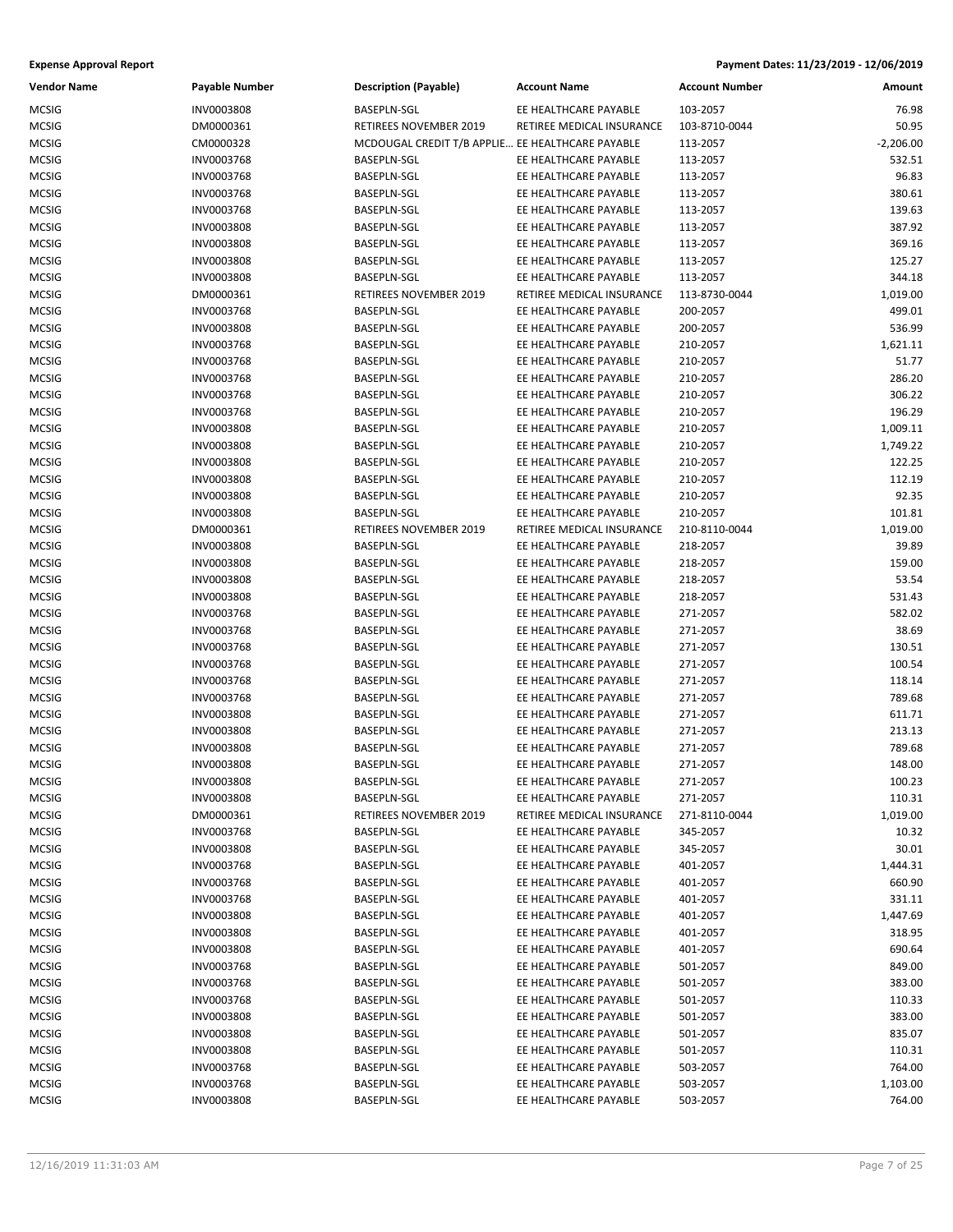| Vendor Name                                    | <b>Payable Number</b> | <b>Description (Payable)</b>                           | <b>Account Name</b>                                                   | <b>Account Number</b>                                         | Amount          |
|------------------------------------------------|-----------------------|--------------------------------------------------------|-----------------------------------------------------------------------|---------------------------------------------------------------|-----------------|
| MCSIG                                          | INV0003808            | <b>BASEPLN-SGL</b>                                     | EE HEALTHCARE PAYABLE                                                 | 503-2057                                                      | 1,103.00        |
| MCSIG                                          | DM0000361             | RETIREES NOVEMBER 2019                                 | RETIREES DEPENDENT MED                                                | 601-2190                                                      | 5,265.00        |
| MCSIG                                          | INV0003768            | <b>BASEPLN-SGL</b>                                     | EE HEALTHCARE PAYABLE                                                 | 951-2057                                                      | 43.08           |
| MCSIG                                          | INV0003768            | <b>BASEPLN-SGL</b>                                     | EE HEALTHCARE PAYABLE                                                 | 951-2057                                                      | 391.97          |
| MCSIG                                          | INV0003768            | BASEPLN-SGL                                            | EE HEALTHCARE PAYABLE                                                 | 951-2057                                                      | 371.37          |
| MCSIG                                          | INV0003768            | BASEPLN-SGL                                            | EE HEALTHCARE PAYABLE                                                 | 951-2057                                                      | 355.25          |
| MCSIG                                          | <b>INV0003768</b>     | BASEPLN-SGL                                            | EE HEALTHCARE PAYABLE                                                 | 951-2057                                                      | 194.45          |
| MCSIG                                          | <b>INV0003808</b>     | <b>BASEPLN-SGL</b>                                     | EE HEALTHCARE PAYABLE                                                 | 951-2057                                                      | 4.39            |
| MCSIG                                          | INV0003808            | <b>BASEPLN-SGL</b>                                     | EE HEALTHCARE PAYABLE                                                 | 951-2057                                                      | 23.76           |
| MCSIG                                          | INV0003808            | BASEPLN-SGL                                            | EE HEALTHCARE PAYABLE                                                 | 951-2057                                                      | 51.31           |
| MCSIG                                          | INV0003808            | BASEPLN-SGL                                            | EE HEALTHCARE PAYABLE                                                 | 951-2057                                                      | 148.00          |
| MCSIG                                          | <b>INV0003808</b>     | BASEPLN-SGL                                            | EE HEALTHCARE PAYABLE                                                 | 951-2057                                                      | 511.00          |
| MCSIG                                          | INV0003808            | BASEPLN-SGL                                            | EE HEALTHCARE PAYABLE                                                 | 951-2057                                                      | 254.11          |
| MCSIG                                          | INV0003808            | <b>BASEPLN-SGL</b>                                     | EE HEALTHCARE PAYABLE                                                 | 953-2057                                                      | 13.46           |
|                                                |                       |                                                        |                                                                       | Vendor 7958 - MCSIG Total:                                    | 250,056.16      |
| Vendor: 2184 - MISSION LINEN SERVICE           |                       |                                                        |                                                                       |                                                               |                 |
| <b>MISSION LINEN SERVICE</b>                   | 511072815             | FIRE DEPT WEEKLY LAUNDRY S UNIFORM SERVICE/LAUNDRY     |                                                                       | 100-6640-2049                                                 | 82.21           |
| <b>MISSION LINEN SERVICE</b>                   | 511125368             | FIRE DEPT WEEKLY LAUNDRY S UNIFORM SERVICE/LAUNDRY     |                                                                       | 100-6640-2049                                                 | 97.29           |
| <b>MISSION LINEN SERVICE</b>                   | 511175284             | FIRE DEPT WEEKLY LAUNDRY S UNIFORM SERVICE/LAUNDRY     |                                                                       | 100-6640-2049                                                 | 97.29           |
| <b>MISSION LINEN SERVICE</b>                   | 511225275             | FIRE DEPT WEEKLY LAUNDRY S UNIFORM SERVICE/LAUNDRY     |                                                                       | 100-6640-2049                                                 | 97.29           |
|                                                |                       |                                                        |                                                                       | Vendor 2184 - MISSION LINEN SERVICE Total:                    | 374.08          |
| Vendor: 2186 - MISSION UNIFORM SERVICE         |                       |                                                        |                                                                       |                                                               |                 |
| <b>MISSION UNIFORM SERVICE</b>                 |                       | SEASIDE MAINT & UTILITIES UN UNIFORM SERVICE / LAUNDRY |                                                                       |                                                               |                 |
|                                                | 511195790             |                                                        |                                                                       | 100-8310-2049                                                 | 42.96           |
| MISSION UNIFORM SERVICE                        | 511195790             | SEASIDE MAINT & UTILITIES UN UNIFORM SERVICE/LAUNDRY   |                                                                       | 100-8410-2049                                                 | 13.75           |
| <b>MISSION UNIFORM SERVICE</b>                 | 511195790             | SEASIDE MAINT & UTILITIES UN UNIFORM SERVICE/LAUNDRY   |                                                                       | 100-8420-2049                                                 | 42.96           |
| <b>MISSION UNIFORM SERVICE</b>                 | 511195790             | SEASIDE MAINT & UTILITIES UN UNIFORM SERVICE / LAUNDRY |                                                                       | 100-8440-2049                                                 | 25.76<br>13.75  |
| <b>MISSION UNIFORM SERVICE</b>                 | 511195790             | SEASIDE MAINT & UTILITIES UN UNIFORM SERVICE / LAUNDRY |                                                                       | 100-8450-2049                                                 |                 |
| MISSION UNIFORM SERVICE                        | 511216390             | RECREATION DEPT - WEEKLY UN UNIFORM SERVICE/LAUNDRY    |                                                                       | 100-9105-2049                                                 | 142.30          |
| <b>MISSION UNIFORM SERVICE</b>                 | 511195790             | SEASIDE MAINT & UTILITIES UN UNIFORM SERVICE/LAUNDRY   |                                                                       | 103-8710-2049                                                 | 8.60            |
| <b>MISSION UNIFORM SERVICE</b>                 | 511195791             | SEASIDE POMA DEPT UNIFORM SUBCONTRACTED WORK           |                                                                       | 113-8730-2073                                                 | 96.60           |
| <b>MISSION UNIFORM SERVICE</b>                 | 511195790             | SEASIDE MAINT & UTILITIES UN UNIFORM SERVICE/LAUNDRY   |                                                                       | 210-8110-2049                                                 | 34.36           |
| <b>MISSION UNIFORM SERVICE</b>                 | 511195790             | SEASIDE MAINT & UTILITIES UN UNIFORM SERVICE/LAUNDRY   |                                                                       | 210-8420-2049                                                 | 8.59            |
| MISSION UNIFORM SERVICE                        | 511195790             | SEASIDE MAINT & UTILITIES UN UNIFORM SERVICE/LAUNDRY   |                                                                       | 271-8110-2049                                                 | 34.36           |
| MISSION UNIFORM SERVICE                        | 511195790             | SEASIDE MAINT & UTILITIES UN UNIFORM SERVICE/LAUNDRY   |                                                                       | 401-8620-2049                                                 | 34.36           |
| <b>MISSION UNIFORM SERVICE</b>                 | 511195790             | SEASIDE MAINT & UTILITIES UN UNIFORM SERVICE/LAUNDRY   |                                                                       | 501-8520-2049                                                 | 34.36           |
| <b>MISSION UNIFORM SERVICE</b>                 | 511195790             | SEASIDE MAINT & UTILITIES UN UNIFORM SERVICE / LAUNDRY |                                                                       | 951-8820-2049<br>Vendor 2186 - MISSION UNIFORM SERVICE Total: | 34.36<br>567.07 |
|                                                |                       |                                                        |                                                                       |                                                               |                 |
| Vendor: 0144 - MOLINARI SUPPLY, INC.           |                       |                                                        |                                                                       |                                                               |                 |
| MOLINARI SUPPLY, INC.                          | 0145079               | JANITORIAL SUPPLIES FOR FIRE  JANITORIAL SUPPLIES      |                                                                       | 100-6640-3093                                                 | 232.23          |
| MOLINARI SUPPLY, INC.                          | 0145045-CM            |                                                        | CREDIT FOR ORIG INV #0144342 DEPARTMENT CONSUMABLES 501-8520-3095     |                                                               | $-73.67$        |
| MOLINARI SUPPLY, INC.                          | 0145046               | (1 CASE) CITRUS CREAM DRY D DEPARTMENT CONSUMABLES     |                                                                       | 501-8520-3095                                                 | 80.35           |
|                                                |                       |                                                        |                                                                       | Vendor 0144 - MOLINARI SUPPLY, INC. Total:                    | 238.91          |
| Vendor: 7505 - MONTEREY BAY ANALYTICAL SVCS.   |                       |                                                        |                                                                       |                                                               |                 |
| MONTEREY BAY ANALYTICAL S 191017 35            |                       | (6) SEASIDE MWS SAMPLES REC WATER SAMPLING             |                                                                       | 401-8620-2072                                                 | 450.00          |
| MONTEREY BAY ANALYTICAL S 191104 26            |                       | (3) SEASIDE MWS SAMPLES REC WATER SAMPLING             |                                                                       | 401-8620-2072                                                 | 78.00           |
|                                                |                       |                                                        |                                                                       | Vendor 7505 - MONTEREY BAY ANALYTICAL SVCS. Total:            | 528.00          |
| Vendor: 2238 - MONTEREY BAY PEST CONTROL       |                       |                                                        |                                                                       |                                                               |                 |
| MONTEREY BAY PEST CONTROL 0173258              |                       | POLICE DEPT MONTHLY SVC 11 PEST CONTROL                |                                                                       | 100-6110-2057                                                 | 90.00           |
| MONTEREY BAY PEST CONTROL 0173260              |                       | 440 HARCOURT - STORAGE SHE PEST CONTROL                |                                                                       | 100-6110-2057                                                 | 60.00           |
| MONTEREY BAY PEST CONTROL 0173259              |                       | 440 HARCOURT - TRAILER #A  PEST CONTROL                |                                                                       | 100-8310-2057                                                 | 62.00           |
| MONTEREY BAY PEST CONTROL 0173261              |                       | POLICE DEPT - MONTHLY SVC 1 PEST CONTROL               |                                                                       | 100-8310-2057                                                 | 100.00          |
| MONTEREY BAY PEST CONTROL 0173262              |                       | 610 OLYMPIA AVE - MONTHLY  PEST CONTROL                |                                                                       | 100-8310-2057                                                 | 65.00           |
|                                                |                       |                                                        |                                                                       | Vendor 2238 - MONTEREY BAY PEST CONTROL Total:                | 377.00          |
| Vendor: 0759 - MONTEREY CO. WEEKLY CLASSIFIEDS |                       |                                                        |                                                                       |                                                               |                 |
| MONTEREY CO. WEEKLY CLASSI 551-111297-00002    |                       | NOTICE OF INTENT - SPANISH                             | PUBLISHING & LEGAL ADVERTIS 100-2021-2063                             |                                                               | 190.05          |
| MONTEREY CO. WEEKLY CLASSI 552-111297-00002    |                       |                                                        | NOTICE OF EMERGENCY ORDIN PUBLISHING & LEGAL ADVERTIS 100-2021-2063   |                                                               | 54.30           |
| MONTEREY CO. WEEKLY CLASSI 553-111297-00002    |                       |                                                        | LEGAL NOTICE - ORDINANCE A PUBLISHING & LEGAL ADVERTIS 100-2021-2063  |                                                               | 81.45           |
| MONTEREY CO. WEEKLY CLASSI 554-111297-00002    |                       |                                                        | LEGAL NOTICE - PUBLIC HEARI PUBLISHING & LEGAL ADVERTIS 100-2021-2063 |                                                               | 135.75          |
|                                                |                       |                                                        |                                                                       |                                                               |                 |
|                                                |                       |                                                        |                                                                       |                                                               |                 |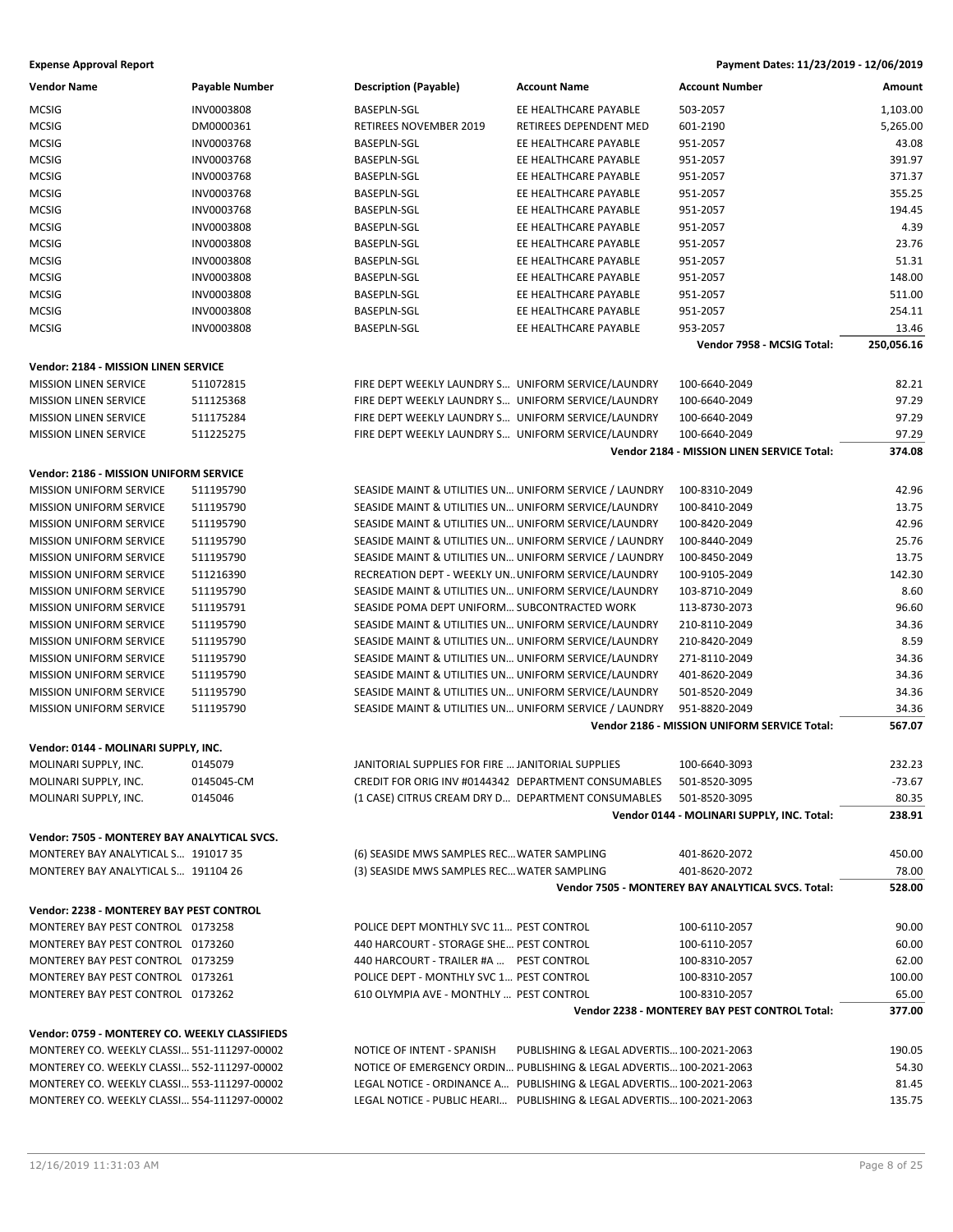# **Expense Approval Report Payment Dates: 11/23/2019 - 12/06/2019 Vendor Name Payable Number Description (Payable) Account Name Account Number Amount** MONTEREY CO. WEEKLY CLASSI… 555-111297-00002 PUBLIC HEARING NOTICE - MUN…PUBLISHING & LEGAL ADVERTIS…100-2021-2063 108.60 MONTEREY CO. WEEKLY CLASSI… 42-042302-00013 NOFA - CDBG APPL WORKSHOP …PUBLISHING & LEGAL ADVERTIS…200-5410-2063 190.05 MONTEREY CO. WEEKLY CLASSI… 43-042302-00013 NOFA - CDBG APPL WORKSHOP …PUBLISHING & LEGAL ADVERTIS…200-5410-2063 217.20 **Vendor 0759 - MONTEREY CO. WEEKLY CLASSIFIEDS Total: 977.40 Vendor: 8366 - MONTEREY COUNTY FIRE CHIEFS ASSN.** MONTEREY COUNTY FIRE CHIEF... 2020 MEMBER (4) 2020 MEMBERSHIP APPLICA... DUES & MEMBERSHIP 100-6620-4122 150.00 **Vendor 8366 - MONTEREY COUNTY FIRE CHIEFS ASSN. Total: 150.00 Vendor: 2295 - MONTEREY COUNTY PETROLEUM** MONTEREY COUNTY PETROLE... 333483 1,509 GALLONS UNLEADED REG... VEHICLE FUEL 501-8520-6145 501-8520-6145 4,652.38 MONTEREY COUNTY PETROLE… 333514 1,300 GALLONS DIESEL NO. 2 D… VEHICLE FUEL 501-8520-6145 4,685.99 **Vendor 2295 - MONTEREY COUNTY PETROLEUM Total: 9,338.37 Vendor: 2300 - MONTEREY COUNTY TAX COLLECTOR** MONTEREY COUNTY TAX COLLE…SEASIDE MULT ACCTS 19-20 Property Taxes DEPARTMENT CONSUMABLES 100-7110-3095 1,651.80 MONTEREY COUNTY TAX COLLE... SEASIDE MULT ACCTS 19-20 Property Taxes DEPARTMENT CONSUMABLES 100-8310-3095 795.04 MONTEREY COUNTY TAX COLLE… SEASIDE MULT ACCTS 19-20 Property Taxes WATER 100-8310-5133 1,175.76 MONTEREY COUNTY TAX COLLE… SEASIDE MULT ACCTS 19-20 Property Taxes WATER 100-8440-5133 2,045.12 MONTEREY COUNTY TAX COLLE… SEASIDE MULT ACCTS 19-20 Property Taxes WATER 103-8710-5133 186.98 MONTEREY COUNTY TAX COLLE…SEASIDE MULT ACCTS 19-20 Property Taxes PROPERTY TAXES/ASSESSMENT 297-7993-1041 39.50 MONTEREY COUNTY TAX COLLE... SEASIDE MULT ACCTS 19-20 Property Taxes PROPERTY TAXES/ASSESSMENTS 961-9610-1041 4,913.60 MONTEREY COUNTY TAX COLLE…SEASIDE MULT ACCTS 19-20 Property Taxes PROPERTY TAXES/ASSESSMENTS 971-9710-1041 673.78 **Vendor 2300 - MONTEREY COUNTY TAX COLLECTOR Total: 11,481.58 Vendor: 6761 - MONTEREY SIGNS, INC.** MONTEREY SIGNS, INC. 17085 TABLEY STRUM AND THE WONDERLAND BANNE... HOLIDAY SNOW FESTIVAL 100-9200-7182 TABLET MONTEREY SIGNS, INC. 16853 185.73 (1) PVC ROOM SIGNS (ROOM #... DEPARTMENT CONSUMABLES 113-8730-3095 185.73 MONTEREY SIGNS, INC. 16763 16763 1990 14) SKATE PARK RULES SIGNS PARKS IMPROVEMENTS 348-8910-9570 16 773.49 **Vendor 6761 - MONTEREY SIGNS, INC. Total: 1,030.23 Vendor: 2346 - MONTEREY SPORTS CENTER** MONTEREY SPORTS CENTER INV0003824 GYM MBRSHIP - SINGLE MISC PAYROLL PAYABLES 100-2062 438.31 MONTEREY SPORTS CENTER INV0003825 GYM MBRSHP - SENIOR MISC PAYROLL PAYABLES 100-2062 24.39 MONTEREY SPORTS CENTER INV0003826 GYM MBRSHIP - FAMILY MISC PAYROLL PAYABLES 100-2062 618.45 MONTEREY SPORTS CENTER INV0003825 GYM MBRSHP - SENIOR MISC PAYROLL PAYABLES 200-2062 19.61 MONTEREY SPORTS CENTER INV0003826 GYM MBRSHIP - FAMILY MISC PAYROLL PAYABLES 271-2062 8.10 MONTEREY SPORTS CENTER INV0003826 GYM MBRSHIP - FAMILY MISC PAYROLL PAYABLES 345-2062 6.15 MONTEREY SPORTS CENTER INV0003824 GYM MBRSHIP - SINGLE MISC PAYROLL PAYABLES 401-2062 9.69 MONTEREY SPORTS CENTER INV0003826 GYM MBRSHIP - FAMILY MISC PAYROLL PAYABLES 401-2062 39.18 MONTEREY SPORTS CENTER INVOOD3826 GYM MBRSHIP - FAMILY MISC PAYROLL PAYABLES 503-2062 85.00 85.00 MONTEREY SPORTS CENTER INV0003826 GYM MBRSHIP - FAMILY MISC PAYROLL PAYABLES 951-2062 8.12 **Vendor 2346 - MONTEREY SPORTS CENTER Total: 1,257.00 Vendor: 2351 - MONTEREY TIRE SERVICE** MONTEREY TIRE SERVICE 1-92130 (4) TIRES FOR 1989 CHEVY PICK... TIRES 501-8520-6147 501-8520-6147 **Vendor 2351 - MONTEREY TIRE SERVICE Total: 709.07 Vendor: 9012 - mySidewalk, Inc.** mySidewalk, Inc. **31545** and 31545 FIRE DASHBOARD ANNUAL SUB... ACCREDITATION 100-6610-2045 8,000.00 **Vendor 9012 - mySidewalk, Inc. Total: 8,000.00 Vendor: 6602 - NANCY MELTON** NANCY MELTON NOV 2019 NOV 2019 NOV 2019 - INSTRUCTOR PAY (... RECREATION CONTRACT SERVI... 100-9603-2075 100.80 **Vendor 6602 - NANCY MELTON Total: 100.80 Vendor: 8669 - NANCY VANETA BLACK** NANCY VANETA BLACK 11/22/19 2019 HOLIDAY LUNCHEON SVCS...SENIOR ACTIVITIES 251-9500-7125 2,500.00 **Vendor 8669 - NANCY VANETA BLACK Total: 2,500.00 Vendor: 8525 - NEOGOV** NEOGOV INV-12054 ONBOARD SUBSCRPTN FEE 12/… COMPUTER SUPPLIES/SOFTWA… 503-4010-3102 6,196.00 **Vendor 8525 - NEOGOV Total: 6,196.00 Vendor: 9085 - O'CONNOR & SONS INC.**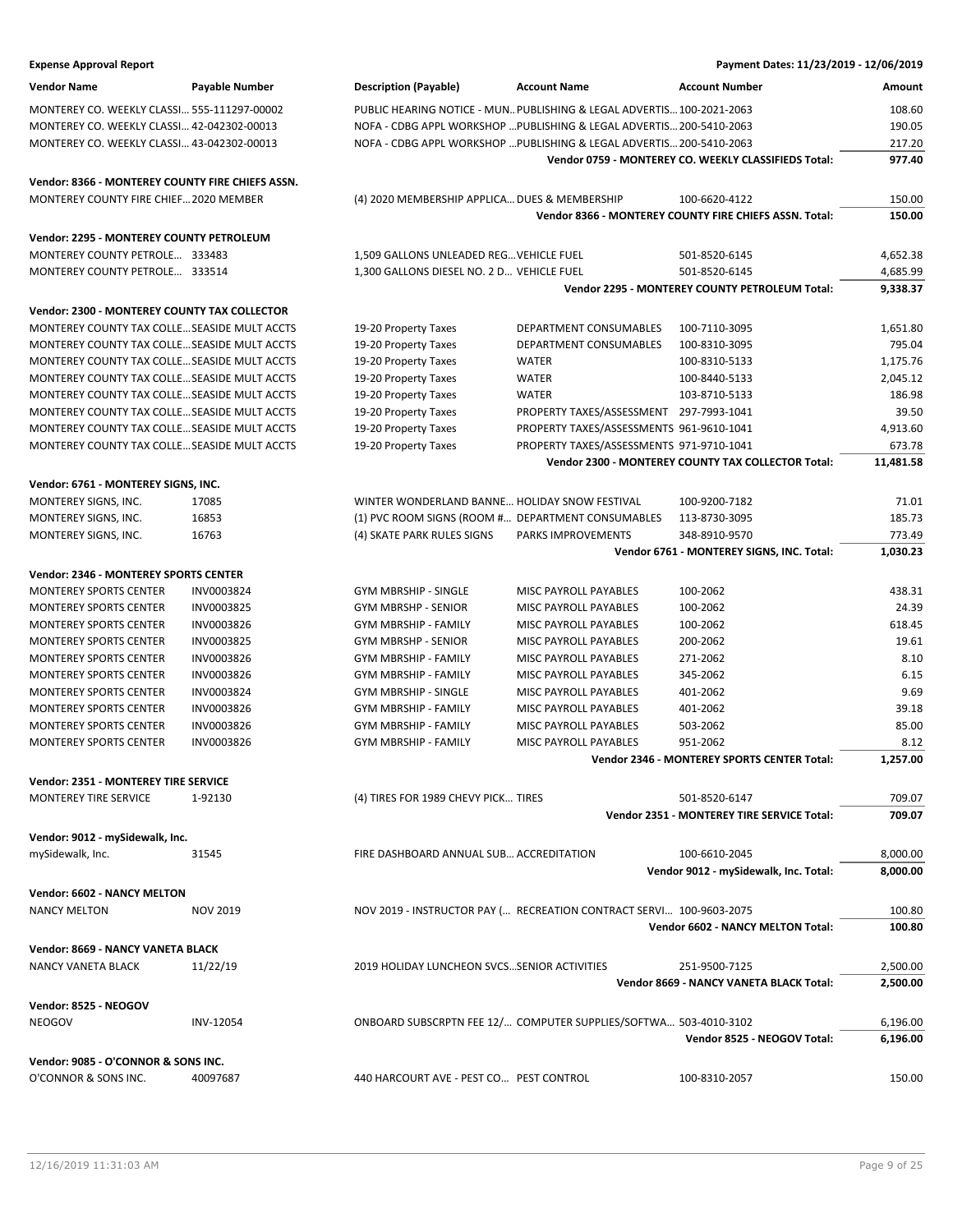| <b>Vendor Name</b>                                 | Payable Number           | <b>Description (Payable)</b>                        | <b>Account Name</b>                                               | <b>Account Number</b>                       | Amount           |
|----------------------------------------------------|--------------------------|-----------------------------------------------------|-------------------------------------------------------------------|---------------------------------------------|------------------|
| O'CONNOR & SONS INC.                               | 40098382                 | 986 HILBY AVE - GENERAL PEST  PEST CONTROL          |                                                                   | 100-8310-2057                               | 150.00           |
|                                                    |                          |                                                     |                                                                   | Vendor 9085 - O'CONNOR & SONS INC. Total:   | 300.00           |
| Vendor: 2652 - PACIFIC GAS & ELECTRIC              |                          |                                                     |                                                                   |                                             |                  |
| PACIFIC GAS & ELECTRIC                             | MISC SEASIDE ACCTS 10/19 | PGE Individuals 10/2019                             | <b>GAS &amp; ELECTRIC</b>                                         | 100-8310-5131                               | 1,135.06         |
| PACIFIC GAS & ELECTRIC                             | MISC SEASIDE ACCTS 10/19 | PGE Individuals 10/2019                             | <b>GAS &amp; ELECTRIC</b>                                         | 100-8420-5131                               | 278.91           |
| PACIFIC GAS & ELECTRIC                             | MISC SEASIDE ACCTS 10/19 | PGE Individuals 10/2019                             | <b>STREET LIGHTINGS</b>                                           | 210-8210-2059                               | 2,806.46         |
| PACIFIC GAS & ELECTRIC                             | PGE Individuals 11/14/19 | PGE Individuals 11/14/19                            | <b>STREET LIGHTINGS</b>                                           | 210-8210-2059                               | 223.14           |
| PACIFIC GAS & ELECTRIC                             | MISC SEASIDE ACCTS 10/19 | PGE Individuals 10/2019                             | <b>GAS &amp; ELECTRIC</b>                                         | 210-8420-5131                               | 186.39           |
| PACIFIC GAS & ELECTRIC                             | PGE Individuals 11/14/19 | PGE Individuals 11/14/19                            | <b>GAS &amp; ELECTRIC</b>                                         | 210-8420-5131                               | 84.48            |
| PACIFIC GAS & ELECTRIC                             | MISC SEASIDE ACCTS 10/19 | PGE Individuals 10/2019                             | <b>GAS AND ELECTRIC</b>                                           | 951-8820-5131                               | 35.42            |
| PACIFIC GAS & ELECTRIC                             | PGE Individuals 11/14/19 | PGE Individuals 11/14/19                            | <b>GAS AND ELECTRIC</b>                                           | 951-8820-5131                               | 829.87           |
|                                                    |                          |                                                     |                                                                   |                                             |                  |
| PACIFIC GAS & ELECTRIC                             | MISC SEASIDE ACCTS 10/19 | PGE Individuals 10/2019                             | RENTAL PROPERTY EXP & MAINT 971-9710-9599                         | Vendor 2652 - PACIFIC GAS & ELECTRIC Total: | 4.58<br>5,584.31 |
|                                                    |                          |                                                     |                                                                   |                                             |                  |
| Vendor: 3124 - PAMELA J. SCHOLZ                    |                          |                                                     |                                                                   |                                             |                  |
| PAMELA J. SCHOLZ                                   | 11/12/19                 | HAPR MUSIC FOR ART RECEPTI ART PROGRAM              |                                                                   | 100-9200-7190                               | 100.00           |
|                                                    |                          |                                                     |                                                                   | Vendor 3124 - PAMELA J. SCHOLZ Total:       | 100.00           |
| Vendor: 4435 - PARK INK                            |                          |                                                     |                                                                   |                                             |                  |
| <b>PARK INK</b>                                    | 26331                    | (1,000) SEAHORSE PENS WITH  DEPARTMENT CONSUMABLES  |                                                                   | 100-9200-3095                               | 1,621.55         |
|                                                    |                          |                                                     |                                                                   | Vendor 4435 - PARK INK Total:               | 1,621.55         |
| <b>Vendor: 9041 - PARTNERS FOR PEACE</b>           |                          |                                                     |                                                                   |                                             |                  |
| PARTNERS FOR PEACE                                 | 12                       | AUGUST 2019 - CAL VIP GRANT  PARTNERS FOR PEACE     |                                                                   | 100-2042-7206                               | 4,271.66         |
|                                                    |                          |                                                     |                                                                   | Vendor 9041 - PARTNERS FOR PEACE Total:     | 4,271.66         |
| Vendor: 9204 - PAUL HERBERT CAUSEY                 |                          |                                                     |                                                                   |                                             |                  |
| PAUL HERBERT CAUSEY                                | 1406                     |                                                     | OCT 2019 - SSMP BIANNUAL A SEWER SYSTEM MNGT PLAN U 952-8820-8194 |                                             | 3,984.00         |
|                                                    |                          |                                                     |                                                                   | Vendor 9204 - PAUL HERBERT CAUSEY Total:    | 3,984.00         |
|                                                    |                          |                                                     |                                                                   |                                             |                  |
| Vendor: 2746 - PENINSULA POOL SERVICE              |                          |                                                     |                                                                   |                                             |                  |
| PENINSULA POOL SERVICE                             | 192961101                | (4) 4 GAL CASE SANI-CHLOR                           | DEPARTMENT CONSUMABLES                                            | 401-8620-3095                               | 88.84            |
|                                                    |                          |                                                     |                                                                   | Vendor 2746 - PENINSULA POOL SERVICE Total: | 88.84            |
| Vendor: 7287 - PNC EQUIPMENT FINANCE               |                          |                                                     |                                                                   |                                             |                  |
| PNC EQUIPMENT FINANCE                              | 627757                   | LEASE #207378000; 11/7/19-12 LEASE PRINCIPAL        |                                                                   | 100-8420-9602                               | 1,648.04         |
| PNC EQUIPMENT FINANCE                              | 627757                   | LEASE #207378000; 11/7/19-12 LEASE INTEREST         |                                                                   | 100-8420-9605                               | 122.76           |
| PNC EQUIPMENT FINANCE                              | 627757                   | LEASE #207378000; 11/7/19-12 PRINCIPAL-COPIER LEASE |                                                                   | 210-8110-9602                               | 1,648.04         |
| PNC EQUIPMENT FINANCE                              | 627758                   | LEASE #207377000; 11/7/19-1 PRINCIPAL-COPIER LEASE  |                                                                   | 210-8110-9602                               | 5,090.69         |
| PNC EQUIPMENT FINANCE                              | 627757                   | LEASE #207378000; 11/7/19-12 INTEREST EXPENSE       |                                                                   | 210-8110-9605                               | 122.76           |
| PNC EQUIPMENT FINANCE                              | 627758                   | LEASE #207377000; 11/7/19-1 INTEREST EXPENSE        |                                                                   | 210-8110-9605                               | 694.80           |
| PNC EQUIPMENT FINANCE                              | 627757                   | LEASE #207378000; 11/7/19-12 PAYMENT ON PRINCIPAL   |                                                                   | 271-8110-9602                               | 274.38           |
| PNC EQUIPMENT FINANCE                              | 627758                   | LEASE #207377000; 11/7/19-1 PAYMENT ON PRINCIPAL    |                                                                   | 271-8110-9602                               | 14,105.79        |
| PNC EQUIPMENT FINANCE                              | 627757                   | LEASE #207378000; 11/7/19-12 INTEREST EXPENSE       |                                                                   | 271-8110-9605                               | 20.44            |
| PNC EQUIPMENT FINANCE                              | 627758                   | LEASE #207377000; 11/7/19-1 INTEREST EXPENSE        |                                                                   | 271-8110-9605                               | 1,925.23         |
| PNC EQUIPMENT FINANCE                              | 627757                   | LEASE #207378000; 11/7/19-12 PAYMENT ON PRINCIPAL   |                                                                   | 401-8620-9602                               | 1,262.14         |
| PNC EQUIPMENT FINANCE                              | 627757                   | LEASE #207378000; 11/7/19-12 INTEREST EXPENSE       |                                                                   | 401-8620-9605                               | 94.01            |
| PNC EQUIPMENT FINANCE                              | 627757                   | LEASE #207378000; 11/7/19-12 PRINCIPAL              |                                                                   | 951-8820-9602                               | 292.67           |
| PNC EQUIPMENT FINANCE                              | 627757                   | LEASE #207378000; 11/7/19-12 INTEREST EXPENSE       |                                                                   | 951-8820-9605                               | 21.80            |
|                                                    |                          |                                                     |                                                                   | Vendor 7287 - PNC EQUIPMENT FINANCE Total:  | 27,323.55        |
|                                                    |                          |                                                     |                                                                   |                                             |                  |
| Vendor: 2877 - PUBLIC EMPLOYEES' RETIREMENT SYSTEM |                          |                                                     |                                                                   |                                             |                  |
| PUBLIC EMPLOYEES' RETIREME CM0000332               |                          | TRUE-UP ADJ DUE TO ROUNDI PERS PAYABLE              |                                                                   | 100-2056                                    | $-0.06$          |
| PUBLIC EMPLOYEES' RETIREME DM0000369               |                          | PREMUTATI CONT ADJ                                  | <b>PERS PAYABLE</b>                                               | 100-2056                                    | 12.18            |
| PUBLIC EMPLOYEES' RETIREME DM0000370               |                          | RAMIREZ CONT ADJ DED ON FO PERS PAYABLE             |                                                                   | 100-2056                                    | 171.05           |
| PUBLIC EMPLOYEES' RETIREME DM0000371               |                          | FREEMAN ER CONT ADJ                                 | PERS PAYABLE                                                      | 100-2056                                    | 6.72             |
| PUBLIC EMPLOYEES' RETIREME INV0003843              |                          | GROUP 70001 - MANAGEMENT PERS PAYABLE               |                                                                   | 100-2056                                    | 18,814.55        |
| PUBLIC EMPLOYEES' RETIREME INV0003843              |                          | GROUP 70001 - MANAGEMENT                            | PERS PAYABLE                                                      | 100-2056                                    | 16,488.39        |
| PUBLIC EMPLOYEES' RETIREME INV0003843              |                          | GROUP 70001 - MANAGEMENT PERS PAYABLE               |                                                                   | 100-2056                                    | 11,928.69        |
| PUBLIC EMPLOYEES' RETIREME INV0003843              |                          | GROUP 70001 - MANAGEMENT PERS PAYABLE               |                                                                   | 100-2056                                    | 11,459.81        |
| PUBLIC EMPLOYEES' RETIREME INV0003843              |                          | GROUP 70001 - MANAGEMENT                            | PERS PAYABLE                                                      | 100-2056                                    | 7,776.47         |
| PUBLIC EMPLOYEES' RETIREME INV0003843              |                          | GROUP 70001 - MANAGEMENT                            | PERS PAYABLE                                                      | 100-2056                                    | 6,863.67         |
| PUBLIC EMPLOYEES' RETIREME INV0003843              |                          | GROUP 70001 - MANAGEMENT                            | PERS PAYABLE                                                      | 100-2056                                    | 6,378.26         |
| PUBLIC EMPLOYEES' RETIREME INV0003843              |                          | GROUP 70001 - MANAGEMENT                            | PERS PAYABLE                                                      | 100-2056                                    | 5,688.59         |
| PUBLIC EMPLOYEES' RETIREME INV0003843              |                          | GROUP 70001 - MANAGEMENT PERS PAYABLE               |                                                                   | 100-2056                                    | 5,512.47         |
|                                                    |                          |                                                     |                                                                   |                                             |                  |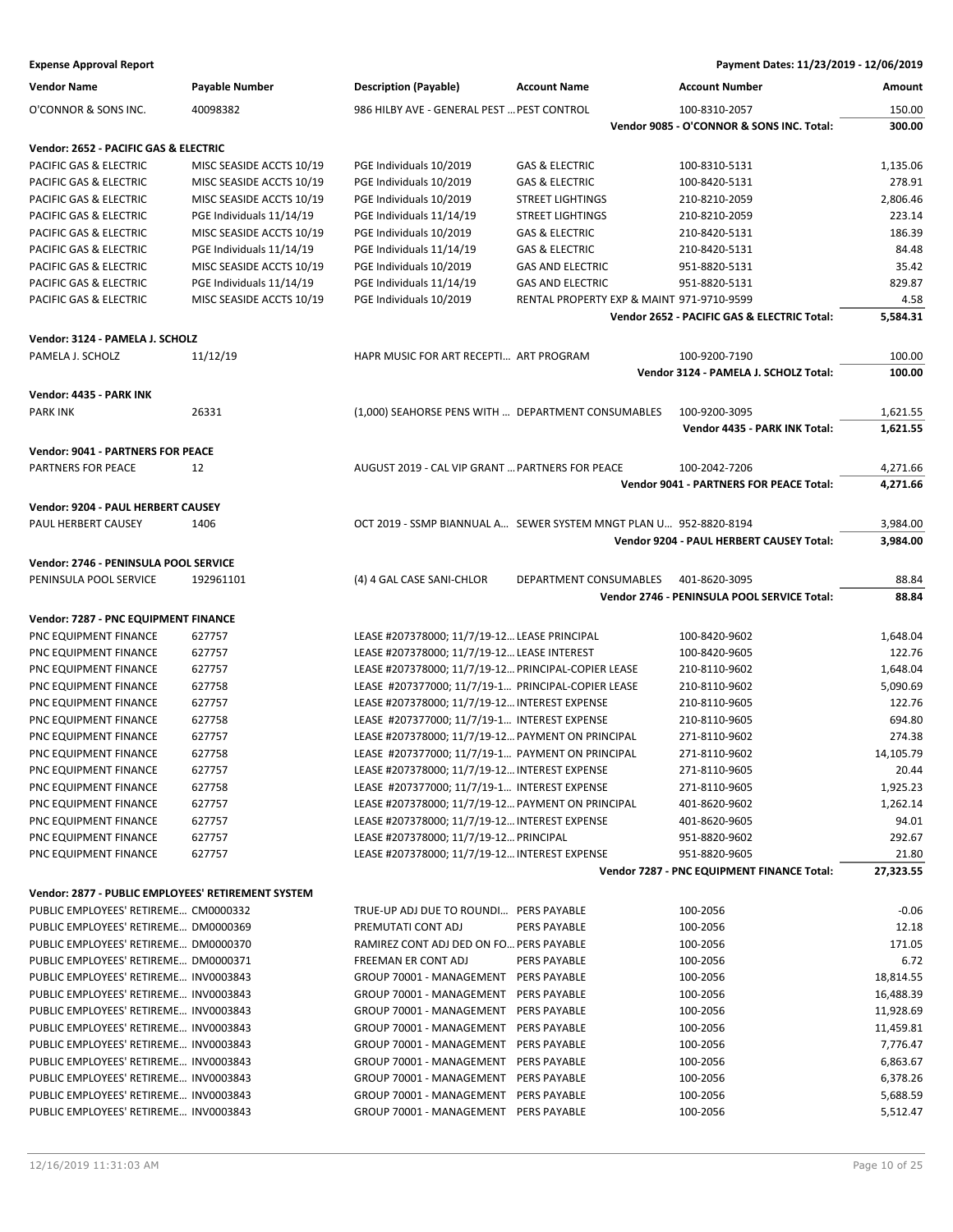| <b>Vendor Name</b>                    | <b>Payable Number</b> | <b>Description (Payable)</b>          | <b>Account Name</b> | <b>Account Number</b> | Amount   |
|---------------------------------------|-----------------------|---------------------------------------|---------------------|-----------------------|----------|
| PUBLIC EMPLOYEES' RETIREME INV0003843 |                       | GROUP 70001 - MANAGEMENT              | <b>PERS PAYABLE</b> | 100-2056              | 5,201.94 |
| PUBLIC EMPLOYEES' RETIREME INV0003843 |                       | GROUP 70001 - MANAGEMENT              | PERS PAYABLE        | 100-2056              | 5,327.02 |
| PUBLIC EMPLOYEES' RETIREME INV0003843 |                       | GROUP 70001 - MANAGEMENT              | PERS PAYABLE        | 100-2056              | 3,370.81 |
| PUBLIC EMPLOYEES' RETIREME INV0003843 |                       | GROUP 70001 - MANAGEMENT              | PERS PAYABLE        | 100-2056              | 570.34   |
| PUBLIC EMPLOYEES' RETIREME INV0003843 |                       | GROUP 70001 - MANAGEMENT              | <b>PERS PAYABLE</b> | 100-2056              | 1,692.79 |
| PUBLIC EMPLOYEES' RETIREME INV0003843 |                       | GROUP 70001 - MANAGEMENT              | PERS PAYABLE        | 100-2056              | 36.18    |
| PUBLIC EMPLOYEES' RETIREME INV0003843 |                       | GROUP 70001 - MANAGEMENT              | PERS PAYABLE        | 100-2056              | 46.12    |
| PUBLIC EMPLOYEES' RETIREME INV0003843 |                       | GROUP 70001 - MANAGEMENT              | PERS PAYABLE        | 100-2056              | 2,254.85 |
| PUBLIC EMPLOYEES' RETIREME INV0003843 |                       | GROUP 70001 - MANAGEMENT              | PERS PAYABLE        | 100-2056              | 139.88   |
| PUBLIC EMPLOYEES' RETIREME INV0003843 |                       | GROUP 70001 - MANAGEMENT              | PERS PAYABLE        | 100-2056              | 516.92   |
| PUBLIC EMPLOYEES' RETIREME INV0003843 |                       | GROUP 70001 - MANAGEMENT              | PERS PAYABLE        | 100-2056              | 598.27   |
| PUBLIC EMPLOYEES' RETIREME INV0003843 |                       | GROUP 70001 - MANAGEMENT              | PERS PAYABLE        | 100-2056              | 1,222.36 |
| PUBLIC EMPLOYEES' RETIREME INV0003843 |                       | GROUP 70001 - MANAGEMENT              | PERS PAYABLE        | 100-2056              | 1,230.90 |
| PUBLIC EMPLOYEES' RETIREME INV0003843 |                       | GROUP 70001 - MANAGEMENT              | PERS PAYABLE        | 100-2056              | 649.84   |
| PUBLIC EMPLOYEES' RETIREME INV0003843 |                       | GROUP 70001 - MANAGEMENT              | <b>PERS PAYABLE</b> | 100-2056              | 612.14   |
| PUBLIC EMPLOYEES' RETIREME INV0003843 |                       | GROUP 70001 - MANAGEMENT              | PERS PAYABLE        | 100-2056              | 1,202.79 |
| PUBLIC EMPLOYEES' RETIREME INV0003843 |                       | GROUP 70001 - MANAGEMENT              | PERS PAYABLE        | 100-2056              | 883.53   |
| PUBLIC EMPLOYEES' RETIREME INV0003843 |                       | GROUP 70001 - MANAGEMENT              | PERS PAYABLE        | 100-2056              | 1,395.42 |
| PUBLIC EMPLOYEES' RETIREME INV0003843 |                       | GROUP 70001 - MANAGEMENT              | PERS PAYABLE        | 103-2056              | 47.70    |
| PUBLIC EMPLOYEES' RETIREME INV0003843 |                       | GROUP 70001 - MANAGEMENT              | PERS PAYABLE        | 103-2056              | 69.64    |
| PUBLIC EMPLOYEES' RETIREME INV0003843 |                       | GROUP 70001 - MANAGEMENT              | PERS PAYABLE        | 103-2056              | 0.26     |
| PUBLIC EMPLOYEES' RETIREME INV0003843 |                       | GROUP 70001 - MANAGEMENT              | <b>PERS PAYABLE</b> | 113-2056              | 2.98     |
| PUBLIC EMPLOYEES' RETIREME INV0003843 |                       | GROUP 70001 - MANAGEMENT              | PERS PAYABLE        | 113-2056              | 79.19    |
| PUBLIC EMPLOYEES' RETIREME INV0003843 |                       | GROUP 70001 - MANAGEMENT              | PERS PAYABLE        | 113-2056              | 65.45    |
| PUBLIC EMPLOYEES' RETIREME INV0003843 |                       | GROUP 70001 - MANAGEMENT              | PERS PAYABLE        | 113-2056              | 437.72   |
| PUBLIC EMPLOYEES' RETIREME INV0003843 |                       | GROUP 70001 - MANAGEMENT              | PERS PAYABLE        | 113-2056              | 50.19    |
| PUBLIC EMPLOYEES' RETIREME INV0003843 |                       | GROUP 70001 - MANAGEMENT              | PERS PAYABLE        | 113-2056              | 452.96   |
| PUBLIC EMPLOYEES' RETIREME INV0003843 |                       | GROUP 70001 - MANAGEMENT              | PERS PAYABLE        | 200-2056              | 111.56   |
| PUBLIC EMPLOYEES' RETIREME INV0003843 |                       | GROUP 70001 - MANAGEMENT              | PERS PAYABLE        | 200-2056              | 162.88   |
| PUBLIC EMPLOYEES' RETIREME INV0003843 |                       | GROUP 70001 - MANAGEMENT              | PERS PAYABLE        | 200-2056              | 0.42     |
| PUBLIC EMPLOYEES' RETIREME INV0003843 |                       | GROUP 70001 - MANAGEMENT              | PERS PAYABLE        | 210-2056              | 100.38   |
| PUBLIC EMPLOYEES' RETIREME INV0003843 |                       | GROUP 70001 - MANAGEMENT              | PERS PAYABLE        | 210-2056              | 145.64   |
| PUBLIC EMPLOYEES' RETIREME INV0003843 |                       | GROUP 70001 - MANAGEMENT              | PERS PAYABLE        | 210-2056              | 150.71   |
| PUBLIC EMPLOYEES' RETIREME INV0003843 |                       | GROUP 70001 - MANAGEMENT              | PERS PAYABLE        | 210-2056              | 2.15     |
| PUBLIC EMPLOYEES' RETIREME INV0003843 |                       | GROUP 70001 - MANAGEMENT              | PERS PAYABLE        | 210-2056              | 247.97   |
| PUBLIC EMPLOYEES' RETIREME INV0003843 |                       | GROUP 70001 - MANAGEMENT              | PERS PAYABLE        | 210-2056              | 261.71   |
| PUBLIC EMPLOYEES' RETIREME INV0003843 |                       | GROUP 70001 - MANAGEMENT              | PERS PAYABLE        | 271-2056              | 2.44     |
| PUBLIC EMPLOYEES' RETIREME INV0003843 |                       | GROUP 70001 - MANAGEMENT              | PERS PAYABLE        | 271-2056              | 73.18    |
| PUBLIC EMPLOYEES' RETIREME INV0003843 |                       | GROUP 70001 - MANAGEMENT              | PERS PAYABLE        | 271-2056              | 84.23    |
| PUBLIC EMPLOYEES' RETIREME INV0003843 |                       | GROUP 70001 - MANAGEMENT PERS PAYABLE |                     | 271-2056              | 508.05   |
| PUBLIC EMPLOYEES' RETIREME INV0003843 |                       | GROUP 70001 - MANAGEMENT PERS PAYABLE |                     | 271-2056              | 70.71    |
| PUBLIC EMPLOYEES' RETIREME INV0003843 |                       | GROUP 70001 - MANAGEMENT              | PERS PAYABLE        | 271-2056              | 405.63   |
| PUBLIC EMPLOYEES' RETIREME INV0003843 |                       | GROUP 70001 - MANAGEMENT              | <b>PERS PAYABLE</b> | 345-2056              | 0.07     |
| PUBLIC EMPLOYEES' RETIREME INV0003843 |                       | GROUP 70001 - MANAGEMENT PERS PAYABLE |                     | 345-2056              | 28.09    |
| PUBLIC EMPLOYEES' RETIREME INV0003843 |                       | GROUP 70001 - MANAGEMENT PERS PAYABLE |                     | 345-2056              | 19.24    |
| PUBLIC EMPLOYEES' RETIREME INV0003843 |                       | GROUP 70001 - MANAGEMENT PERS PAYABLE |                     | 401-2056              | 525.97   |
| PUBLIC EMPLOYEES' RETIREME INV0003843 |                       | GROUP 70001 - MANAGEMENT              | PERS PAYABLE        | 401-2056              | 48.73    |
| PUBLIC EMPLOYEES' RETIREME INV0003843 |                       | GROUP 70001 - MANAGEMENT              | <b>PERS PAYABLE</b> | 401-2056              | 189.64   |
| PUBLIC EMPLOYEES' RETIREME INV0003843 |                       | GROUP 70001 - MANAGEMENT PERS PAYABLE |                     | 401-2056              | 47.09    |
| PUBLIC EMPLOYEES' RETIREME INV0003843 |                       | GROUP 70001 - MANAGEMENT              | PERS PAYABLE        | 401-2056              | 2.59     |
| PUBLIC EMPLOYEES' RETIREME INV0003843 |                       | GROUP 70001 - MANAGEMENT PERS PAYABLE |                     | 401-2056              | 490.11   |
| PUBLIC EMPLOYEES' RETIREME INV0003843 |                       | GROUP 70001 - MANAGEMENT              | <b>PERS PAYABLE</b> | 501-2056              | 236.81   |
| PUBLIC EMPLOYEES' RETIREME INV0003843 |                       | GROUP 70001 - MANAGEMENT              | PERS PAYABLE        | 501-2056              | 295.59   |
| PUBLIC EMPLOYEES' RETIREME INV0003843 |                       | GROUP 70001 - MANAGEMENT PERS PAYABLE |                     | 501-2056              | 206.81   |
| PUBLIC EMPLOYEES' RETIREME INV0003843 |                       | GROUP 70001 - MANAGEMENT              | PERS PAYABLE        | 501-2056              | 199.85   |
| PUBLIC EMPLOYEES' RETIREME INV0003843 |                       | GROUP 70001 - MANAGEMENT              | PERS PAYABLE        | 501-2056              | 1.95     |
| PUBLIC EMPLOYEES' RETIREME INV0003843 |                       | GROUP 70001 - MANAGEMENT              | PERS PAYABLE        | 501-2056              | 50.19    |
| PUBLIC EMPLOYEES' RETIREME INV0003843 |                       | GROUP 70001 - MANAGEMENT              | PERS PAYABLE        | 503-2056              | 1.86     |
| PUBLIC EMPLOYEES' RETIREME INV0003843 |                       | GROUP 70001 - MANAGEMENT              | PERS PAYABLE        | 503-2056              | 522.66   |
| PUBLIC EMPLOYEES' RETIREME INV0003843 |                       | GROUP 70001 - MANAGEMENT PERS PAYABLE |                     | 503-2056              | 357.95   |
|                                       |                       |                                       |                     |                       |          |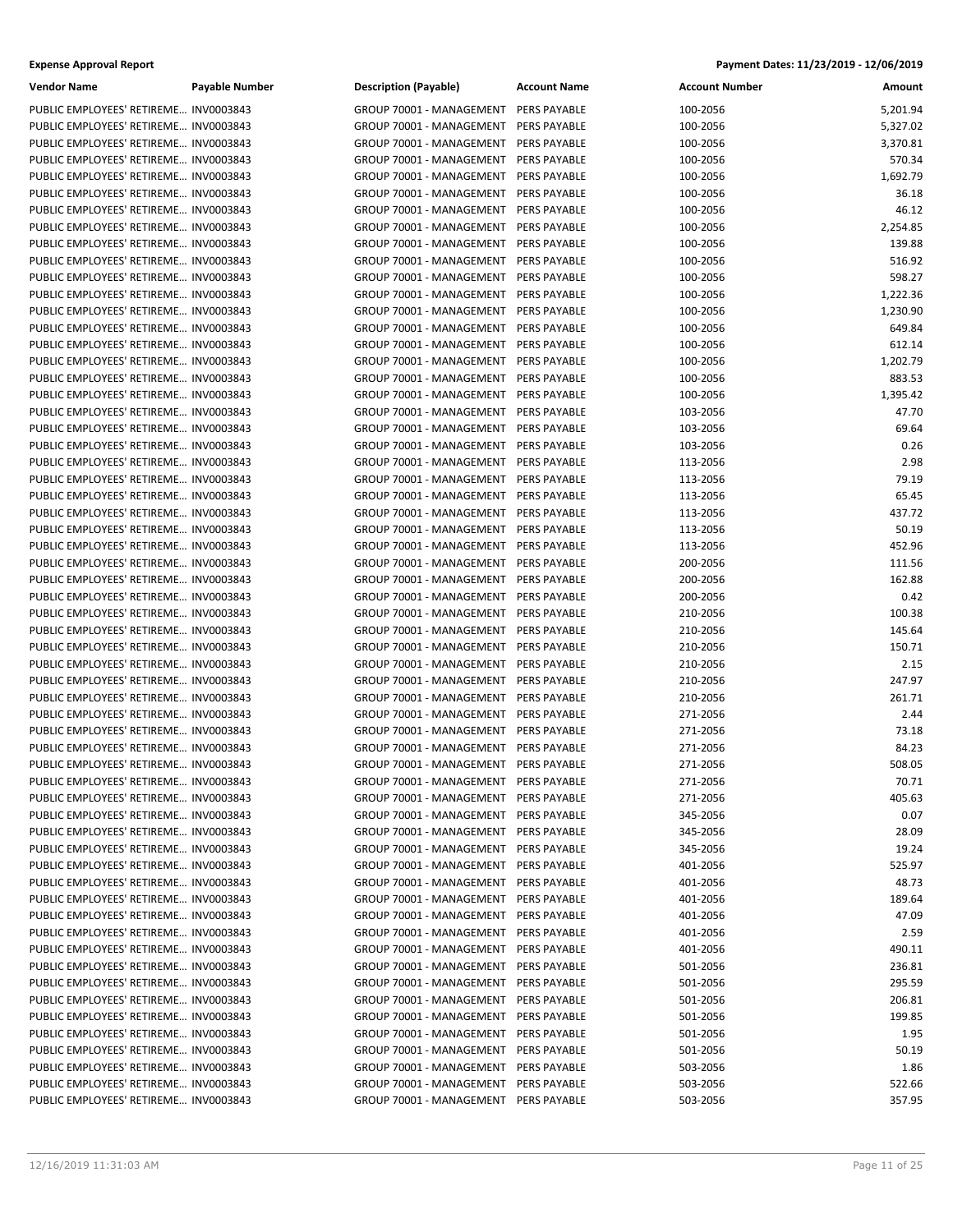| <b>Vendor Name</b>                                  | Payable Number | <b>Description (Payable)</b>                       | <b>Account Name</b>        | <b>Account Number</b>                                     | Amount     |
|-----------------------------------------------------|----------------|----------------------------------------------------|----------------------------|-----------------------------------------------------------|------------|
| PUBLIC EMPLOYEES' RETIREME INV0003843               |                | GROUP 70001 - MANAGEMENT                           | PERS PAYABLE               | 503-2056                                                  | 208.63     |
| PUBLIC EMPLOYEES' RETIREME INV0003843               |                | GROUP 70001 - MANAGEMENT                           | PERS PAYABLE               | 503-2056                                                  | 215.90     |
| PUBLIC EMPLOYEES' RETIREME INV0003843               |                | GROUP 70001 - MANAGEMENT                           | PERS PAYABLE               | 951-2056                                                  | 603.62     |
| PUBLIC EMPLOYEES' RETIREME INV0003843               |                | GROUP 70001 - MANAGEMENT                           | <b>PERS PAYABLE</b>        | 951-2056                                                  | 3.46       |
| PUBLIC EMPLOYEES' RETIREME INV0003843               |                | GROUP 70001 - MANAGEMENT                           | PERS PAYABLE               | 951-2056                                                  | 84.21      |
| PUBLIC EMPLOYEES' RETIREME INV0003843               |                | GROUP 70001 - MANAGEMENT                           | PERS PAYABLE               | 951-2056                                                  | 239.81     |
| PUBLIC EMPLOYEES' RETIREME INV0003843               |                | GROUP 70001 - MANAGEMENT                           | PERS PAYABLE               | 951-2056                                                  | 471.11     |
| PUBLIC EMPLOYEES' RETIREME INV0003843               |                | GROUP 70001 - MANAGEMENT                           | PERS PAYABLE               | 951-2056                                                  | 231.73     |
| PUBLIC EMPLOYEES' RETIREME INV0003843               |                | GROUP 70001 - MANAGEMENT                           | PERS PAYABLE               | 953-2056                                                  | 23.32      |
| PUBLIC EMPLOYEES' RETIREME INV0003843               |                | GROUP 70001 - MANAGEMENT                           | PERS PAYABLE               | 953-2056                                                  | 15.97      |
| PUBLIC EMPLOYEES' RETIREME INV0003843               |                | GROUP 70001 - MANAGEMENT                           | PERS PAYABLE               | 953-2056                                                  | 0.04       |
|                                                     |                |                                                    |                            | Vendor 2877 - PUBLIC EMPLOYEES' RETIREMENT SYSTEM Total:  | 126,909.64 |
| Vendor: 6193 - PURCHASE POWER                       |                |                                                    |                            |                                                           |            |
| PURCHASE POWER                                      | 34599076 10/19 | ACCT #8000-9000-1135-1503; 1 MAIL SERVICES         |                            | 100-5110-4124                                             | 1,000.00   |
|                                                     |                |                                                    |                            | Vendor 6193 - PURCHASE POWER Total:                       | 1,000.00   |
| Vendor: 2910 - R & S ERECTION OF MONTEREY BAY, INC. |                |                                                    |                            |                                                           |            |
| R & S ERECTION OF MONTEREY COMM4851                 |                | REPAIR WORK TO AUTOMATIC  SUBCONTRACTED WORK       |                            | 100-8310-2073                                             | 328.00     |
|                                                     |                |                                                    |                            | Vendor 2910 - R & S ERECTION OF MONTEREY BAY, INC. Total: | 328.00     |
|                                                     |                |                                                    |                            |                                                           |            |
| Vendor: 6114 - R.D. OFFUTT COMPANY                  |                |                                                    |                            |                                                           |            |
| R.D. OFFUTT COMPANY                                 | P24919         | (6) BALL JOINT                                     | <b>VEHICLE PARTS</b>       | 501-8520-6144                                             | 192.96     |
|                                                     |                |                                                    |                            | Vendor 6114 - R.D. OFFUTT COMPANY Total:                  | 192.96     |
| Vendor: 5264 - RABOBANK, N.A.                       |                |                                                    |                            |                                                           |            |
| RABOBANK, N.A.                                      | INV0003931     | FIT PAYABLE                                        | FEDERAL TAX PAYABLE        | 100-2052                                                  | 66,136.06  |
| RABOBANK, N.A.                                      | INV0003932     | MEDICARE PAYABLE                                   | EE HEALTHCARE PAYABLE      | 100-2057                                                  | 17,524.61  |
| RABOBANK, N.A.                                      | INV0003931     | FIT PAYABLE                                        | FEDERAL TAX PAYABLE        | 103-2052                                                  | 80.30      |
| RABOBANK, N.A.                                      | INV0003932     | <b>MEDICARE PAYABLE</b>                            | EE HEALTHCARE PAYABLE      | 103-2057                                                  | 23.76      |
| RABOBANK, N.A.                                      | INV0003931     | FIT PAYABLE                                        | FEDERAL TAX PAYABLE        | 113-2052                                                  | 860.99     |
| RABOBANK, N.A.                                      | INV0003932     | MEDICARE PAYABLE                                   | EE HEALTHCARE PAYABLE      | 113-2057                                                  | 273.78     |
| RABOBANK, N.A.                                      | INV0003931     | FIT PAYABLE                                        | FEDERAL TAX PAYABLE        | 200-2052                                                  | 130.81     |
| RABOBANK, N.A.                                      | INV0003932     | <b>MEDICARE PAYABLE</b>                            | EE HEALTHCARE PAYABLE      | 200-2057                                                  | 46.42      |
| RABOBANK, N.A.                                      | INV0003931     | FIT PAYABLE                                        | FEDERAL TAX PAYABLE        | 210-2052                                                  | 563.37     |
| RABOBANK, N.A.                                      | INV0003932     | <b>MEDICARE PAYABLE</b>                            | EE HEALTHCARE PAYABLE      | 210-2057                                                  | 244.72     |
| RABOBANK, N.A.                                      | INV0003932     | MEDICARE PAYABLE                                   | EE HEALTHCARE PAYABLE      | 231-2057                                                  | 8.36       |
| RABOBANK, N.A.                                      | INV0003931     | FIT PAYABLE                                        | FEDERAL TAX PAYABLE        | 271-2052                                                  | 419.27     |
| RABOBANK, N.A.                                      | INV0003932     | MEDICARE PAYABLE                                   | EE HEALTHCARE PAYABLE      | 271-2057                                                  | 152.98     |
| RABOBANK, N.A.                                      | INV0003931     | FIT PAYABLE                                        | FEDERAL TAX PAYABLE        | 345-2052                                                  | 3.47       |
| RABOBANK, N.A.                                      | INV0003932     | MEDICARE PAYABLE                                   | EE HEALTHCARE PAYABLE      | 345-2057                                                  | 1.26       |
| RABOBANK, N.A.                                      | INV0003931     | <b>FIT PAYABLE</b>                                 | FEDERAL TAX PAYABLE        | 401-2052                                                  | 698.22     |
| RABOBANK, N.A.                                      | INV0003932     | <b>MEDICARE PAYABLE</b>                            | EE HEALTHCARE PAYABLE      | 401-2057                                                  | 223.02     |
| RABOBANK, N.A.                                      | INV0003931     | FIT PAYABLE                                        | <b>FEDERAL TAX PAYABLE</b> | 501-2052                                                  | 610.81     |
| RABOBANK, N.A.                                      | INV0003932     | <b>MEDICARE PAYABLE</b>                            | EE HEALTHCARE PAYABLE      | 501-2057                                                  | 177.12     |
| RABOBANK, N.A.                                      | INV0003931     | FIT PAYABLE                                        | FEDERAL TAX PAYABLE        | 503-2052                                                  | 1,448.36   |
| RABOBANK, N.A.                                      | INV0003932     | <b>MEDICARE PAYABLE</b>                            | EE HEALTHCARE PAYABLE      | 503-2057                                                  | 232.94     |
| RABOBANK, N.A.                                      | INV0003931     | FIT PAYABLE                                        | FEDERAL TAX PAYABLE        | 951-2052                                                  | 956.07     |
| RABOBANK, N.A.                                      | INV0003932     | <b>MEDICARE PAYABLE</b>                            | EE HEALTHCARE PAYABLE      | 951-2057                                                  | 270.16     |
| RABOBANK, N.A.                                      | INV0003931     | FIT PAYABLE                                        | FEDERAL TAX PAYABLE        | 953-2052                                                  | 26.07      |
| RABOBANK, N.A.                                      | INV0003932     | MEDICARE PAYABLE                                   | EE HEALTHCARE PAYABLE      | 953-2057                                                  | 9.60       |
|                                                     |                |                                                    |                            | Vendor 5264 - RABOBANK, N.A. Total:                       | 91,122.53  |
| <b>Vendor: 7263 - REGIONAL GOVERNMENT SERVICES</b>  |                |                                                    |                            |                                                           |            |
| REGIONAL GOVERNMENT SERV 10282                      |                | OCT 2019 - FINANCIAL CONTRA CONSULTANT             |                            | 100-5110-1030                                             | 1,365.00   |
|                                                     |                |                                                    |                            | Vendor 7263 - REGIONAL GOVERNMENT SERVICES Total:         | 1,365.00   |
| Vendor: 5417 - RENTAL DEPOT                         |                |                                                    |                            |                                                           |            |
| <b>RENTAL DEPOT</b>                                 | w2216-1        | MULTIQUIP JUMPING JACK SER SUBCONTRACTED WORK      |                            | 210-8110-2073                                             | 232.54     |
|                                                     |                |                                                    |                            | Vendor 5417 - RENTAL DEPOT Total:                         | 232.54     |
| Vendor: 9337 - ROLAND BEESON                        |                |                                                    |                            |                                                           |            |
| <b>ROLAND BEESON</b>                                | 88257          | (36) PORT & CO. - PERFORMAN DEPARTMENT CONSUMABLES |                            | 100-9340-3095                                             | 447.23     |
|                                                     |                |                                                    |                            | Vendor 9337 - ROLAND BEESON Total:                        | 447.23     |
|                                                     |                |                                                    |                            |                                                           |            |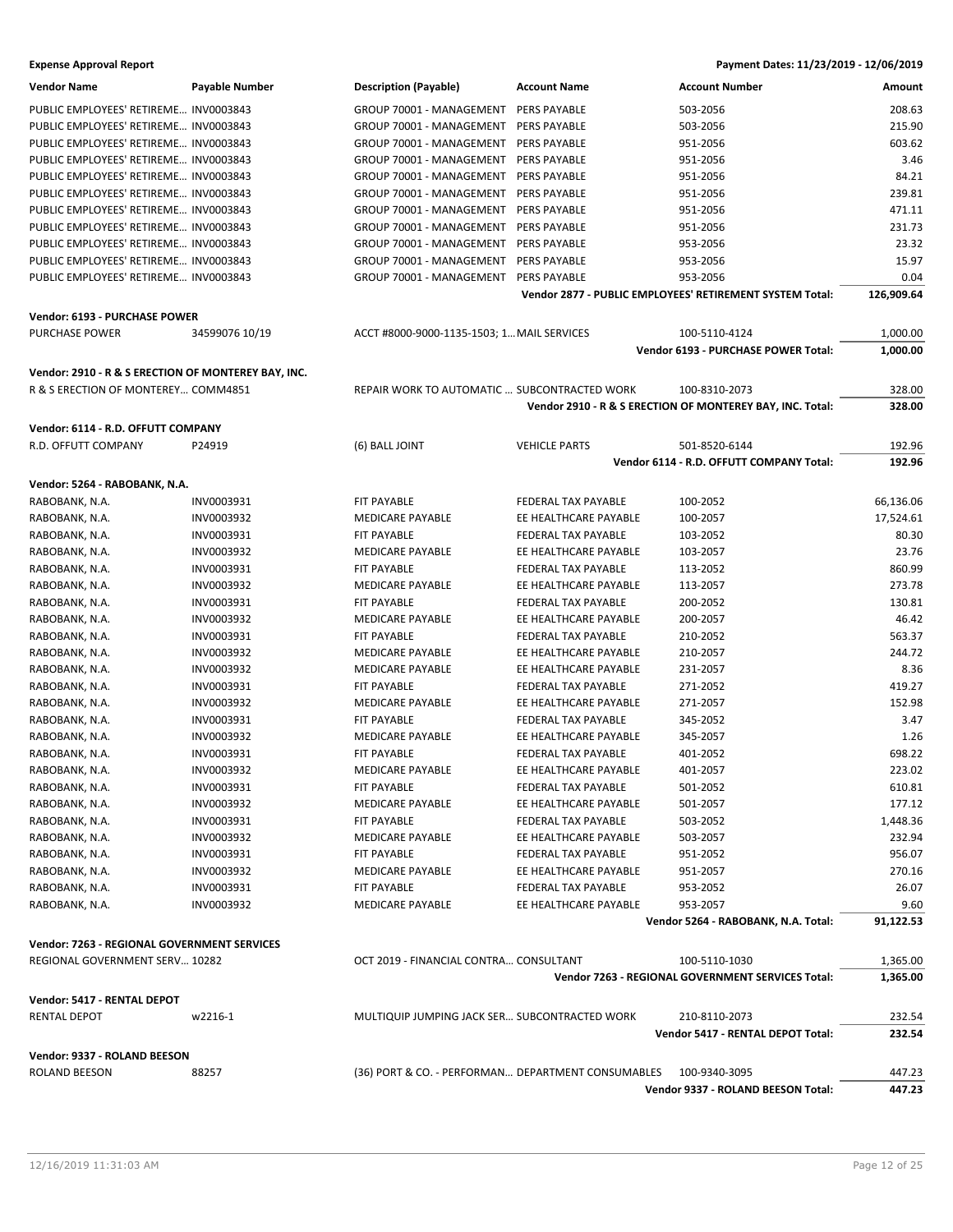| <b>Expense Approval Report</b>                         |                          |                                                     |                                                                      | Payment Dates: 11/23/2019 - 12/06/2019                       |                        |
|--------------------------------------------------------|--------------------------|-----------------------------------------------------|----------------------------------------------------------------------|--------------------------------------------------------------|------------------------|
| <b>Vendor Name</b>                                     | <b>Payable Number</b>    | <b>Description (Payable)</b>                        | <b>Account Name</b>                                                  | <b>Account Number</b>                                        | Amount                 |
| Vendor: 7924 - ROSA JONG                               |                          |                                                     |                                                                      |                                                              |                        |
| ROSA JONG                                              | <b>NOV 2109</b>          |                                                     | NOV 2019 - INSTRUCTOR PAY ( RECREATION CONTRACT SERVI 100-9603-2075  |                                                              | 75.18                  |
|                                                        |                          |                                                     |                                                                      | Vendor 7924 - ROSA JONG Total:                               | 75.18                  |
| Vendor: 8886 - SAGE RENEWABLES ENERGY CONSULTING, INC. |                          |                                                     |                                                                      |                                                              |                        |
| SAGE RENEWABLES ENERGY C 1538                          |                          | WORK THRU 10/31/19 - PROJ A SOLAR PANELS            |                                                                      | 347-8910-9539                                                | 2,500.00               |
|                                                        |                          |                                                     |                                                                      | Vendor 8886 - SAGE RENEWABLES ENERGY CONSULTING, INC. Total: | 2,500.00               |
| Vendor: 3307 - SAME DAY SHRED                          |                          |                                                     |                                                                      |                                                              |                        |
| SAME DAY SHRED                                         | 37966                    | CITY MGR'S OFC - SECURITY CO CONTRACT SERVICES      |                                                                      | 100-2021-2075                                                | 32.50                  |
|                                                        |                          |                                                     |                                                                      | Vendor 3307 - SAME DAY SHRED Total:                          | 32.50                  |
| Vendor: 8273 - SMILE BUSINESS PRODUCTS, INC.           |                          |                                                     |                                                                      |                                                              |                        |
| SMILE BUSINESS PRODUCTS, IN 804979                     |                          | 440 HARCOURT - SHARP/MX-M COPIER SERVICES           |                                                                      | 100-5110-2044                                                | 143.97                 |
|                                                        |                          |                                                     |                                                                      | Vendor 8273 - SMILE BUSINESS PRODUCTS, INC. Total:           | 143.97                 |
|                                                        |                          |                                                     |                                                                      |                                                              |                        |
| Vendor: 3319 - STAPLES ADVANTAGE                       |                          |                                                     |                                                                      |                                                              |                        |
| STAPLES ADVANTAGE                                      | 3430739194               | CITY HALL - JUMBO PAPER CLIPS STATIONARY SUPPLIES   |                                                                      | 100-5110-3092                                                | 6.82                   |
| STAPLES ADVANTAGE<br><b>STAPLES ADVANTAGE</b>          | 3430371882               | FINANCE DEPT - MISC SUPPLIES DEPARTMENT CONSUMABLES |                                                                      | 100-5110-3095                                                | 28.16                  |
|                                                        | 3430739192               | CITY HALL / PUBLIC WORKS MIS DEPARTMENT CONSUMABLES |                                                                      | 100-5110-3095                                                | 57.66                  |
| STAPLES ADVANTAGE<br><b>STAPLES ADVANTAGE</b>          | 3430739192<br>3429632134 | CITY HALL / PUBLIC WORKS MIS DEPARTMENT CONSUMABLES |                                                                      | 100-7410-3095                                                | 27.86                  |
|                                                        |                          | ENGINEERING - (1 BOX) FOLDERDEPARTMENT CONSUMABLES  |                                                                      | 100-8910-3095<br>Vendor 3319 - STAPLES ADVANTAGE Total:      | 137.64<br>258.14       |
|                                                        |                          |                                                     |                                                                      |                                                              |                        |
| Vendor: 3823 - STATE OF CALIFORNIA                     |                          |                                                     |                                                                      |                                                              |                        |
| <b>STATE OF CALIFORNIA</b>                             | 10690                    | PAYMNT #15 - LOAN #023-09-E PAYMENT ON PRINCIPAL    |                                                                      | 100-8310-9602                                                | 4,103.80               |
| STATE OF CALIFORNIA                                    | 10690                    | PAYMNT #15 - LOAN #023-09-E INTEREST EXPENSE        |                                                                      | 100-8310-9605                                                | 20.57                  |
|                                                        |                          |                                                     |                                                                      | Vendor 3823 - STATE OF CALIFORNIA Total:                     | 4,124.37               |
| Vendor: 5144 - STATE OF CALIFORNIA                     |                          |                                                     |                                                                      |                                                              |                        |
| STATE OF CALIFORNIA                                    | INV0003930               | <b>SIT PAYABLE</b>                                  | STATE TAX PAYABLE                                                    | 100-2053                                                     | 25,897.12              |
| STATE OF CALIFORNIA                                    | INV0003930               | <b>SIT PAYABLE</b>                                  | STATE TAX PAYABLE                                                    | 103-2053                                                     | 28.59                  |
| <b>STATE OF CALIFORNIA</b>                             | INV0003930               | <b>SIT PAYABLE</b>                                  | <b>STATE TAX PAYABLE</b>                                             | 113-2053                                                     | 293.09                 |
| STATE OF CALIFORNIA                                    | INV0003930               | <b>SIT PAYABLE</b>                                  | STATE TAX PAYABLE                                                    | 200-2053                                                     | 39.24                  |
| STATE OF CALIFORNIA                                    | INV0003930               | <b>SIT PAYABLE</b>                                  | STATE TAX PAYABLE                                                    | 210-2053                                                     | 177.61                 |
| STATE OF CALIFORNIA                                    | INV0003930               | <b>SIT PAYABLE</b>                                  | STATE TAX PAYABLE                                                    | 271-2053                                                     | 131.82                 |
| STATE OF CALIFORNIA                                    | INV0003930               | <b>SIT PAYABLE</b>                                  | STATE TAX PAYABLE                                                    | 345-2053                                                     | 1.10                   |
| STATE OF CALIFORNIA                                    | INV0003930               | <b>SIT PAYABLE</b>                                  | <b>STATE TAX PAYABLE</b>                                             | 401-2053                                                     | 239.54                 |
| <b>STATE OF CALIFORNIA</b>                             | INV0003930               | <b>SIT PAYABLE</b>                                  | STATE TAX PAYABLE                                                    | 501-2053                                                     | 129.98                 |
| <b>STATE OF CALIFORNIA</b>                             | INV0003930               | <b>SIT PAYABLE</b>                                  | STATE TAX PAYABLE                                                    | 503-2053                                                     | 329.80                 |
| STATE OF CALIFORNIA                                    | INV0003930               | <b>SIT PAYABLE</b>                                  | STATE TAX PAYABLE                                                    | 951-2053                                                     | 337.51                 |
| <b>STATE OF CALIFORNIA</b>                             | INV0003930               | <b>SIT PAYABLE</b>                                  | STATE TAX PAYABLE                                                    | 953-2053                                                     | 18.75                  |
|                                                        |                          |                                                     |                                                                      | Vendor 5144 - STATE OF CALIFORNIA Total:                     | 27,624.15              |
| Vendor: 9106 - THE SOHAGI LAW GROUP                    |                          |                                                     |                                                                      |                                                              |                        |
| THE SOHAGI LAW GROUP                                   | 15854                    |                                                     | OCT 2019 - GENERAL PLAN SVCS CONSULTANT - GENERAL PLAN 100-7310-1035 |                                                              | 112.50                 |
| THE SOHAGI LAW GROUP                                   | 15853                    | OCT 2019 - CAMPUS TOWN CE BAKEWELL - CAMPUS TOWN    |                                                                      | 601-2214                                                     | 32,258.50              |
|                                                        |                          |                                                     |                                                                      | Vendor 9106 - THE SOHAGI LAW GROUP Total:                    | 32,371.00              |
| Vendor: 3290 - THE SPCA OF MONTEREY CO.                |                          |                                                     |                                                                      |                                                              |                        |
| THE SPCA OF MONTEREY CO.                               | 10-19                    | OCT 2019 SVCS FOR POLICE DE SUBCONTRACTED WORK      |                                                                      | 100-6160-2073                                                | 5,715.88               |
|                                                        |                          |                                                     |                                                                      | Vendor 3290 - THE SPCA OF MONTEREY CO. Total:                | 5,715.88               |
|                                                        |                          |                                                     |                                                                      |                                                              |                        |
| Vendor: 3515 - TRI-COUNTY FIRE PROTECTION              |                          |                                                     |                                                                      |                                                              |                        |
| TRI-COUNTY FIRE PROTECTION SY102657                    |                          | PORTER YOUTH CTR - ANNUAL KSUBCONTRACTED WORK       |                                                                      | 113-8730-2073                                                | 135.00                 |
|                                                        |                          |                                                     |                                                                      | Vendor 3515 - TRI-COUNTY FIRE PROTECTION Total:              | 135.00                 |
| Vendor: 8755 - TRUST TWO - CORONA 1997 TRUST           |                          |                                                     |                                                                      |                                                              |                        |
| TRUST TWO - CORONA 1997 TR INV0003895                  |                          | DEC 2019 - RENT FOR 656 BRO SATELLITE OFFICE        |                                                                      | 100-7410-4207                                                | 2,730.00               |
|                                                        |                          |                                                     |                                                                      | Vendor 8755 - TRUST TWO - CORONA 1997 TRUST Total:           | 2,730.00               |
| Vendor: 6197 - U.S. BANK EQUIPMENT FINANCE             |                          |                                                     |                                                                      |                                                              |                        |
| U.S. BANK EQUIPMENT FINANCE 399812759                  |                          | 656 BROADWAY AVE - KONICA COPIER SERVICES           |                                                                      | 100-7410-2044                                                | 197.31                 |
|                                                        |                          |                                                     |                                                                      | Vendor 6197 - U.S. BANK EQUIPMENT FINANCE Total:             | 197.31                 |
|                                                        |                          |                                                     |                                                                      |                                                              |                        |
| Vendor: 8526 - U.S. BANK ST. PAUL                      |                          |                                                     |                                                                      |                                                              |                        |
| U.S. BANK ST. PAUL                                     | 1506189                  |                                                     | DEBT SVC PAYMENT / ACCT #212014 BOND RESERVE - US BANK 972-1014      | Vendor 8526 - U.S. BANK ST. PAUL Total:                      | 37,952.93<br>37,952.93 |
|                                                        |                          |                                                     |                                                                      |                                                              |                        |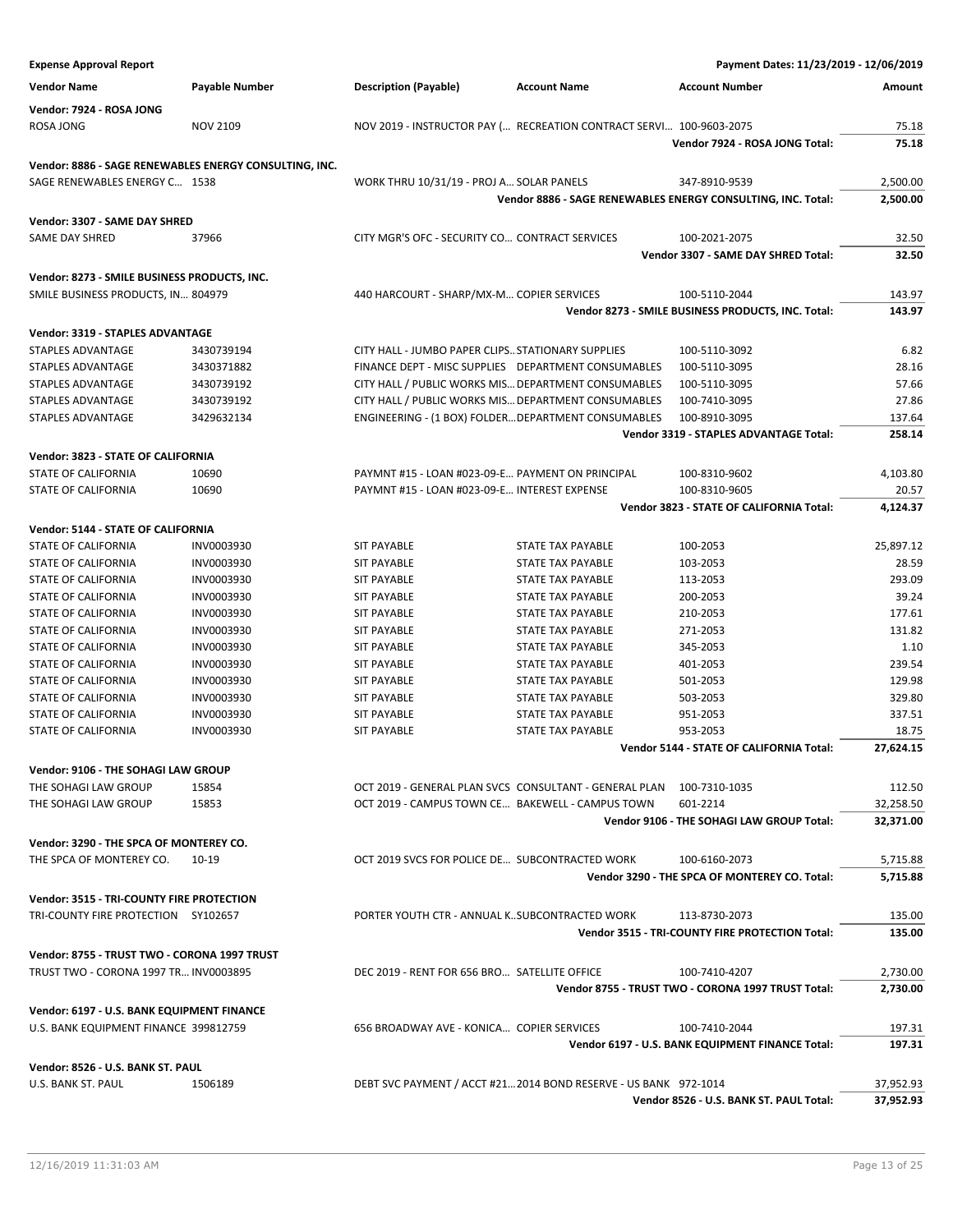| <b>Vendor Name</b>               | <b>Payable Number</b>       | <b>Description (Payable)</b>                   | <b>Account Name</b>                     | <b>Account Number</b> | Amount    |
|----------------------------------|-----------------------------|------------------------------------------------|-----------------------------------------|-----------------------|-----------|
| Vendor: 3574 - U.S. BANK-CALCARD |                             |                                                |                                         |                       |           |
| U.S. BANK-CALCARD                | 4246 0445 5565 0443 9/23/19 | CalCard 9/23/19                                | DEPARTMENT CONSUMABLES                  | 100-1010-3095         | 158.16    |
| U.S. BANK-CALCARD                | 4246 0445 5565 0443 9/23/19 | CalCard 9/23/19                                | DEPARTMENT CONSUMABLES                  | 100-1010-3095         | 32.78     |
| U.S. BANK-CALCARD                | 4246 0445 5565 0443 9/23/19 | CalCard 9/23/19                                | TRAVEL - RUBIO/OGLESBY                  | 100-1010-4115         | 73.05     |
| U.S. BANK-CALCARD                | 4246 0445 5565 0443 9/23/19 | CalCard 9/23/19                                | DEPARTMENT CONSUMABLES                  | 100-1320-3095         | 206.50    |
| U.S. BANK-CALCARD                | 4246 0445 5565 0443 9/23/19 | CalCard 9/23/19                                | <b>COMMISSION ACTIVITIES</b>            | 100-1320-7171         | 687.79    |
| U.S. BANK-CALCARD                | 4246 0445 5565 0443 9/23/19 | CalCard 9/23/19                                | DEPARTMENT CONSUMABLES                  | 100-1360-3095         | 185.73    |
| U.S. BANK-CALCARD                | CM0000306                   | Sales and Use Tax CalCard 9/22 SALES & USE TAX |                                         | 100-2002              | $-174.22$ |
| U.S. BANK-CALCARD                | INV0003896                  | ADDING BACK SALES TAX                          | SALES & USE TAX                         | 100-2002              | 174.22    |
| U.S. BANK-CALCARD                | SALES TAX 9/19              | OFFSETTING SALES TAX CREDIT                    | SALES & USE TAX                         | 100-2002              | $-174.22$ |
| U.S. BANK-CALCARD                | 4246 0445 5565 0443 9/23/19 | CalCard 9/23/19                                | <b>TRAINING &amp; EDUCATION</b>         | 100-2010-1029         | 150.00    |
| U.S. BANK-CALCARD                | 4246 0445 5565 0443 9/23/19 | CalCard 9/23/19                                | DEPARTMENT CONSUMABLES                  | 100-2010-3095         | 117.99    |
| U.S. BANK-CALCARD                | 4246 0445 5565 0443 9/23/19 | CalCard 9/23/19                                | DEPARTMENT CONSUMABLES                  | 100-2021-3095         | 129.45    |
| U.S. BANK-CALCARD                | 4246 0445 5565 0443 9/23/19 | CalCard 9/23/19                                | DEPARTMENT EQUIPMENT                    | 100-2021-8187         | 105.07    |
| U.S. BANK-CALCARD                | 4246 0445 5565 0443 9/23/19 | CalCard 9/23/19                                | TRAINING AND EDUCATION                  | 100-2031-1029         | 310.00    |
| U.S. BANK-CALCARD                | 4246 0445 5565 0443 9/23/19 | CalCard 9/23/19                                | TRAINING AND EDUCATION                  | 100-2031-1029         | 31.77     |
| U.S. BANK-CALCARD                | 4246 0445 5565 0443 9/23/19 | CalCard 9/23/19                                | PERSONNEL RECRUITMENT                   | 100-2031-2064         | 519.29    |
| U.S. BANK-CALCARD                | 4246 0445 5565 0443 9/23/19 | CalCard 9/23/19                                | PERSONNEL RECRUITMENT                   | 100-2031-2064         | 231.09    |
| U.S. BANK-CALCARD                | 4246 0445 5565 0443 9/23/19 | CalCard 9/23/19                                | <b>MAIL SERVICES</b>                    | 100-2031-4124         | 24.60     |
| U.S. BANK-CALCARD                | 4246 0445 5565 0443 9/23/19 | CalCard 9/23/19                                | <b>TRAINING</b>                         | 100-2042-1029         | 162.96    |
| U.S. BANK-CALCARD                | 4246 0445 5565 0443 9/23/19 | CalCard 9/23/19                                | CONSUMABLES                             | 100-2042-3095         | 47.80     |
| U.S. BANK-CALCARD                | 4246 0445 5565 0443 9/23/19 | CalCard 9/23/19                                | <b>TRAINING &amp; EDUCATION</b>         | 100-5110-1029         | 135.00    |
| U.S. BANK-CALCARD                | 4246 0445 5565 0443 9/23/19 | CalCard 9/23/19                                | <b>MEETINGS &amp; TRAVEL</b>            | 100-5110-4121         | 1,350.95  |
| U.S. BANK-CALCARD                | 4246 0445 5565 0443 9/23/19 | CalCard 9/23/19                                | <b>COMMUNITY RELATIONS</b>              | 100-6110-1024         | $-206.61$ |
| U.S. BANK-CALCARD                | 4246 0445 5565 0443 9/23/19 | CalCard 9/23/19                                | <b>COMMUNITY RELATIONS</b>              | 100-6110-1024         | 206.61    |
| U.S. BANK-CALCARD                | 4246 0445 5565 0443 9/23/19 | CalCard 9/23/19                                | <b>TRAINING &amp; EDUCATION</b>         | 100-6110-1029         | 44.14     |
| U.S. BANK-CALCARD                | 4246 0445 5565 0443 9/23/19 | CalCard 9/23/19                                | <b>TRAINING &amp; EDUCATION</b>         | 100-6110-1029         | 1,347.03  |
| U.S. BANK-CALCARD                | 4246 0445 5565 0443 9/23/19 | CalCard 9/23/19                                | PERSONNEL RECRUITMENT                   | 100-6110-2064         | 417.22    |
| U.S. BANK-CALCARD                | 4246 0445 5565 0443 9/23/19 | CalCard 9/23/19                                | <b>OTHER EXPENSE</b>                    | 100-6110-2078         | 347.63    |
| U.S. BANK-CALCARD                | 4246 0445 5565 0443 9/23/19 | CalCard 9/23/19                                | DEPARTMENT CONSUMABLES                  | 100-6110-3095         | 595.65    |
| U.S. BANK-CALCARD                | 4246 0445 5565 0443 9/23/19 | CalCard 9/23/19                                | COMPUTER SUPPLIES/SOFTWA 100-6110-3102  |                       | 150.00    |
| U.S. BANK-CALCARD                | 4246 0445 5565 0443 9/23/19 | CalCard 9/23/19                                | <b>MEETINGS &amp; TRAVEL</b>            | 100-6110-4121         | 138.92    |
| U.S. BANK-CALCARD                | 4246 0445 5565 0443 9/23/19 | CalCard 9/23/19                                | CALEA PROGRAM                           | 100-6110-4202         | 814.20    |
| U.S. BANK-CALCARD                | 4246 0445 5565 0443 9/23/19 | CalCard 9/23/19                                | DEPARTMENT EQUIPMENT                    | 100-6110-8187         | 456.24    |
| U.S. BANK-CALCARD                | 4246 0445 5565 0443 9/23/19 | CalCard 9/23/19                                | <b>TRAINING &amp; EDUCATIONS</b>        | 100-6120-1029         | 350.00    |
| U.S. BANK-CALCARD                | 4246 0445 5565 0443 9/23/19 | CalCard 9/23/19                                | PRISONER MEALS                          | 100-6120-2061         | 35.32     |
| U.S. BANK-CALCARD                | 4246 0445 5565 0443 9/23/19 | CalCard 9/23/19                                | CSA74 APPROVED MEDICAL SU 100-6120-3096 |                       | 684.29    |
| U.S. BANK-CALCARD                | 4246 0445 5565 0443 9/23/19 | CalCard 9/23/19                                | <b>VEHICLE MAINTENANCE</b>              | 100-6120-9395         | 63.99     |
| U.S. BANK-CALCARD                | 4246 0445 5565 0443 9/23/19 | CalCard 9/23/19                                | <b>TRAINING &amp; EDUCAITON</b>         | 100-6130-1029         | 695.00    |
| U.S. BANK-CALCARD                | 4246 0445 5565 0443 9/23/19 | CalCard 9/23/19                                | <b>INVESTIGATION EXPENSE</b>            | 100-6130-4125         | 172.56    |
| U.S. BANK-CALCARD                | 4246 0445 5565 0443 9/23/19 | CalCard 9/23/19                                | TRAINING                                | 100-6150-1029         | 386.22    |
| U.S. BANK-CALCARD                | 4246 0445 5565 0443 9/23/19 | CalCard 9/23/19                                | DEPARTMENT CONSUMABLES                  | 100-6610-3095         | $-64.37$  |
| U.S. BANK-CALCARD                | 4246 0445 5565 0443 9/23/19 | CalCard 9/23/19                                | <b>TRAINING &amp; EDUCATION</b>         | 100-6630-1029         | 1,300.00  |
| U.S. BANK-CALCARD                | 4246 0445 5565 0443 9/23/19 | CalCard 9/23/19                                | <b>MEETINGS &amp; TRAVEL</b>            | 100-6630-4121         | 195.92    |
| U.S. BANK-CALCARD                | 4246 0445 5565 0443 9/23/19 | CalCard 9/23/19                                | DEPARTMENT CONSUMABLES                  | 100-6640-3095         | 145.64    |
| U.S. BANK-CALCARD                | 4246 0445 5565 0443 9/23/19 | CalCard 9/23/19                                | DEPARTMENT CONSUMABLES                  | 100-6650-3095         | 519.12    |
| U.S. BANK-CALCARD                | 4246 0445 5565 0443 9/23/19 | CalCard 9/23/19                                | DEPARTMENT CONSUMABLES                  | 100-6670-3095         | 5.20      |
| U.S. BANK-CALCARD                | 4246 0445 5565 0443 9/23/19 | CalCard 9/23/19                                | DEPARTMENT CONSUMABLES                  | 100-6680-3095         | 238.01    |
| U.S. BANK-CALCARD                | 4246 0445 5565 0443 9/23/19 | CalCard 9/23/19                                | <b>TRAINING &amp; EDUCATION</b>         | 100-7210-1029         | 780.00    |
| U.S. BANK-CALCARD                | 4246 0445 5565 0443 9/23/19 | CalCard 9/23/19                                | <b>DUES &amp; MEMBERSHIP</b>            | 100-7210-4122         | 350.00    |
| U.S. BANK-CALCARD                | 4246 0445 5565 0443 9/23/19 | CalCard 9/23/19                                | <b>TRAINING &amp; EDUCATION</b>         | 100-7310-1029         | 73.37     |
| U.S. BANK-CALCARD                | 4246 0445 5565 0443 9/23/19 | CalCard 9/23/19                                | STATIONARY SUPPLIES                     | 100-7310-3092         | 281.83    |
| U.S. BANK-CALCARD                | 4246 0445 5565 0443 9/23/19 | CalCard 9/23/19                                | DEPARTMENT CONSUMABLES                  | 100-7310-3095         | 311.11    |
| U.S. BANK-CALCARD                | 4246 0445 5565 0443 9/23/19 | CalCard 9/23/19                                | <b>MEETINGS &amp; TRAVEL</b>            | 100-7310-4121         | 265.14    |
| U.S. BANK-CALCARD                | 4246 0445 5565 0443 9/23/19 | CalCard 9/23/19                                | SATELLITE OFFICE                        | 100-7310-4207         | 172.93    |
| U.S. BANK-CALCARD                | 4246 0445 5565 0443 9/23/19 | CalCard 9/23/19                                | MEETINGS AND TRAVEL                     | 100-7410-4121         | 1,016.43  |
| U.S. BANK-CALCARD                | 4246 0445 5565 0443 9/23/19 | CalCard 9/23/19                                | SUBCONTRACTED WORK                      | 100-8310-2073         | 744.39    |
| U.S. BANK-CALCARD                | 4246 0445 5565 0443 9/23/19 | CalCard 9/23/19                                | DEPARTMENT CONSUMABLES                  | 100-8310-3095         | 1,376.85  |
| U.S. BANK-CALCARD                | 4246 0445 5565 0443 9/23/19 | CalCard 9/23/19                                | <b>CHEMICALS</b>                        | 100-8310-3099         | 338.15    |
| U.S. BANK-CALCARD                | 4246 0445 5565 0443 9/23/19 | CalCard 9/23/19                                | <b>STATIONARY SUPPLIES</b>              | 100-8410-3092         | 14.19     |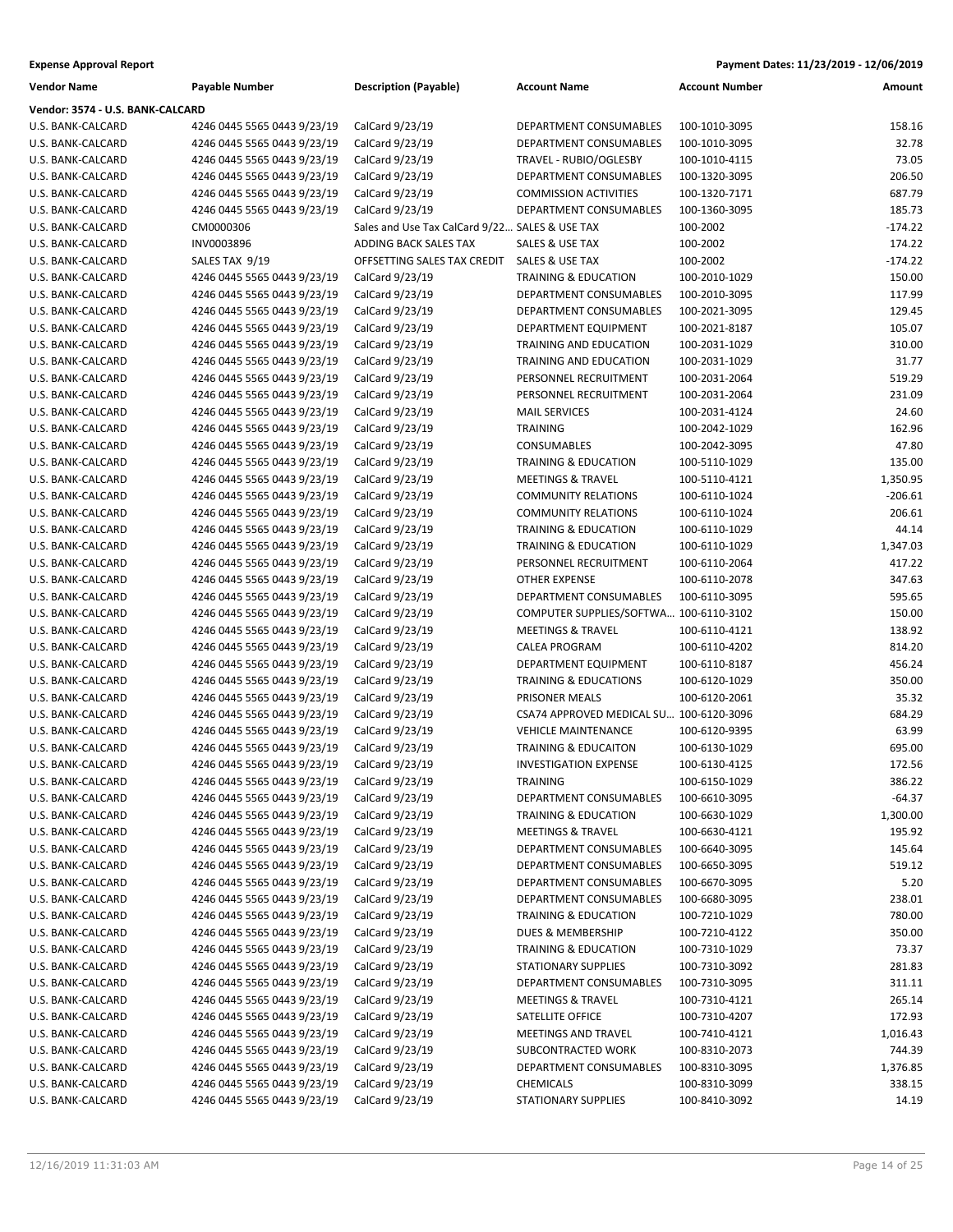| <b>Expense Approval Report</b> | Payment Dates: 11/23/2019 - 12/06/2019 |
|--------------------------------|----------------------------------------|
|--------------------------------|----------------------------------------|

| <b>Vendor Name</b>                                 | Payable Number              | <b>Description (Payable)</b>   | <b>Account Name</b>                       | <b>Account Number</b>                                    | Amount    |
|----------------------------------------------------|-----------------------------|--------------------------------|-------------------------------------------|----------------------------------------------------------|-----------|
| U.S. BANK-CALCARD                                  | 4246 0445 5565 0443 9/23/19 | CalCard 9/23/19                | <b>MEETINGS &amp; TRAVEL</b>              | 100-8410-4121                                            | 55.00     |
| U.S. BANK-CALCARD                                  | 4246 0445 5565 0443 9/23/19 | CalCard 9/23/19                | DUES & MEMBERSHIP                         | 100-8410-4122                                            | 80.00     |
| U.S. BANK-CALCARD                                  | 4246 0445 5565 0443 9/23/19 | CalCard 9/23/19                | DEPARTMENT CONSUMABLES                    | 100-8420-3095                                            | 17.38     |
| U.S. BANK-CALCARD                                  | 4246 0445 5565 0443 9/23/19 | CalCard 9/23/19                | SAFETY EQUIPMENT                          | 100-8420-3097                                            | 151.45    |
| U.S. BANK-CALCARD                                  | 4246 0445 5565 0443 9/23/19 | CalCard 9/23/19                | SUBCONTRACTED WORK                        | 100-8430-2073                                            | $-176.99$ |
| U.S. BANK-CALCARD                                  | 4246 0445 5565 0443 9/23/19 | CalCard 9/23/19                | DEPARTMENT CONSUMABLES                    | 100-8430-3095                                            | 19.04     |
| U.S. BANK-CALCARD                                  | 4246 0445 5565 0443 9/23/19 | CalCard 9/23/19                | DEPARTMENT CONSUMABLES                    | 100-8910-3095                                            | 223.32    |
| U.S. BANK-CALCARD                                  | 4246 0445 5565 0443 9/23/19 | CalCard 9/23/19                | DEPARTMENT EQUIPMENT                      | 100-8910-8187                                            | 502.52    |
| U.S. BANK-CALCARD                                  | 4246 0445 5565 0443 9/23/19 | CalCard 9/23/19                | DEPARTMENT CONSUMABLES                    | 100-9100-3095                                            | 266.96    |
| U.S. BANK-CALCARD                                  | 4246 0445 5565 0443 9/23/19 | CalCard 9/23/19                | <b>COMPUTER SOFTWARE</b>                  | 100-9100-3104                                            | 79.99     |
| U.S. BANK-CALCARD                                  | 4246 0445 5565 0443 9/23/19 | CalCard 9/23/19                | SAFETY EQUIPMENT                          | 100-9105-3097                                            | 315.54    |
| U.S. BANK-CALCARD                                  | 4246 0445 5565 0443 9/23/19 | CalCard 9/23/19                | <b>TRAINING &amp; EDUCATION</b>           | 100-9200-1029                                            | 60.00     |
| U.S. BANK-CALCARD                                  | 4246 0445 5565 0443 9/23/19 | CalCard 9/23/19                | DEPARTMENT CONSUMABLES                    | 100-9200-3095                                            | 195.73    |
| U.S. BANK-CALCARD                                  | 4246 0445 5565 0443 9/23/19 | CalCard 9/23/19                | <b>CITY BIRTHDAY</b>                      | 100-9200-7172                                            | 33.86     |
| U.S. BANK-CALCARD                                  | 4246 0445 5565 0443 9/23/19 | CalCard 9/23/19                | <b>EQUIPMENT PURCHASE</b>                 | 100-9200-8192                                            | 114.90    |
| U.S. BANK-CALCARD                                  | 4246 0445 5565 0443 9/23/19 | CalCard 9/23/19                | <b>TRAINING &amp; EDUCATION</b>           | 100-9310-1029                                            | 60.00     |
| U.S. BANK-CALCARD                                  | 4246 0445 5565 0443 9/23/19 | CalCard 9/23/19                | DEPARTMENT CONSUMABLES                    | 100-9310-3095                                            | 115.69    |
| U.S. BANK-CALCARD                                  | 4246 0445 5565 0443 9/23/19 | CalCard 9/23/19                | <b>TEEN EVENTS</b>                        | 100-9310-7133                                            | 210.32    |
| U.S. BANK-CALCARD                                  | 4246 0445 5565 0443 9/23/19 | CalCard 9/23/19                | <b>TRAINING &amp; EDUCATION</b>           | 100-9330-1029                                            | 60.00     |
| U.S. BANK-CALCARD                                  | 4246 0445 5565 0443 9/23/19 | CalCard 9/23/19                | DEPARTMENT CONSUMABLES                    | 100-9330-3095                                            | 504.34    |
| U.S. BANK-CALCARD                                  | 4246 0445 5565 0443 9/23/19 | CalCard 9/23/19                | DEPARTMENT CONSUMABLES                    | 100-9340-3095                                            | 177.47    |
| U.S. BANK-CALCARD                                  | 4246 0445 5565 0443 9/23/19 | CalCard 9/23/19                | RENTAL - INDOOR FACILITIES                | 100-9340-7137                                            | 721.00    |
| U.S. BANK-CALCARD                                  | 4246 0445 5565 0443 9/23/19 | CalCard 9/23/19                | TRAINING & EDUCATION                      | 100-9350-1029                                            | 30.00     |
| U.S. BANK-CALCARD                                  | 4246 0445 5565 0443 9/23/19 | CalCard 9/23/19                | DEPARTMENT CONSUMABLES                    | 100-9350-3095                                            | 1,058.52  |
| U.S. BANK-CALCARD                                  | 4246 0445 5565 0443 9/23/19 | CalCard 9/23/19                | <b>TRAINING &amp; EDUCATION</b>           | 100-9400-1029                                            | 1,352.56  |
| U.S. BANK-CALCARD                                  | 4246 0445 5565 0443 9/23/19 | CalCard 9/23/19                | DEPARTMENT CONSUMABLES                    | 100-9400-3095                                            | 88.93     |
| U.S. BANK-CALCARD                                  | 4246 0445 5565 0443 9/23/19 | CalCard 9/23/19                | DEPARTMENT CONSUMABLES                    | 113-8730-3095                                            | 175.97    |
| U.S. BANK-CALCARD                                  | 4246 0445 5565 0443 9/23/19 | CalCard 9/23/19                | PUBLISHING & LEGAL ADVERTIS 200-5410-2063 |                                                          | 10.49     |
| U.S. BANK-CALCARD                                  | 4246 0445 5565 0443 9/23/19 | CalCard 9/23/19                | DEPARTMENT CONSUMABLES                    | 210-8110-3095                                            | 180.57    |
| U.S. BANK-CALCARD                                  | 4246 0445 5565 0443 9/23/19 | CalCard 9/23/19                | <b>TRAINING &amp; EDUCATION</b>           | 241-6110-1029                                            | 39.77     |
| U.S. BANK-CALCARD                                  | 4246 0445 5565 0443 9/23/19 | CalCard 9/23/19                | SENIOR ACTIVITIES                         | 251-9500-7125                                            | 1,302.64  |
| U.S. BANK-CALCARD                                  | 4246 0445 5565 0443 9/23/19 | CalCard 9/23/19                | CONSUMABLES                               | 271-8110-3095                                            | 391.88    |
| U.S. BANK-CALCARD                                  | 4246 0445 5565 0443 9/23/19 | CalCard 9/23/19                | PARKS IMPROVEMENTS                        | 348-8910-9570                                            | 1,480.56  |
| U.S. BANK-CALCARD                                  | 4246 0445 5565 0443 9/23/19 | CalCard 9/23/19                | DEPARTMENT CONSUMABLES                    | 401-8620-3095                                            | 253.20    |
| U.S. BANK-CALCARD                                  | 4246 0445 5565 0443 9/23/19 | CalCard 9/23/19                | DUES & MEMBERSHIP                         | 501-8510-4122                                            | 188.00    |
| U.S. BANK-CALCARD                                  | 4246 0445 5565 0443 9/23/19 | CalCard 9/23/19                | REFUSE DISPOSAL                           | 501-8520-2068                                            | 262.50    |
| U.S. BANK-CALCARD                                  | 4246 0445 5565 0443 9/23/19 | CalCard 9/23/19                | DEPARTMENT CONSUMABLES                    | 501-8520-3095                                            | 26.09     |
| U.S. BANK-CALCARD                                  | 4246 0445 5565 0443 9/23/19 | CalCard 9/23/19                | <b>TOOLS</b>                              | 501-8520-3107                                            | 47.28     |
| U.S. BANK-CALCARD                                  | 4246 0445 5565 0443 9/23/19 | CalCard 9/23/19                | <b>VEHICLE PARTS</b>                      | 501-8520-6144                                            | 119.15    |
| U.S. BANK-CALCARD                                  | 4246 0445 5565 0443 9/23/19 | CalCard 9/23/19                | DEPARTMENT CONSUMABLES                    | 503-4010-3095                                            | 14.31     |
| U.S. BANK-CALCARD                                  | 4246 0445 5565 0443 9/23/19 | CalCard 9/23/19                | COMPUTER SUPPLIES/SOFTWA 503-4010-3102    |                                                          | 629.36    |
| U.S. BANK-CALCARD                                  | 4246 0445 5565 0443 9/23/19 | CalCard 9/23/19                | <b>COMPUTER EQUIPMENT</b>                 | 503-4010-8182                                            | 120.73    |
| U.S. BANK-CALCARD                                  | 4246 0445 5565 0443 9/23/19 | CalCard 9/23/19                | TRAINING AND EDUCATION                    | 951-8810-1029                                            | 1,220.00  |
| U.S. BANK-CALCARD                                  | 4246 0445 5565 0443 9/23/19 | CalCard 9/23/19                | DEPARTMENT CONSUMABLES                    | 951-8820-3095                                            | 741.35    |
|                                                    |                             |                                |                                           | Vendor 3574 - U.S. BANK-CALCARD Total:                   | 32,769.46 |
| Vendor: 0016 - UNITED RENTALS (NORTH AMERICA) INC. |                             |                                |                                           |                                                          |           |
| UNITED RENTALS (NORTH AMER176168698-001            |                             | <b>CABLES FOR LIGHT TOWERS</b> | DEPARTMENT CONSUMABLES                    | 100-8310-3095                                            | 305.69    |
|                                                    |                             |                                |                                           | Vendor 0016 - UNITED RENTALS (NORTH AMERICA) INC. Total: | 305.69    |
| Vendor: 3560 - UNITED WAY OF MONTEREY PENINSULA    |                             |                                |                                           |                                                          |           |
| UNITED WAY OF MONTEREY PE INV0003822               |                             | <b>EMPLOYEE CONTRIBUTIONS</b>  | MISC PAYROLL PAYABLES                     | 100-2062                                                 | 30.00     |
| UNITED WAY OF MONTEREY PE INV0003868               |                             | <b>EMPLOYEE CONTRIBUTIONS</b>  | MISC PAYROLL PAYABLES                     | 100-2062                                                 | 30.00     |
| UNITED WAY OF MONTEREY PE INV0003822               |                             | <b>EMPLOYEE CONTRIBUTIONS</b>  | MISC PAYROLL PAYABLES                     | 210-2062                                                 | 0.49      |
| UNITED WAY OF MONTEREY PE INV0003822               |                             | <b>EMPLOYEE CONTRIBUTIONS</b>  | MISC PAYROLL PAYABLES                     | 271-2062                                                 | 1.11      |
| UNITED WAY OF MONTEREY PE INV0003868               |                             | <b>EMPLOYEE CONTRIBUTIONS</b>  | MISC PAYROLL PAYABLES                     | 271-2062                                                 | 3.00      |
| UNITED WAY OF MONTEREY PE INV0003822               |                             | <b>EMPLOYEE CONTRIBUTIONS</b>  | MISC PAYROLL PAYABLES                     | 401-2062                                                 | 1.40      |
|                                                    |                             |                                |                                           | Vendor 3560 - UNITED WAY OF MONTEREY PENINSULA Total:    | 66.00     |
|                                                    |                             |                                |                                           |                                                          |           |
| Vendor: 7370 - UPEC, LOCAL 792                     |                             |                                |                                           |                                                          |           |
| UPEC, LOCAL 792                                    | INV0003823                  | LIUNA/UNION DUES               | MISC PAYROLL PAYABLES                     | 100-2062                                                 | 488.36    |
| UPEC, LOCAL 792                                    | INV0003869                  | LIUNA/UNION DUES               | MISC PAYROLL PAYABLES                     | 100-2062                                                 | 504.78    |
|                                                    |                             |                                |                                           |                                                          |           |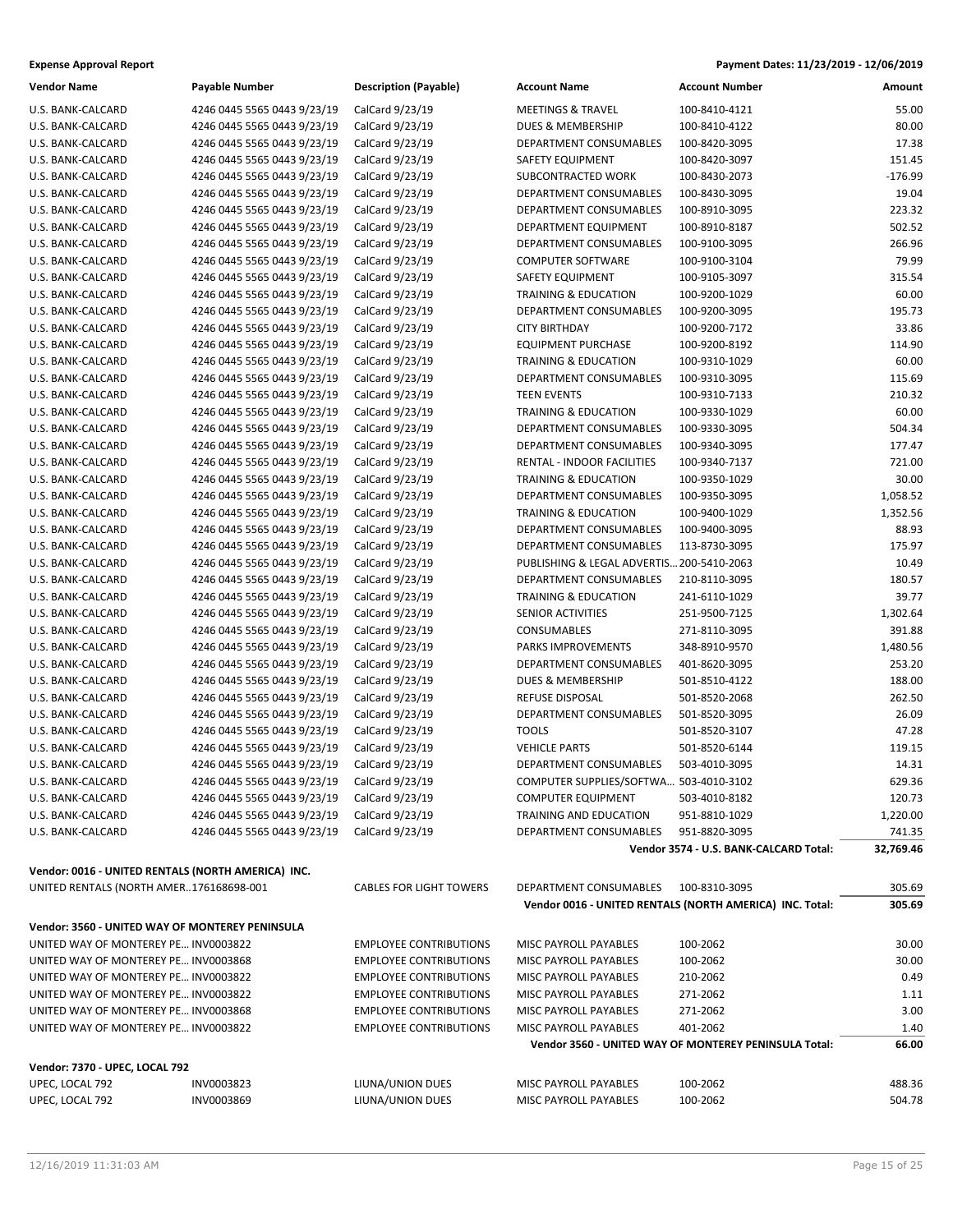| Vendor Name                                      | <b>Payable Number</b> | <b>Description (Payable)</b>                                         | <b>Account Name</b>                    | <b>Account Number</b>                                  | Amount   |
|--------------------------------------------------|-----------------------|----------------------------------------------------------------------|----------------------------------------|--------------------------------------------------------|----------|
| UPEC, LOCAL 792                                  | INV0003823            | LIUNA/UNION DUES                                                     | MISC PAYROLL PAYABLES                  | 103-2062                                               | 6.23     |
| UPEC, LOCAL 792                                  | INV0003869            | LIUNA/UNION DUES                                                     | MISC PAYROLL PAYABLES                  | 103-2062                                               | 8.48     |
| UPEC, LOCAL 792                                  | INV0003823            | LIUNA/UNION DUES                                                     | MISC PAYROLL PAYABLES                  | 113-2062                                               | 50.54    |
| UPEC, LOCAL 792                                  | INV0003869            | LIUNA/UNION DUES                                                     | MISC PAYROLL PAYABLES                  | 113-2062                                               | 57.02    |
| UPEC, LOCAL 792                                  | INV0003823            | LIUNA/UNION DUES                                                     | MISC PAYROLL PAYABLES                  | 210-2062                                               | 50.54    |
| UPEC, LOCAL 792                                  | INV0003869            | LIUNA/UNION DUES                                                     | MISC PAYROLL PAYABLES                  | 210-2062                                               | 51.93    |
| UPEC, LOCAL 792                                  | INV0003823            | LIUNA/UNION DUES                                                     | MISC PAYROLL PAYABLES                  | 271-2062                                               | 58.16    |
| UPEC, LOCAL 792                                  | INV0003869            | LIUNA/UNION DUES                                                     | MISC PAYROLL PAYABLES                  | 271-2062                                               | 72.48    |
| UPEC, LOCAL 792                                  | INV0003823            | LIUNA/UNION DUES                                                     | MISC PAYROLL PAYABLES                  | 345-2062                                               | 1.72     |
| UPEC, LOCAL 792                                  | INV0003869            | LIUNA/UNION DUES                                                     | <b>MISC PAYROLL PAYABLES</b>           | 345-2062                                               | 0.54     |
| UPEC, LOCAL 792                                  | INV0003823            | LIUNA/UNION DUES                                                     | MISC PAYROLL PAYABLES                  | 401-2062                                               | 49.69    |
| UPEC, LOCAL 792                                  | INV0003869            | LIUNA/UNION DUES                                                     | MISC PAYROLL PAYABLES                  | 401-2062                                               | 39.50    |
| UPEC, LOCAL 792                                  | INV0003823            | LIUNA/UNION DUES                                                     | MISC PAYROLL PAYABLES                  | 501-2062                                               | 47.50    |
|                                                  |                       |                                                                      |                                        |                                                        |          |
| UPEC, LOCAL 792                                  | INV0003869            | LIUNA/UNION DUES                                                     | MISC PAYROLL PAYABLES                  | 501-2062                                               | 47.50    |
| UPEC, LOCAL 792                                  | INV0003823            | LIUNA/UNION DUES                                                     | MISC PAYROLL PAYABLES                  | 951-2062                                               | 78.51    |
| UPEC, LOCAL 792                                  | INV0003869            | LIUNA/UNION DUES                                                     | MISC PAYROLL PAYABLES                  | 951-2062                                               | 49.02    |
|                                                  |                       |                                                                      |                                        | Vendor 7370 - UPEC, LOCAL 792 Total:                   | 1,662.50 |
| Vendor: 8142 - US FOODS, INC.                    |                       |                                                                      |                                        |                                                        |          |
| US FOODS, INC.                                   | 4634088               | FOOD DELIVERY TO 986 HILBY  SENIOR ACTIVITIES                        |                                        | 251-9500-7125                                          | 1,050.98 |
|                                                  |                       |                                                                      |                                        | Vendor 8142 - US FOODS, INC. Total:                    | 1,050.98 |
| Vendor: 6671 - VERIZON WIRELESS                  |                       |                                                                      |                                        |                                                        |          |
| <b>VERIZON WIRELESS</b>                          | 9841210495            | ACCT #472229021-00002; 11/1 MOBILE COMMUNICATIONS                    |                                        | 100-6640-5135                                          | 38.01    |
| <b>VERIZON WIRELESS</b>                          | 9840793820            | ACCT #742236901-00001; 10/2 PARKS IMPROVEMENTS                       |                                        | 348-8910-9570                                          | 38.01    |
| <b>VERIZON WIRELESS</b>                          | 9841210496            | ACCT #472229021-00003; 11/1 MOBILE COMMUNICATIONS                    |                                        | 503-4010-5135                                          | 396.72   |
|                                                  |                       |                                                                      |                                        | Vendor 6671 - VERIZON WIRELESS Total:                  | 472.74   |
| Vendor: 9340 - VERONICA TAM AND ASSOCIATES, INC. |                       |                                                                      |                                        |                                                        |          |
| VERONICA TAM AND ASSOCIAT 2553                   |                       | SEPT 2019 - SEASIDE H E RESTA HOUSING ELEMENT CONSULTA 100-7310-1046 |                                        |                                                        |          |
|                                                  |                       |                                                                      |                                        |                                                        | 1,072.50 |
| VERONICA TAM AND ASSOCIAT 2557                   |                       | SEASIDE H E RESTART - 284.01                                         | HOUSING ELEMENT CONSULTA 100-7310-1046 |                                                        | 3,472.50 |
|                                                  |                       |                                                                      |                                        | Vendor 9340 - VERONICA TAM AND ASSOCIATES, INC. Total: | 4,545.00 |
| Vendor: 6105 - VISION SERVICE PLAN-(CA)          |                       |                                                                      |                                        |                                                        |          |
| VISION SERVICE PLAN-(CA)                         | CM0000327             | NOV ADJ: SEE SPREADSHEET FO VISION INS PAYABLE                       |                                        | 100-2061                                               | $-1.18$  |
| VISION SERVICE PLAN-(CA)                         | DM0000336             | SINGLE PLAN TRUE-UP                                                  | <b>VISION INS PAYABLE</b>              | 100-2061                                               | 0.41     |
| VISION SERVICE PLAN-(CA)                         | DM0000337             | OCT ADJ: SEE SPREADSHEET FOR. VISION INS PAYABLE                     |                                        | 100-2061                                               | 32.19    |
| VISION SERVICE PLAN-(CA)                         | DM0000354             | SINGLE PLAN TRUE-UP                                                  | <b>VISION INS PAYABLE</b>              | 100-2061                                               | 0.41     |
| VISION SERVICE PLAN-(CA)                         | INV0003683            | VISION - E+1                                                         | VISION INS PAYABLE                     | 100-2061                                               | 7.95     |
| VISION SERVICE PLAN-(CA)                         | INV0003683            | VISION - E+1                                                         | VISION INS PAYABLE                     | 100-2061                                               | 95.28    |
| VISION SERVICE PLAN-(CA)                         | INV0003683            | VISION - E+1                                                         | <b>VISION INS PAYABLE</b>              | 100-2061                                               | 323.13   |
| VISION SERVICE PLAN-(CA)                         | INV0003683            | VISION - E+1                                                         | <b>VISION INS PAYABLE</b>              | 100-2061                                               | 194.79   |
| VISION SERVICE PLAN-(CA)                         | INV0003683            | VISION - E+1                                                         | <b>VISION INS PAYABLE</b>              | 100-2061                                               | 61.41    |
| VISION SERVICE PLAN-(CA)                         | INV0003683            | VISION - E+1                                                         | VISION INS PAYABLE                     | 100-2061                                               | 60.06    |
| VISION SERVICE PLAN-(CA)                         | INV0003683            | VISION - E+1                                                         | <b>VISION INS PAYABLE</b>              | 100-2061                                               | 43.67    |
| VISION SERVICE PLAN-(CA)                         | INV0003729            | VISION - E+1                                                         | <b>VISION INS PAYABLE</b>              | 100-2061                                               | 51.04    |
| VISION SERVICE PLAN-(CA)                         | INV0003729            | VISION - E+1                                                         | VISION INS PAYABLE                     | 100-2061                                               | 321.78   |
| VISION SERVICE PLAN-(CA)                         | INV0003729            | VISION - E+1                                                         | VISION INS PAYABLE                     | 100-2061                                               | 65.03    |
| VISION SERVICE PLAN-(CA)                         | INV0003729            | VISION - E+1                                                         | VISION INS PAYABLE                     | 100-2061                                               | 71.54    |
| VISION SERVICE PLAN-(CA)                         | INV0003729            | VISION - E+1                                                         | VISION INS PAYABLE                     | 100-2061                                               | 95.28    |
| VISION SERVICE PLAN-(CA)                         | INV0003729            |                                                                      | VISION INS PAYABLE                     | 100-2061                                               | 197.92   |
|                                                  | INV0003766            | VISION - E+1                                                         |                                        |                                                        | 203.57   |
| VISION SERVICE PLAN-(CA)                         |                       | VISION - E+1                                                         | VISION INS PAYABLE                     | 100-2061                                               |          |
| VISION SERVICE PLAN-(CA)                         | INV0003766            | VISION - E+1                                                         | VISION INS PAYABLE                     | 100-2061                                               | 48.30    |
| VISION SERVICE PLAN-(CA)                         | INV0003766            | VISION - E+1                                                         | VISION INS PAYABLE                     | 100-2061                                               | 63.62    |
| VISION SERVICE PLAN-(CA)                         | INV0003766            | VISION - E+1                                                         | VISION INS PAYABLE                     | 100-2061                                               | 322.42   |
| VISION SERVICE PLAN-(CA)                         | INV0003766            | VISION - E+1                                                         | VISION INS PAYABLE                     | 100-2061                                               | 71.49    |
| VISION SERVICE PLAN-(CA)                         | INV0003766            | VISION - E+1                                                         | VISION INS PAYABLE                     | 100-2061                                               | 95.28    |
| VISION SERVICE PLAN-(CA)                         | INV0003766            | VISION - E+1                                                         | VISION INS PAYABLE                     | 100-2061                                               | 7.95     |
| VISION SERVICE PLAN-(CA)                         | INV0003807            | VISION - E+1                                                         | VISION INS PAYABLE                     | 100-2061                                               | 70.27    |
| VISION SERVICE PLAN-(CA)                         | INV0003807            | VISION - E+1                                                         | VISION INS PAYABLE                     | 100-2061                                               | 63.10    |
| VISION SERVICE PLAN-(CA)                         | INV0003807            | VISION - E+1                                                         | VISION INS PAYABLE                     | 100-2061                                               | 48.97    |
| VISION SERVICE PLAN-(CA)                         | INV0003807            | VISION - E+1                                                         | VISION INS PAYABLE                     | 100-2061                                               | 94.36    |
| VISION SERVICE PLAN-(CA)                         | INV0003807            | VISION - E+1                                                         | VISION INS PAYABLE                     | 100-2061                                               | 316.86   |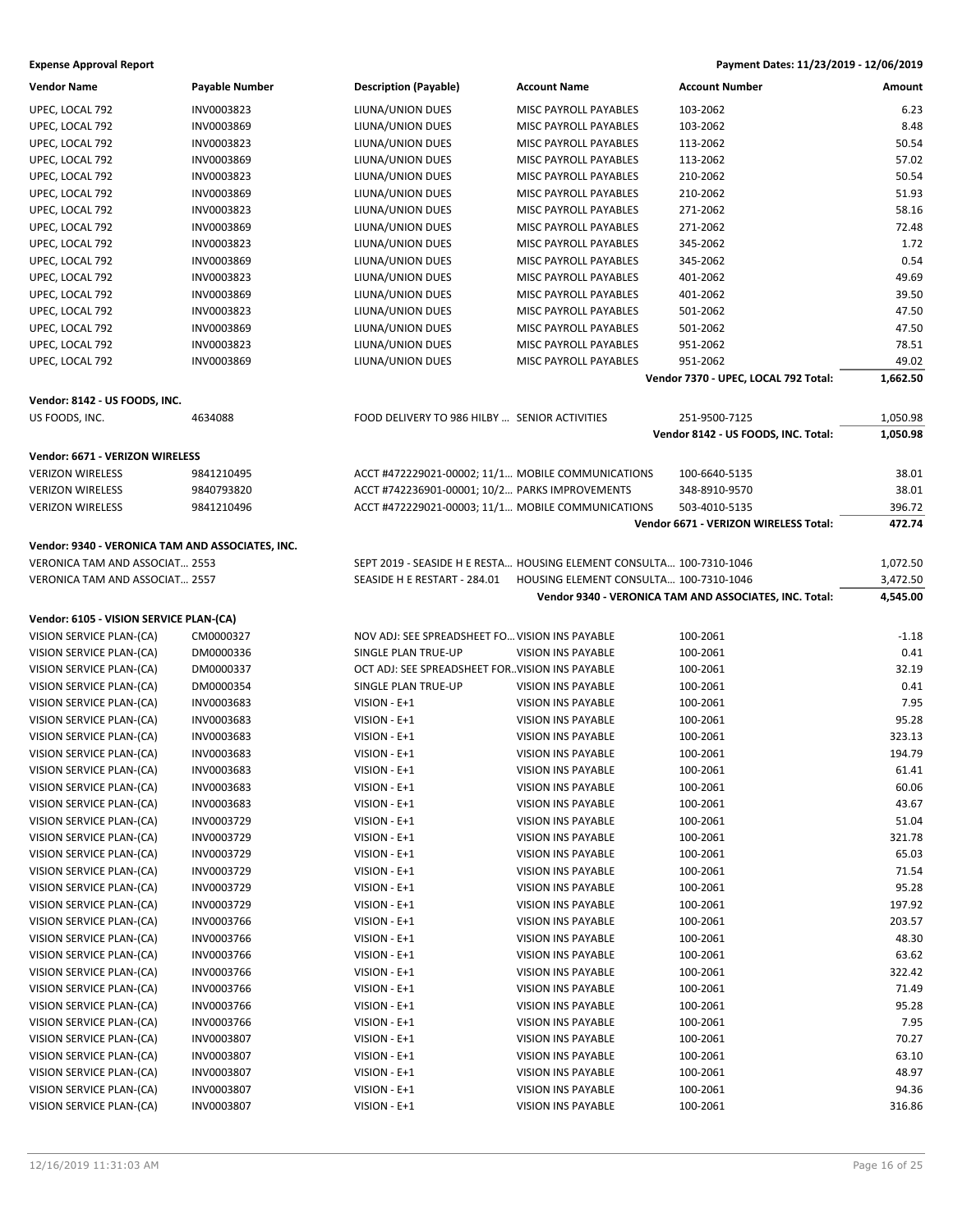### **Expense Approval Report**

| Payable Number | Description (Payab |
|----------------|--------------------|
| INV0003807     | VISION - E+1       |
| INV0003683     | VISION - E+1       |
| INV0003729     | VISION - E+1       |
| INV0003729     | VISION - E+1       |
| INV0003766     | VISION - E+1       |
| INV0003807     | VISION - E+1       |
| INV0003683     | VISION - E+1       |
| INV0003683     | VISION - E+1       |
| INV0003683     | VISION - E+1       |
| INV0003729     | VISION - E+1       |
| INV0003729     | VISION - E+1       |
| INV0003729     | VISION - E+1       |
| INV0003766     | VISION - E+1       |
| INV0003766     | VISION - E+1       |
| INV0003766     | VISION - E+1       |
| INV0003807     | VISION - E+1       |
| INV0003807     | VISION - E+1       |
| INV0003807     | VISION - E+1       |
| INV0003807     | VISION - E+1       |
| INV0003683     | VISION - E+1       |
| INV0003729     | VISION - E+1       |
| INV0003766     | VISION - E+1       |
| INV0003807     | VISION - E+1       |
| INV0003683     | VISION - E+1       |
| INV0003683     | VISION - E+1       |
| INV0003683     | VISION - E+1       |
| INV0003683     | VISION - E+1       |
| INV0003729     | VISION - E+1       |
| INV0003729     | VISION - E+1       |
| INV0003729     | VISION - E+1       |
| INV0003729     | VISION - E+1       |
| INV0003766     | VISION - E+1       |
| INV0003766     | VISION - E+1       |
| INV0003766     | VISION - E+1       |
| INV0003807     | VISION - E+1       |
| INV0003807     | VISION - E+1       |
| INV0003807     | VISION - E+1       |
| INV0003807     | VISION - E+1       |
| INV0003807     | VISION - E+1       |
| INV0003807     | VISION - E+1       |
| INV0003807     | $VISION - E + 1$   |
| INV0003683     | VISION - E+1       |
| INV0003683     | VISION - E+1       |
| INV0003683     | VISION - E+1       |
| INV0003683     | VISION - E+1       |
| INV0003729     | VISION - E+1       |
| INV0003729     | VISION - E+1       |
| INV0003729     | VISION - E+1       |
| INV0003729     | VISION - E+1       |
| INV0003766     | VISION - E+1       |
| INV0003766     | VISION - E+1       |
| INV0003766     | VISION - E+1       |
| INV0003766     | VISION - E+1       |
| INV0003807     | VISION - E+1       |
| INV0003807     | VISION - E+1       |
| INV0003807     | VISION - E+1       |
| INV0003807     | VISION - E+1       |
| INV0003683     | VISION - E+1       |
| INV0003729     | VISION - E+1       |
|                |                    |

| Payment Dates: 11/23/2019 - 12/06/2019 |  |
|----------------------------------------|--|
|                                        |  |

| Vendor Name                                          | Payable Number           | <b>Description (Payable)</b> | <b>Account Name</b>                             | <b>Account Number</b> | Amount        |
|------------------------------------------------------|--------------------------|------------------------------|-------------------------------------------------|-----------------------|---------------|
| VISION SERVICE PLAN-(CA)                             | <b>INV0003807</b>        | VISION - E+1                 | VISION INS PAYABLE                              | 100-2061              | 196.25        |
| VISION SERVICE PLAN-(CA)                             | INV0003683               | VISION - E+1                 | VISION INS PAYABLE                              | 103-2061              | 3.46          |
| VISION SERVICE PLAN-(CA)                             | INV0003729               | VISION - E+1                 | VISION INS PAYABLE                              | 103-2061              | 0.40          |
| VISION SERVICE PLAN-(CA)                             | INV0003729               | VISION - E+1                 | VISION INS PAYABLE                              | 103-2061              | 1.51          |
| VISION SERVICE PLAN-(CA)                             | INV0003766               | VISION - E+1                 | <b>VISION INS PAYABLE</b>                       | 103-2061              | 1.12          |
| VISION SERVICE PLAN-(CA)                             | INV0003807               | VISION - E+1                 | VISION INS PAYABLE                              | 103-2061              | 1.71          |
| VISION SERVICE PLAN-(CA)                             | INV0003683               | VISION - E+1                 | VISION INS PAYABLE                              | 113-2061              | 1.57          |
| VISION SERVICE PLAN-(CA)                             | INV0003683               | VISION - E+1                 | VISION INS PAYABLE                              | 113-2061              | 7.13          |
| VISION SERVICE PLAN-(CA)                             | INV0003683               | VISION - E+1                 | VISION INS PAYABLE                              | 113-2061              | 9.05          |
| VISION SERVICE PLAN-(CA)                             | INV0003729               | VISION - E+1                 | <b>VISION INS PAYABLE</b>                       | 113-2061              | 4.74          |
| VISION SERVICE PLAN-(CA)                             | INV0003729               | VISION - E+1                 | <b>VISION INS PAYABLE</b>                       | 113-2061              | 5.48          |
| VISION SERVICE PLAN-(CA)                             | INV0003729               | VISION - E+1                 | <b>VISION INS PAYABLE</b>                       | 113-2061              | 1.04          |
| VISION SERVICE PLAN-(CA)                             | INV0003766               | VISION - E+1                 | VISION INS PAYABLE                              | 113-2061              | 1.05          |
| VISION SERVICE PLAN-(CA)                             | INV0003766               | VISION - E+1                 | VISION INS PAYABLE                              | 113-2061              | 4.96          |
| VISION SERVICE PLAN-(CA)                             | INV0003766               | VISION - E+1                 | <b>VISION INS PAYABLE</b>                       | 113-2061              | 8.60          |
| VISION SERVICE PLAN-(CA)                             | INV0003807               | VISION - E+1                 | <b>VISION INS PAYABLE</b>                       | 113-2061              | 4.55          |
| VISION SERVICE PLAN-(CA)                             | INV0003807               | VISION - E+1                 | VISION INS PAYABLE                              | 113-2061              | 1.95          |
| VISION SERVICE PLAN-(CA)                             | INV0003807               | VISION - E+1                 | VISION INS PAYABLE                              | 113-2061              | 5.64          |
| VISION SERVICE PLAN-(CA)                             | INV0003807               | VISION - E+1                 | VISION INS PAYABLE                              | 113-2061              | 1.04          |
| VISION SERVICE PLAN-(CA)                             | INV0003683               | VISION - E+1                 | <b>VISION INS PAYABLE</b>                       | 200-2061              | 3.30          |
| VISION SERVICE PLAN-(CA)                             | INV0003729               | VISION - E+1                 | <b>VISION INS PAYABLE</b>                       | 200-2061              | 3.34          |
| VISION SERVICE PLAN-(CA)                             | INV0003766               | VISION - E+1                 | <b>VISION INS PAYABLE</b>                       | 200-2061              | 3.39          |
| VISION SERVICE PLAN-(CA)                             | INV0003807               | VISION - E+1                 | VISION INS PAYABLE                              | 200-2061              | 3.65          |
| VISION SERVICE PLAN-(CA)                             | INV0003683               | VISION - E+1                 | VISION INS PAYABLE                              | 210-2061              | 2.71          |
| VISION SERVICE PLAN-(CA)                             | INV0003683               | VISION - E+1                 | <b>VISION INS PAYABLE</b>                       | 210-2061              | 25.22         |
| VISION SERVICE PLAN-(CA)                             | INV0003683               | VISION - E+1                 | VISION INS PAYABLE                              | 210-2061              | 2.42          |
| VISION SERVICE PLAN-(CA)                             | INV0003683               | VISION - E+1                 | VISION INS PAYABLE                              | 210-2061              | 2.04          |
| VISION SERVICE PLAN-(CA)                             | INV0003729               | VISION - E+1                 | VISION INS PAYABLE                              | 210-2061              | 21.14         |
| VISION SERVICE PLAN-(CA)                             | INV0003729               | VISION - E+1                 | VISION INS PAYABLE                              | 210-2061              | 2.43          |
| VISION SERVICE PLAN-(CA)                             | INV0003729               |                              | VISION INS PAYABLE                              | 210-2061              | 0.10          |
| VISION SERVICE PLAN-(CA)                             | INV0003729               | VISION - E+1<br>VISION - E+1 | <b>VISION INS PAYABLE</b>                       | 210-2061              | 1.66          |
|                                                      | INV0003766               | VISION - E+1                 | VISION INS PAYABLE                              | 210-2061              | 2.04          |
| VISION SERVICE PLAN-(CA)<br>VISION SERVICE PLAN-(CA) | INV0003766               | VISION - E+1                 | VISION INS PAYABLE                              | 210-2061              | 23.75         |
| VISION SERVICE PLAN-(CA)                             | INV0003766               | VISION - E+1                 | VISION INS PAYABLE                              | 210-2061              | 2.72          |
| VISION SERVICE PLAN-(CA)                             | INV0003807               | VISION - E+1                 | VISION INS PAYABLE                              | 210-2061              | 0.58          |
| VISION SERVICE PLAN-(CA)                             | INV0003807               | VISION - E+1                 | VISION INS PAYABLE                              | 210-2061              | 29.70         |
| VISION SERVICE PLAN-(CA)                             | INV0003807               | VISION - E+1                 | VISION INS PAYABLE                              | 210-2061              | 1.03          |
| VISION SERVICE PLAN-(CA)                             | INV0003807               | VISION - E+1                 | VISION INS PAYABLE                              | 210-2061              | 2.06          |
| VISION SERVICE PLAN-(CA)                             | INV0003807               | VISION - E+1                 | VISION INS PAYABLE                              | 218-2061              | 0.92          |
| VISION SERVICE PLAN-(CA)                             | INV0003807               | VISION - E+1                 | <b>VISION INS PAYABLE</b>                       | 218-2061              | 0.96          |
| VISION SERVICE PLAN-(CA)                             | INV0003807               | VISION - E+1                 | VISION INS PAYABLE                              | 218-2061              | 3.88          |
| VISION SERVICE PLAN-(CA)                             | INV0003683               | VISION - E+1                 | <b>VISION INS PAYABLE</b>                       | 271-2061              | 1.84          |
| VISION SERVICE PLAN-(CA)                             | INV0003683               | VISION - E+1                 | <b>VISION INS PAYABLE</b>                       | 271-2061              | 13.33         |
|                                                      |                          |                              | VISION INS PAYABLE                              |                       | 3.01          |
| VISION SERVICE PLAN-(CA)<br>VISION SERVICE PLAN-(CA) | INV0003683<br>INV0003683 | VISION - E+1                 | VISION INS PAYABLE                              | 271-2061              | 2.19          |
| VISION SERVICE PLAN-(CA)                             |                          | VISION - E+1<br>VISION - E+1 | VISION INS PAYABLE                              | 271-2061<br>271-2061  | 2.61          |
|                                                      | INV0003729<br>INV0003729 | VISION - E+1                 |                                                 |                       | 3.07          |
| VISION SERVICE PLAN-(CA)                             |                          |                              | VISION INS PAYABLE<br><b>VISION INS PAYABLE</b> | 271-2061<br>271-2061  |               |
| VISION SERVICE PLAN-(CA)                             | INV0003729               | VISION - E+1                 | <b>VISION INS PAYABLE</b>                       |                       | 16.67<br>2.95 |
| VISION SERVICE PLAN-(CA)                             | INV0003729               | VISION - E+1                 |                                                 | 271-2061              |               |
| VISION SERVICE PLAN-(CA)                             | INV0003766               | VISION - E+1                 | <b>VISION INS PAYABLE</b>                       | 271-2061              | 3.29          |
| VISION SERVICE PLAN-(CA)                             | INV0003766               | VISION - E+1                 | VISION INS PAYABLE                              | 271-2061              | 10.54         |
| VISION SERVICE PLAN-(CA)                             | INV0003766               | VISION - E+1                 | VISION INS PAYABLE                              | 271-2061              | 2.48          |
| VISION SERVICE PLAN-(CA)                             | INV0003766               | VISION - E+1                 | VISION INS PAYABLE                              | 271-2061              | 1.04          |
| VISION SERVICE PLAN-(CA)                             | INV0003807               | VISION - E+1                 | VISION INS PAYABLE                              | 271-2061              | 12.07         |
| VISION SERVICE PLAN-(CA)                             | INV0003807               | VISION - E+1                 | <b>VISION INS PAYABLE</b>                       | 271-2061              | 3.45          |
| VISION SERVICE PLAN-(CA)                             | INV0003807               | VISION - E+1                 | VISION INS PAYABLE                              | 271-2061              | 2.59          |
| VISION SERVICE PLAN-(CA)                             | INV0003807               | VISION - E+1                 | VISION INS PAYABLE                              | 271-2061              | 2.21          |
| VISION SERVICE PLAN-(CA)                             | INV0003683               | VISION - E+1                 | VISION INS PAYABLE                              | 345-2061              | 0.74          |
| VISION SERVICE PLAN-(CA)                             | INV0003729               | VISION - E+1                 | VISION INS PAYABLE                              | 345-2061              | 1.13          |
| VISION SERVICE PLAN-(CA)                             | INV0003766               | $VISION - E + 1$             | VISION INS PAYABLE                              | 345-2061              | 0.50          |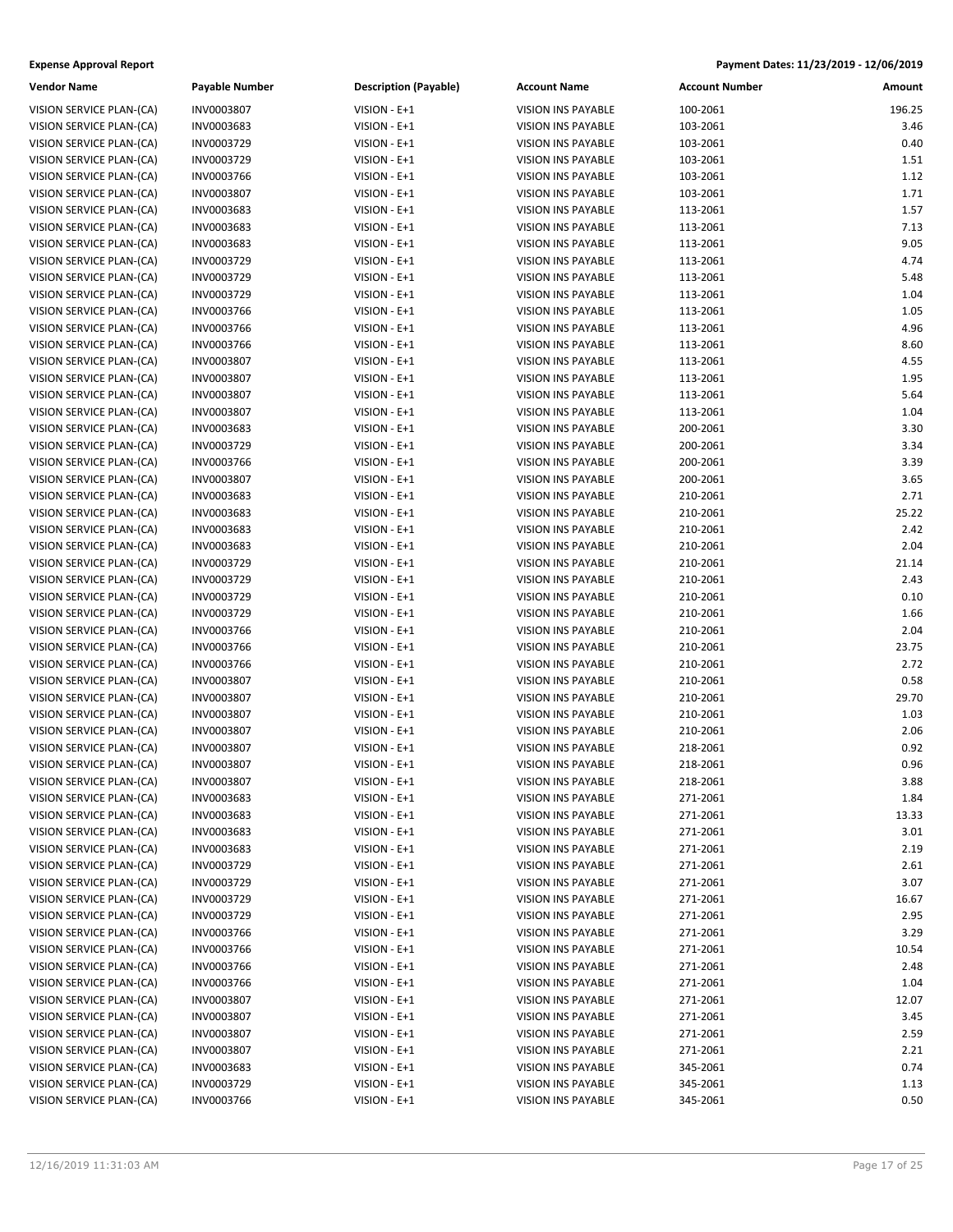### **Expense Approval Report**

### **Vendor Name Payable Number Description (Payable) Account A**

VISION SERVICE PLAN-(CA) INV0003807 VISION - E+1 VISION SERVICE PLAN-(CA) INV0003683 VISION - E+1 VISION 9 VISION SERVICE PLAN-(CA) INV0003683 VISION - E+1 VISION SERVICE PLAN-(CA) INV0003683 VISION - E+1 VISION SERVICE PLAN-(CA) INV0003729 VISION - E+1 VISION VISION VISION INSIDE 401-2061 VISION VISION VISION VIE VISION SERVICE PLAN-(CA) INV0003729 VISION - E+1 VISION VISION VISION INSTRUMENT VISION SERVICE PLAN-(CA) INV0003729 VISION - E+1 VISION VISION VISION - E+1 VISION SERVICE PLAN-(CA) INV0003766 VISION - E+1 VISION VISION INSTRUMENT VISION SERVICE PLAN-(CA) INV0003766 VISION - E+1 VISION VISION VISION INSTRUMENT VISION SERVICE PLAN-(CA) INV0003766 VISION - E+1 VISION VISION VISION INS PAYABLE 401-2012 VISION SERVICE PLAN-(CA) INV0003807 VISION - E+1 VISION VISION INSIDE 401-2061 VISION INSTRUMENT VISION SERVICE PLAN-(CA) INV0003807 VISION SERVICE PLAN-(CA) INV0003683 VISION SERVICE PLAN-(CA) INV0003683 VISION SERVICE PLAN-(CA) INV0003729 VISION SERVICE PLAN-(CA) INV0003729 VISION SERVICE PLAN-(CA) INV0003766 VISION SERVICE PLAN-(CA) INV0003766 VISION SERVICE PLAN-(CA) INV0003807 VISION SERVICE PLAN-(CA) INV0003807 VISION SERVICE PLAN-(CA) INV0003683 VISION SERVICE PLAN-(CA) INV0003683 VISION SERVICE PLAN-(CA) INV0003729 VISION SERVICE PLAN-(CA) INV0003729 VISION SERVICE PLAN-(CA) INV0003766 VISION SERVICE PLAN-(CA) INV0003766 VISION SERVICE PLAN-(CA) INV0003807 VISION SERVICE PLAN-(CA) INV0003807 VISION SERVICE PLAN-(CA) DM0000338 VISION SERVICE PLAN-(CA) DM0000355 VISION SERVICE PLAN-(CA) INV0003683 VISION SERVICE PLAN-(CA) INV0003683 VISION SERVICE PLAN-(CA) INV0003683 VISION SERVICE PLAN-(CA) INV0003683 VISION SERVICE PLAN-(CA) INV0003729 VISION SERVICE PLAN-(CA) INV0003729 VISION SERVICE PLAN-(CA) INV0003729 VISION SERVICE PLAN-(CA) INV0003729 VISION SERVICE PLAN-(CA) INV0003766 VISION SERVICE PLAN-(CA) INV0003766 VISION SERVICE PLAN-(CA) INV0003766 VISION SERVICE PLAN-(CA) INV0003766 VISION SERVICE PLAN-(CA) INV0003807 VISION SERVICE PLAN-(CA) INV0003807 VISION SERVICE PLAN-(CA) INV0003807 VISION SERVICE PLAN-(CA) INV0003807 VISION SERVICE PLAN-(CA) INV0003683 VISION SERVICE PLAN-(CA) INV0003807

### **Vendor: 8129 - VORTEX INDUSTRIES, INC.**

| VORTEX INDUSTRIES, INC.      | 44-1390550 | FIRE DEPT - REPAIRS TO STEEL S SUBCONTRACTED WORK | 100-8310-2073                                | 2.680.52 |  |
|------------------------------|------------|---------------------------------------------------|----------------------------------------------|----------|--|
|                              |            |                                                   | Vendor 8129 - VORTEX INDUSTRIES, INC. Total: | 2.680.52 |  |
| Vendor: 2328 - WALLACE GROUP |            |                                                   |                                              |          |  |
| WALLACE GROUP                | 48936      | JULY 2019 - ASSISTED LIVING F CONSULTANT          | 100-8910-1030                                | 1,252.75 |  |
| WALLACE GROUP                | 49123      | AUG 2019 - ASSITED LIVING FACCONSULTANT           | 100-8910-1030                                | 1.065.00 |  |

|                           |                       | Payment Dates: 11/23/2019 - 12/06/2019 |  |  |
|---------------------------|-----------------------|----------------------------------------|--|--|
| <b>Account Name</b>       | <b>Account Number</b> | Amount                                 |  |  |
| /ISION INS PAYABLE        | 345-2061              | 1.45                                   |  |  |
| <b>/ISION INS PAYABLE</b> | 401-2061              | 10.33                                  |  |  |
| <b>/ISION INS PAYABLE</b> | 401-2061              | 2.40                                   |  |  |
| <b>/ISION INS PAYABLE</b> | 401-2061              | 8.53                                   |  |  |
| /ISION INS PAYABLE        | 401-2061              | 13.42                                  |  |  |
| <b>/ISION INS PAYABLE</b> | 401-2061              | 8.54                                   |  |  |
| <b>/ISION INS PAYABLE</b> | 401-2061              | 4.20                                   |  |  |
| <b>/ISION INS PAYABLE</b> | 401-2061              | 3.09                                   |  |  |
| <b>/ISION INS PAYABLE</b> | 401-2061              | 8.94                                   |  |  |
| <b>/ISION INS PAYABLE</b> | 401-2061              | 11.47                                  |  |  |
| /ISION INS PAYABLE        | 401-2061              | 10.41                                  |  |  |
|                           |                       |                                        |  |  |

**Vendor 2328 - WALLACE GROUP Total: 2,317.75**

|                                        |            |                                                     |                           | Vendor 8129 - VORTEX INDUSTRIES, INC. Total:  | 2,680.52 |
|----------------------------------------|------------|-----------------------------------------------------|---------------------------|-----------------------------------------------|----------|
| VORTEX INDUSTRIES, INC.                | 44-1390550 | FIRE DEPT - REPAIRS TO STEEL S SUBCONTRACTED WORK   |                           | 100-8310-2073                                 | 2,680.52 |
| Vendor: 8129 - VORTEX INDUSTRIES, INC. |            |                                                     |                           |                                               |          |
|                                        |            |                                                     |                           | Vendor 6105 - VISION SERVICE PLAN-(CA) Total: | 4,466.91 |
| VISION SERVICE PLAN-(CA)               | INV0003807 | VISION - E+1                                        | <b>VISION INS PAYABLE</b> | 953-2061                                      | 0.12     |
| VISION SERVICE PLAN-(CA)               | INV0003683 | VISION - E+1                                        | <b>VISION INS PAYABLE</b> | 953-2061                                      | 0.12     |
| VISION SERVICE PLAN-(CA)               | INV0003807 | VISION - E+1                                        | <b>VISION INS PAYABLE</b> | 951-2061                                      | 2.89     |
| VISION SERVICE PLAN-(CA)               | INV0003807 | VISION - E+1                                        | VISION INS PAYABLE        | 951-2061                                      | 7.75     |
| VISION SERVICE PLAN-(CA)               | INV0003807 | VISION - E+1                                        | <b>VISION INS PAYABLE</b> | 951-2061                                      | 0.14     |
| VISION SERVICE PLAN-(CA)               | INV0003807 | VISION - E+1                                        | VISION INS PAYABLE        | 951-2061                                      | 1.10     |
| VISION SERVICE PLAN-(CA)               | INV0003766 | VISION - E+1                                        | VISION INS PAYABLE        | 951-2061                                      | 3.74     |
| VISION SERVICE PLAN-(CA)               | INV0003766 | VISION - E+1                                        | VISION INS PAYABLE        | 951-2061                                      | 2.34     |
| VISION SERVICE PLAN-(CA)               | INV0003766 | VISION - E+1                                        | VISION INS PAYABLE        | 951-2061                                      | 2.21     |
| VISION SERVICE PLAN-(CA)               | INV0003766 | VISION - E+1                                        | <b>VISION INS PAYABLE</b> | 951-2061                                      | 2.91     |
| VISION SERVICE PLAN-(CA)               | INV0003729 | VISION - E+1                                        | <b>VISION INS PAYABLE</b> | 951-2061                                      | 0.98     |
| VISION SERVICE PLAN-(CA)               | INV0003729 | VISION - E+1                                        | <b>VISION INS PAYABLE</b> | 951-2061                                      | 6.75     |
| VISION SERVICE PLAN-(CA)               | INV0003729 | VISION - E+1                                        | VISION INS PAYABLE        | 951-2061                                      | 3.45     |
| VISION SERVICE PLAN-(CA)               | INV0003729 | VISION - E+1                                        | <b>VISION INS PAYABLE</b> | 951-2061                                      | 0.64     |
| VISION SERVICE PLAN-(CA)               | INV0003683 | VISION - E+1                                        | <b>VISION INS PAYABLE</b> | 951-2061                                      | 1.99     |
| VISION SERVICE PLAN-(CA)               | INV0003683 | VISION - E+1                                        | <b>VISION INS PAYABLE</b> | 951-2061                                      | 6.06     |
| VISION SERVICE PLAN-(CA)               | INV0003683 | VISION - E+1                                        | <b>VISION INS PAYABLE</b> | 951-2061                                      | 1.33     |
| VISION SERVICE PLAN-(CA)               | INV0003683 | VISION - E+1                                        | <b>VISION INS PAYABLE</b> | 951-2061                                      | 2.26     |
| VISION SERVICE PLAN-(CA)               | DM0000355  | RETIREES NOVEMBER ADJ                               | RETIREES DEPENDENT MED    | 601-2190                                      | 346.13   |
| VISION SERVICE PLAN-(CA)               | DM0000338  | RETIREE BILLING OCTOBER 2019 RETIREES DEPENDENT MED |                           | 601-2190                                      | 357.65   |
| VISION SERVICE PLAN-(CA)               | INV0003807 | VISION - E+1                                        | <b>VISION INS PAYABLE</b> | 503-2061                                      | 3.97     |
| VISION SERVICE PLAN-(CA)               | INV0003807 | VISION - E+1                                        | VISION INS PAYABLE        | 503-2061                                      | 10.33    |
| VISION SERVICE PLAN-(CA)               | INV0003766 | VISION - E+1                                        | VISION INS PAYABLE        | 503-2061                                      | 3.97     |
| VISION SERVICE PLAN-(CA)               | INV0003766 | VISION - E+1                                        | <b>VISION INS PAYABLE</b> | 503-2061                                      | 10.33    |
| VISION SERVICE PLAN-(CA)               | INV0003729 | VISION - E+1                                        | <b>VISION INS PAYABLE</b> | 503-2061                                      | 10.33    |
| VISION SERVICE PLAN-(CA)               | INV0003729 | VISION - E+1                                        | <b>VISION INS PAYABLE</b> | 503-2061                                      | 3.97     |
| VISION SERVICE PLAN-(CA)               | INV0003683 | VISION - E+1                                        | VISION INS PAYABLE        | 503-2061                                      | 3.97     |
| VISION SERVICE PLAN-(CA)               | INV0003683 | VISION - E+1                                        | <b>VISION INS PAYABLE</b> | 503-2061                                      | 10.33    |
| VISION SERVICE PLAN-(CA)               | INV0003807 | VISION - E+1                                        | VISION INS PAYABLE        | 501-2061                                      | 11.42    |
| VISION SERVICE PLAN-(CA)               | INV0003807 | VISION - E+1                                        | <b>VISION INS PAYABLE</b> | 501-2061                                      | 1.04     |
| VISION SERVICE PLAN-(CA)               | INV0003766 | VISION - E+1                                        | VISION INS PAYABLE        | 501-2061                                      | 1.05     |
| VISION SERVICE PLAN-(CA)               | INV0003766 | VISION - E+1                                        | <b>VISION INS PAYABLE</b> | 501-2061                                      | 11.52    |
| VISION SERVICE PLAN-(CA)               | INV0003729 | VISION - E+1                                        | VISION INS PAYABLE        | 501-2061                                      | 1.04     |
| VISION SERVICE PLAN-(CA)               | INV0003729 | VISION - E+1                                        | <b>VISION INS PAYABLE</b> | 501-2061                                      | 11.52    |
| VISION SERVICE PLAN-(CA)               | INV0003683 | VISION - E+1                                        | VISION INS PAYABLE        | 501-2061                                      | 1.05     |
| VISION SERVICE PLAN-(CA)               | INV0003683 | VISION - E+1                                        | <b>VISION INS PAYABLE</b> | 501-2061                                      | 11.52    |
| VISION SERVICE PLAN-(CA)               | INV0003807 | VISION - E+1                                        | <b>VISION INS PAYABLE</b> | 401-2061                                      | 2.98     |
| VISION SERVICE PLAN-(CA)               | INV0003807 | VISION - E+1                                        | <b>VISION INS PAYABLE</b> | 401-2061                                      | 10.33    |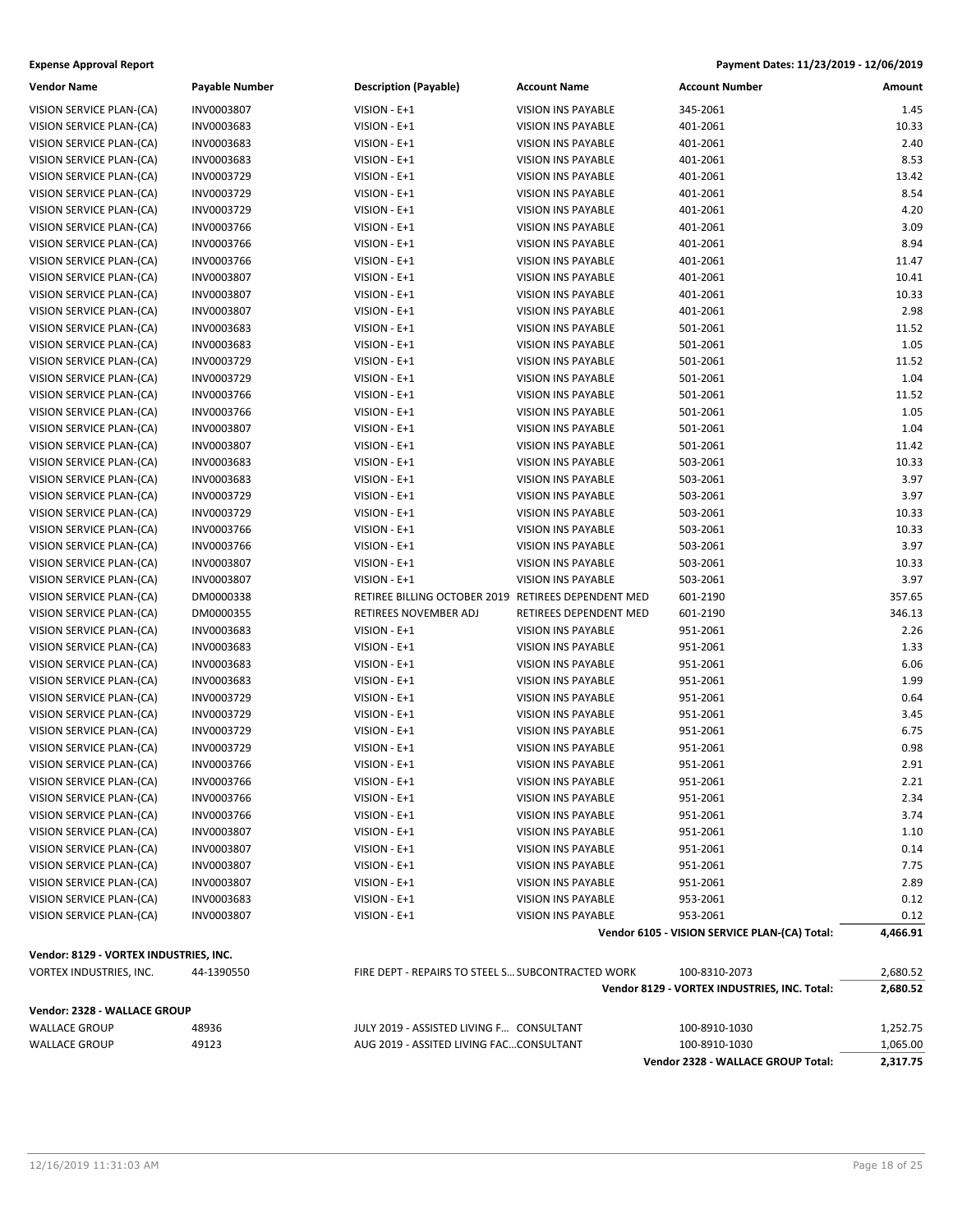# **Expense Approval Report Payment Dates: 11/23/2019 - 12/06/2019 Vendor Name Payable Number Description (Payable) Account Name Account Number Amount Vendor: 9212 - WEX BANK** WEX BANK 62417783 62417783 ACCT #0496-00-526541-8; POLI... VEHICLE PARTS 501-8520-6144 501-8520-6144 **Vendor 9212 - WEX BANK Total: 112.42 Vendor: 4970 - WHITSON ENGINEERS** WHITSON ENGINEERS 0022744 JULY 2019 - ELLIS PARK SVCS ELLIS PARK 342-8910-9574 4,224.00 WHITSON ENGINEERS 0022890 AUGUST 2019 ELLIS PARK SVCS ELLIS PARK 342-8910-9574 9,155.00 **Vendor 4970 - WHITSON ENGINEERS Total: 13,379.00 Vendor: 5820 - ZARCOS TREE SERVICE** ZARCOS TREE SERVICE 3842 TRIM 12 OLIVE TREES - FRONT &…SUBCONTRACTED WORK 100-8450-2073 3,450.00 ZARCOS TREE SERVICE 3843 3.900.00 TRIM 12 OLIVE TREES - BEHIND... SUBCONTRACTED WORK 100-8450-2073 3,900.00 **Vendor 5820 - ZARCOS TREE SERVICE Total: 7,350.00 Grand Total: 878,451.72**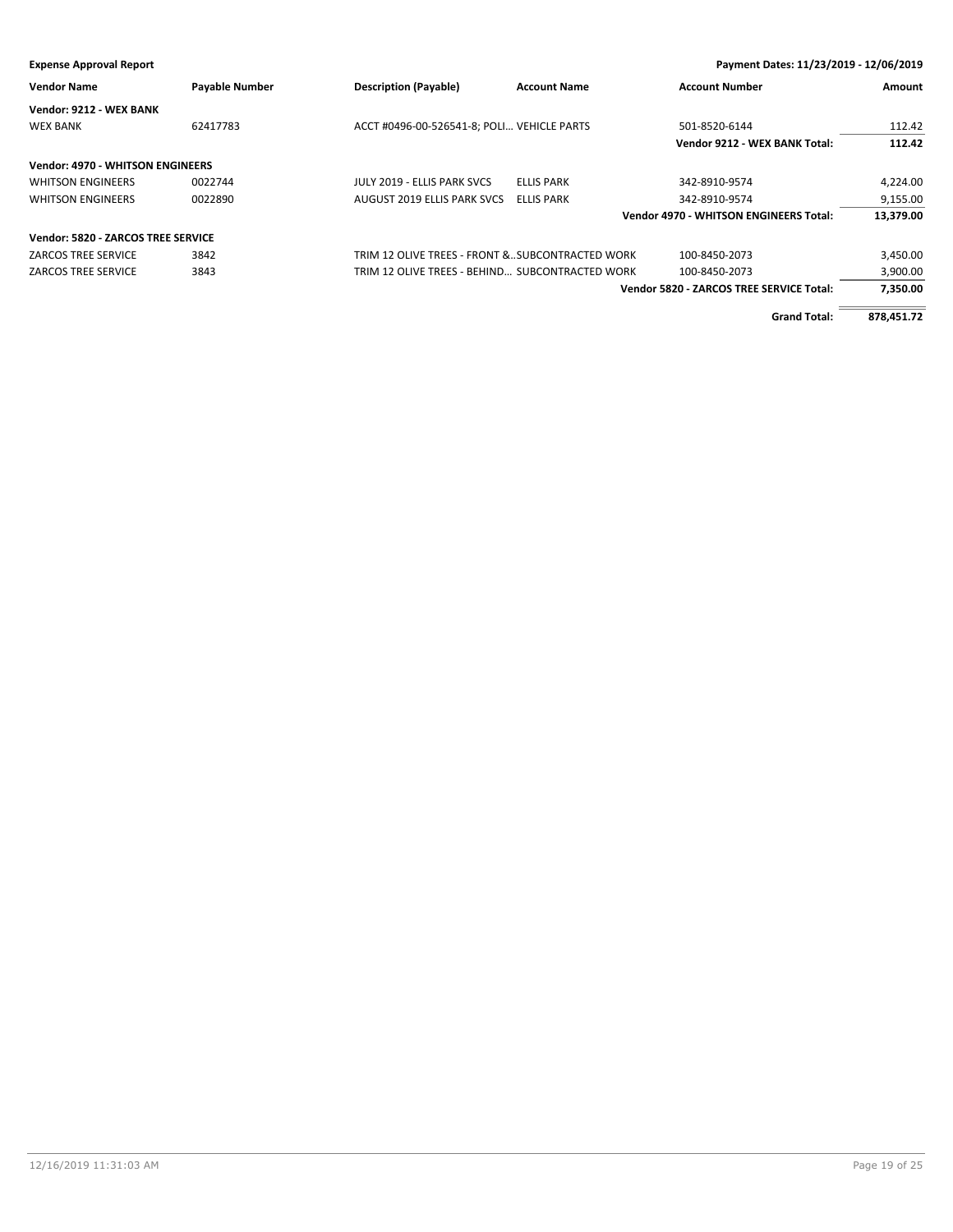# **Report Summary**

| Fund                            |                     | <b>Payment Amount</b> |
|---------------------------------|---------------------|-----------------------|
| 100 - GENERAL FUND              |                     | 574,310.27            |
| 103 - LAGUNA GRANDE PKG FUND    |                     | 1,020.06              |
| 113 - POMA & DMDC FUND          |                     | 14,879.95             |
| 200 - CDBG FUND                 |                     | 2,145.50              |
| 210 - STREETS FUND              |                     | 20,712.37             |
| 218 - TRAINING - FIRE           |                     | 789.62                |
| 231 - SAFER - FEMA GRANT        |                     | 8.36                  |
| 241 - ASSET FORFEITURE FUND     |                     | 39.77                 |
| <b>251 - SENIOR PROGRAMS</b>    |                     | 5,130.12              |
| 256 - SWIMMING POOL FUND        |                     | 65.25                 |
| 271 - STORMWATER FUND           |                     | 24,956.98             |
| 297 - HS - MERGED HOUSING       |                     | 39.50                 |
| 342 - PARKS-PLAYGROUND IMPRVMNT |                     | 16,525.20             |
| 345 - WBUV INFRASTRUCTURE IMPRO |                     | 146.03                |
| 347 - SOLAR PANELS              |                     | 2,500.00              |
| 348 - CUTINO PARK IMPRVMTS      |                     | 10,654.18             |
| 401 - WATER FUND                |                     | 12,781.04             |
| 501 - EQUIPMT MAINT FUND        |                     | 16,881.62             |
| 502 - PROP/CASUALTY INS FUND    |                     | 12,641.20             |
| 503 - MIS FUND                  |                     | 51,612.98             |
| 601 - EXPEND TRUST FUND         |                     | 38,227.28             |
| 951 - SAN, DISTRICT GEN, FUND   |                     | 10,744.45             |
| 952 - SAN, DISTRICT CAP, OUTLAY |                     | 3,984.00              |
| 953 - SAN, DISTRICT CAP, IMPROV |                     | 14,111.10             |
| 961 - SA FORT ORD CAPITAL PROJ  |                     | 4,913.60              |
| 971 - SA MERGED CAPITAL PROJ    |                     | 678.36                |
| 972 - SA MERGED DEBT SERVICE    |                     | 37,952.93             |
|                                 | <b>Grand Total:</b> | 878,451.72            |

# **Account Summary**

| <b>Account Number</b> | <b>Account Name</b>             | <b>Payment Amount</b> |
|-----------------------|---------------------------------|-----------------------|
| 100-1010-3095         | DEPARTMENT CONSUMA              | 190.94                |
| 100-1010-4115         | TRAVEL - RUBIO/OGLESBY          | 73.05                 |
| 100-1320-3095         | DEPARTMENT CONSUMA              | 206.50                |
| 100-1320-7171         | <b>COMMISSION ACTIVITIES</b>    | 687.79                |
| 100-1360-3095         | DEPARTMENT CONSUMA              | 185.73                |
| 100-2002              | SALES & USE TAX                 | $-174.22$             |
| 100-2010-1029         | <b>TRAINING &amp; EDUCATION</b> | 150.00                |
| 100-2010-3095         | DEPARTMENT CONSUMA              | 117.99                |
| 100-2021-0044         | <b>RETIREE MEDICAL INSUR</b>    | 1,019.00              |
| 100-2021-2063         | PUBLISHING & LEGAL AD           | 570.15                |
| 100-2021-2075         | <b>CONTRACT SERVICES</b>        | 32.50                 |
| 100-2021-3095         | DEPARTMENT CONSUMA              | 129.45                |
| 100-2021-8187         | <b>DEPARTMENT EQUIPMENT</b>     | 105.07                |
| 100-2031-1029         | TRAINING AND EDUCATI            | 341.77                |
| 100-2031-2064         | PERSONNEL RECRUITMENT           | 750.38                |
| 100-2031-4124         | <b>MAIL SERVICES</b>            | 24.60                 |
| 100-2042-1029         | <b>TRAINING</b>                 | 162.96                |
| 100-2042-3095         | <b>CONSUMABLES</b>              | 47.80                 |
| 100-2042-7206         | <b>PARTNERS FOR PEACE</b>       | 4,271.66              |
| 100-2052              | <b>FEDERAL TAX PAYABLE</b>      | 66,136.06             |
| 100-2053              | <b>STATE TAX PAYABLE</b>        | 25,897.12             |
| 100-2056              | <b>PERS PAYABLE</b>             | 118,052.89            |
| 100-2057              | EE HEALTHCARE PAYABLE           | 220,545.83            |
| 100-2059              | <b>GARNISHMENT PAYABLE</b>      | 1,996.74              |
| 100-2061              | <b>VISION INS PAYABLE</b>       | 3,223.15              |
| 100-2062              | <b>MISC PAYROLL PAYABLES</b>    | 3,064.09              |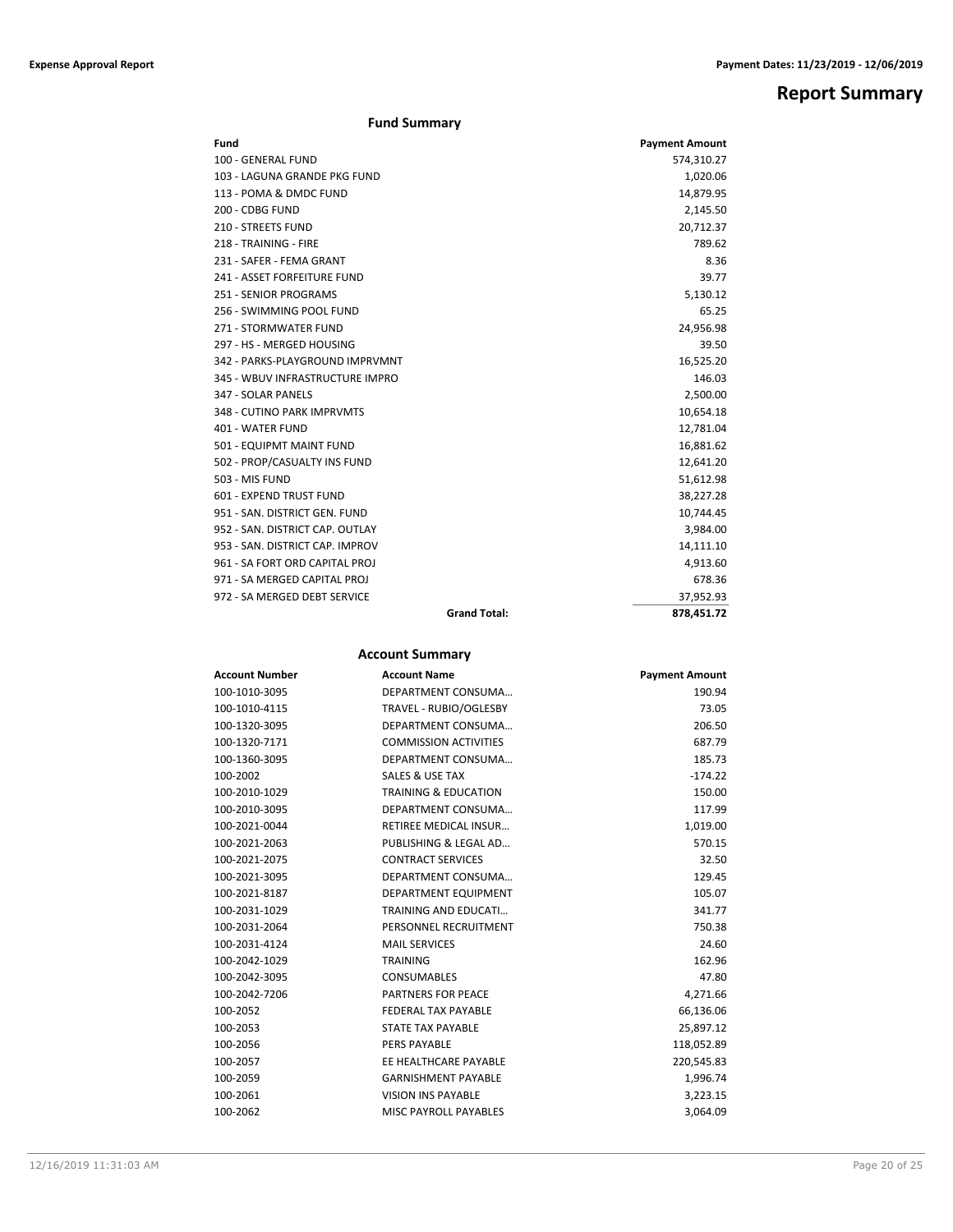| <b>Account Summary</b> |                                 |                       |  |
|------------------------|---------------------------------|-----------------------|--|
| <b>Account Number</b>  | <b>Account Name</b>             | <b>Payment Amount</b> |  |
| 100-2064               | LIUNA PENSION PAYABLE           | 4,301.91              |  |
| 100-2066               | <b>DENTAL PAYABLE</b>           | 2,931.60              |  |
| 100-3010-1023          | LEGAL SERVICES - SPECIAL        | 45.00                 |  |
| 100-5110-0044          | RETIREE MEDICAL INSUR           | 968.05                |  |
| 100-5110-1029          | <b>TRAINING &amp; EDUCATION</b> | 135.00                |  |
| 100-5110-1030          | CONSULTANT                      | 1,365.00              |  |
| 100-5110-2044          | <b>COPIER SERVICES</b>          | 143.97                |  |
| 100-5110-3092          | <b>STATIONARY SUPPLIES</b>      | 6.82                  |  |
| 100-5110-3095          | DEPARTMENT CONSUMA              | 85.82                 |  |
| 100-5110-4121          | <b>MEETINGS &amp; TRAVEL</b>    | 1,350.95              |  |
| 100-5110-4124          | <b>MAIL SERVICES</b>            | 1,000.00              |  |
| 100-6110-0044          | RETIREE MEDICAL INSUR           | 3,057.00              |  |
| 100-6110-1024          | <b>COMMUNITY RELATIONS</b>      | 300.00                |  |
| 100-6110-1027          | BACKGROUND INVESTIGA            | 3,095.00              |  |
| 100-6110-1029          | <b>TRAINING &amp; EDUCATION</b> | 1,391.17              |  |
| 100-6110-2057          | PEST CONTROL                    | 150.00                |  |
| 100-6110-2064          | PERSONNEL RECRUITMENT           | 417.22                |  |
| 100-6110-2078          | <b>OTHER EXPENSE</b>            | 750.25                |  |
| 100-6110-3095          | DEPARTMENT CONSUMA              | 595.65                |  |
| 100-6110-3102          | COMPUTER SUPPLIES/SO            | 150.00                |  |
| 100-6110-4121          | <b>MEETINGS &amp; TRAVEL</b>    | 138.92                |  |
| 100-6110-4122          | DUES & MEMBERSHIP               | 145.00                |  |
| 100-6110-4124          | <b>MAIL SERVICES</b>            | 11.23                 |  |
| 100-6110-4202          | <b>CALEA PROGRAM</b>            | 814.20                |  |
| 100-6110-5132          | <b>TELEPHONE</b>                | 563.80                |  |
| 100-6110-8187          | DEPARTMENT EQUIPMENT            | 456.24                |  |
| 100-6120-0044          | RETIREE MEDICAL INSUR           | 12,057.00             |  |
| 100-6120-1029          | TRAINING & EDUCATIONS           | 350.00                |  |
| 100-6120-2052          | <b>RADIO REPAIR</b>             | 775.00                |  |
| 100-6120-2061          | PRISONER MEALS                  | 35.32                 |  |
| 100-6120-3096          | CSA74 APPROVED MEDIC            | 684.29                |  |
| 100-6120-9395          | <b>VEHICLE MAINTENANCE</b>      | 63.99                 |  |
| 100-6130-0044          | RETIREE MEDICAL INSUR           | 848.00                |  |
| 100-6130-1029          | <b>TRAINING &amp; EDUCAITON</b> | 695.00                |  |
| 100-6130-4125          | <b>INVESTIGATION EXPENSE</b>    | 172.56                |  |
| 100-6150-1029          | TRAINING                        | 386.22                |  |
| 100-6160-2073          | SUBCONTRACTED WORK              | 5,715.88              |  |
| 100-6610-0044          | RETIREE MEDICAL INSUR           | 1,019.00              |  |
| 100-6610-2043          | TEMPORARY CONTRACT S            | 1,290.00              |  |
| 100-6610-2045          | ACCREDITATION                   | 8,000.00              |  |
| 100-6610-3095          | DEPARTMENT CONSUMA              | $-5.00$               |  |
| 100-6620-4122          | DUES & MEMBERSHIP               | 150.00                |  |
| 100-6630-1029          | <b>TRAINING &amp; EDUCATION</b> | 1,300.00              |  |
| 100-6630-4121          | <b>MEETINGS &amp; TRAVEL</b>    | 195.92                |  |
| 100-6640-0044          | RETIREE MEDICAL INSUR           | 8,152.00              |  |
| 100-6640-2049          | UNIFORM SERVICE/LAUN            | 374.08                |  |
| 100-6640-3093          | <b>JANITORIAL SUPPLIES</b>      | 232.23                |  |
| 100-6640-3095          | DEPARTMENT CONSUMA              | 145.64                |  |
| 100-6640-5135          | MOBILE COMMUNICATIO             | 38.01                 |  |
| 100-6650-3095          | DEPARTMENT CONSUMA              | 519.12                |  |
| 100-6670-3095          | DEPARTMENT CONSUMA              | 5.20                  |  |
| 100-6680-3095          | DEPARTMENT CONSUMA              | 238.01                |  |
| 100-7110-0044          | RETIREE MEDICAL INSUR           | 2,038.00              |  |
| 100-7110-3095          | DEPARTMENT CONSUMA              | 1,651.80              |  |
| 100-7210-1029          | <b>TRAINING &amp; EDUCATION</b> | 780.00                |  |
| 100-7210-4122          | DUES & MEMBERSHIP               | 350.00                |  |
| 100-7310-1029          | <b>TRAINING &amp; EDUCATION</b> | 73.37                 |  |
| 100-7310-1035          | CONSULTANT - GENERAL            | 112.50                |  |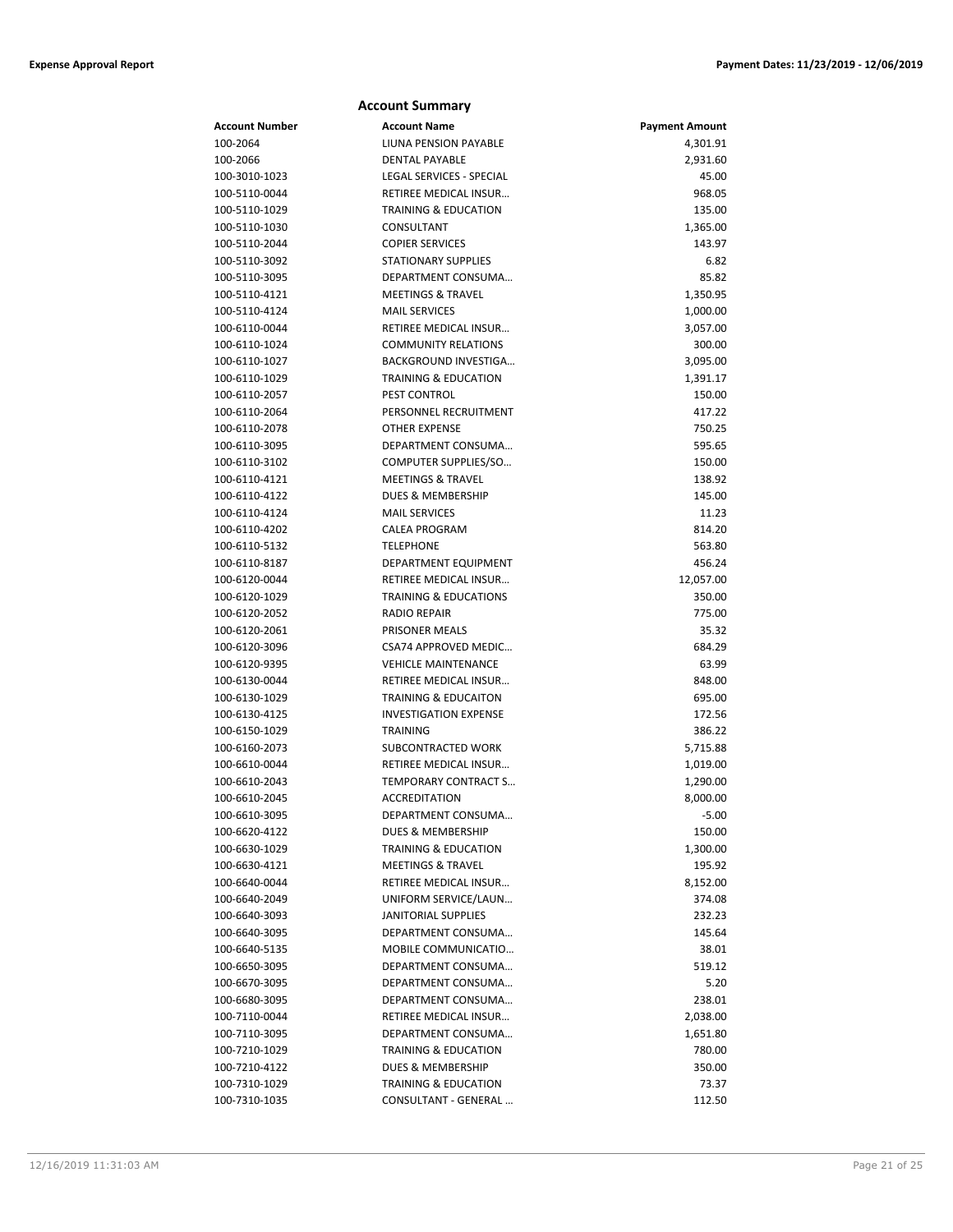| <b>Account Summary</b> |                                 |                       |  |
|------------------------|---------------------------------|-----------------------|--|
| <b>Account Number</b>  | <b>Account Name</b>             | <b>Payment Amount</b> |  |
| 100-7310-1046          | HOUSING ELEMENT CON             | 4,545.00              |  |
| 100-7310-3092          | <b>STATIONARY SUPPLIES</b>      | 281.83                |  |
| 100-7310-3095          | DEPARTMENT CONSUMA              | 311.11                |  |
| 100-7310-4121          | <b>MEETINGS &amp; TRAVEL</b>    | 265.14                |  |
| 100-7310-4207          | SATELLITE OFFICE                | 172.93                |  |
| 100-7410-2044          | <b>COPIER SERVICES</b>          | 197.31                |  |
| 100-7410-3095          | DEPARTMENT CONSUMA              | 27.86                 |  |
| 100-7410-4121          | <b>MEETINGS AND TRAVEL</b>      | 1,016.43              |  |
| 100-7410-4207          | SATELLITE OFFICE                | 2,730.00              |  |
| 100-8310-2049          | UNIFORM SERVICE / LAU           | 42.96                 |  |
| 100-8310-2057          | PEST CONTROL                    | 527.00                |  |
| 100-8310-2073          | SUBCONTRACTED WORK              | 7,751.61              |  |
| 100-8310-3095          | DEPARTMENT CONSUMA              | 2,477.58              |  |
| 100-8310-3099          | <b>CHEMICALS</b>                | 338.15                |  |
| 100-8310-5131          | <b>GAS &amp; ELECTRIC</b>       | 1,135.06              |  |
| 100-8310-5133          | WATER                           | 1,175.76              |  |
| 100-8310-9602          | PAYMENT ON PRINCIPAL            | 4,103.80              |  |
| 100-8310-9605          | <b>INTEREST EXPENSE</b>         | 20.57                 |  |
| 100-8410-2049          | UNIFORM SERVICE/LAUN            | 13.75                 |  |
| 100-8410-3092          | <b>STATIONARY SUPPLIES</b>      | 14.19                 |  |
| 100-8410-4121          | <b>MEETINGS &amp; TRAVEL</b>    | 55.00                 |  |
| 100-8410-4122          | DUES & MEMBERSHIP               | 80.00                 |  |
| 100-8420-2049          | UNIFORM SERVICE/LAUN            | 42.96                 |  |
| 100-8420-3095          | DEPARTMENT CONSUMA              | 195.39                |  |
| 100-8420-3097          | <b>SAFETY EQUIPMENT</b>         | 151.45                |  |
| 100-8420-5131          | <b>GAS &amp; ELECTRIC</b>       | 278.91                |  |
| 100-8420-8187          | DEPARTMENT EQUIPMENT            | 648.62                |  |
| 100-8420-9602          | <b>LEASE PRINCIPAL</b>          | 1,648.04              |  |
| 100-8420-9605          | <b>LEASE INTEREST</b>           | 122.76                |  |
| 100-8430-2073          | SUBCONTRACTED WORK              | $-176.99$             |  |
| 100-8430-3095          | DEPARTMENT CONSUMA              | 19.04                 |  |
| 100-8440-2049          | UNIFORM SERVICE / LAU           | 25.76                 |  |
| 100-8440-3095          | DEPARTMENT CONSUMA              | 9.23                  |  |
| 100-8440-5133          | <b>WATER</b>                    | 2,180.66              |  |
| 100-8450-2049          | UNIFORM SERVICE / LAU           | 13.75                 |  |
| 100-8450-2073          | SUBCONTRACTED WORK              | 8,625.00              |  |
| 100-8910-1030          | CONSULTANT                      | 2,317.75              |  |
| 100-8910-3095          | DEPARTMENT CONSUMA              | 360.96                |  |
| 100-8910-3097          | SAFETY EQUIPMENT                | 157.69                |  |
| 100-8910-8187          | DEPARTMENT EQUIPMENT            | 502.52                |  |
| 100-9100-3095          | DEPARTMENT CONSUMA              | 266.96                |  |
| 100-9100-3104          | <b>COMPUTER SOFTWARE</b>        | 79.99                 |  |
| 100-9105-2049          | UNIFORM SERVICE/LAUN            | 142.30                |  |
| 100-9105-3097          | SAFETY EQUIPMENT                | 315.54                |  |
| 100-9200-1029          | TRAINING & EDUCATION            | 60.00                 |  |
| 100-9200-2043          | TEMPORARY CONTRACT S            | 87.00                 |  |
| 100-9200-2044          | <b>COPIER SERVICES</b>          | 457.90                |  |
| 100-9200-3095          | DEPARTMENT CONSUMA              | 1,817.28              |  |
| 100-9200-7172          | <b>CITY BIRTHDAY</b>            | 33.86                 |  |
| 100-9200-7182          | <b>HOLIDAY SNOW FESTIVAL</b>    | 71.01                 |  |
| 100-9200-7190          | ART PROGRAM                     | 100.00                |  |
| 100-9200-8192          | <b>EQUIPMENT PURCHASE</b>       | 114.90                |  |
| 100-9310-1029          | <b>TRAINING &amp; EDUCATION</b> | 60.00                 |  |
| 100-9310-2073          | SUBCONTRACTED WORK              | 83.00                 |  |
| 100-9310-3095          | DEPARTMENT CONSUMA              | 160.12                |  |
| 100-9310-7133          | <b>TEEN EVENTS</b>              | 210.32                |  |
| 100-9330-1029          | <b>TRAINING &amp; EDUCATION</b> | 60.00                 |  |
| 100-9330-3095          | DEPARTMENT CONSUMA              | 504.34                |  |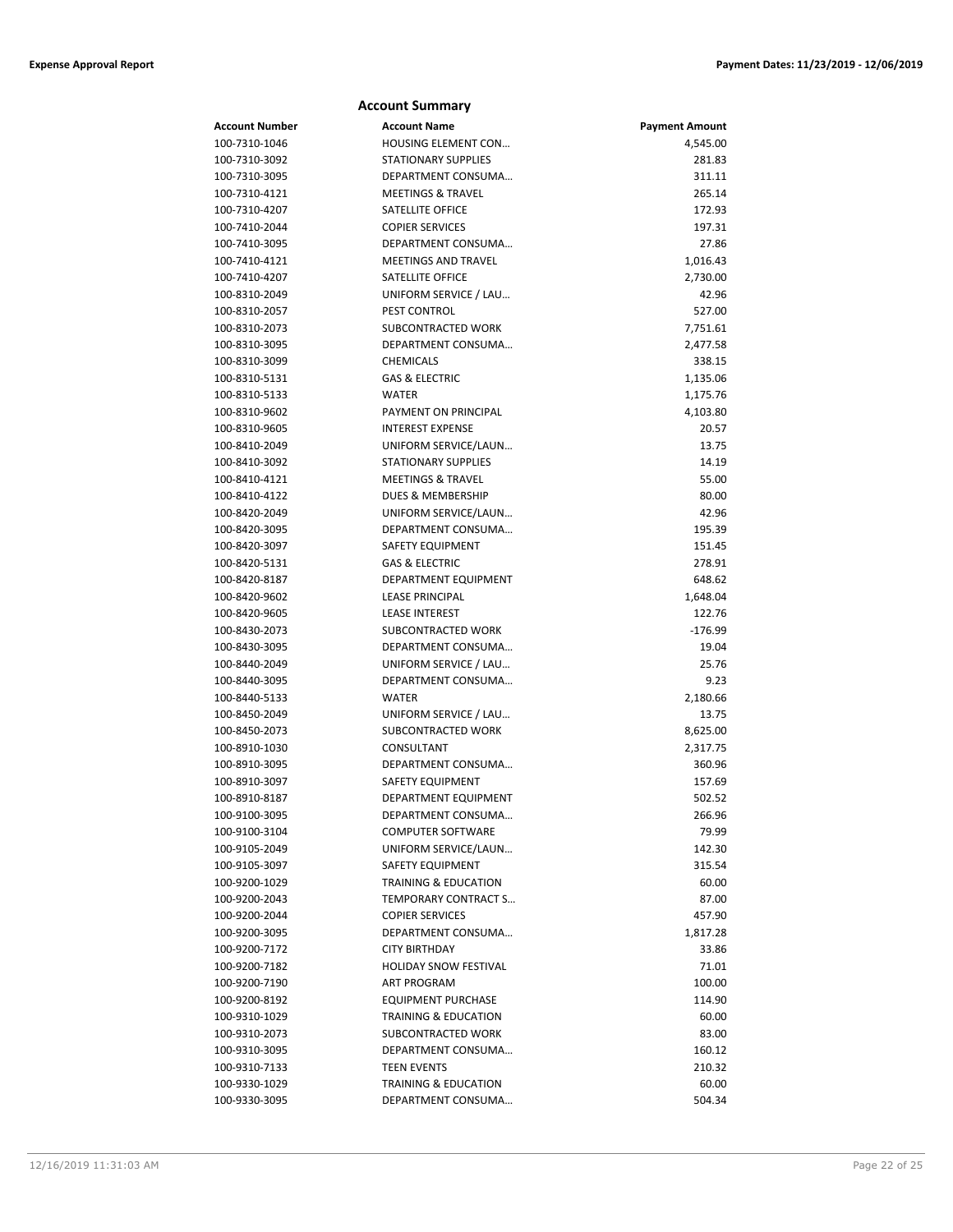## **Account Summary Account Number Account Name Payment Amount** 100-9340-3095 DEPARTMENT CONSUMA… 624.70 100-9340-7137 RENTAL - INDOOR FACILIT… 721.00 100-9350-1029 TRAINING & EDUCATION 30.00 100-9350-3095 DEPARTMENT CONSUMA... 1,058.52 100-9400-1029 TRAINING & EDUCATION 1,352.56 100-9400-3095 DEPARTMENT CONSUMA… 5.49 100-9603-2075 RECREATION CONTRACT S… 865.00 103-2052 FEDERAL TAX PAYABLE 80.30 103-2053 STATE TAX PAYABLE 28.59 103-2056 PERS PAYABLE 117.60 103-2057 EE HEALTHCARE PAYABLE 346.11 103-2061 VISION INS PAYABLE 8.20 103-2062 MISC PAYROLL PAYABLES 14.71 103-2064 LIUNA PENSION PAYABLE 178.02 103-8710-0044 RETIREE MEDICAL INSUR… 50.95 103-8710-2049 UNIFORM SERVICE/LAUN… 8.60 103-8710-5133 WATER 186.98 113-2052 FEDERAL TAX PAYABLE 860.99 113-2053 STATE TAX PAYABLE 293.09 113-2056 PERS PAYABLE 2006 PERS PAYABLE 1,088.49 113-2057 EE HEALTHCARE PAYABLE 553.20 113-2061 VISION INS PAYABLE 56.80 113-2062 MISC PAYROLL PAYABLES 107.56 113-2064 LIUNA PENSION PAYABLE 108.28 113-8730-0044 **RETIREE MEDICAL INSUR** ... 1,019.00 113-8730-1029 TRAINING AND EDUCATI... 1,100.00 113-8730-2073 SUBCONTRACTED WORK 8,859.56 113-8730-3095 DEPARTMENT CONSUMA… 832.98 200-2052 FEDERAL TAX PAYABLE 130.81 200-2053 STATE TAX PAYABLE 39.24 200-2056 PERS PAYABLE 274.86 200-2057 EE HEALTHCARE PAYABLE 1,249.56 200-2061 VISION INS PAYABLE 13.68 200-2062 MISC PAYROLL PAYABLES 19.61 200-5410-2063 PUBLISHING & LEGAL AD… 417.74 210-2052 FEDERAL TAX PAYABLE 563.37 210-2053 STATE TAX PAYABLE 177.61 210-2056 PERS PAYABLE 908.56 210-2057 EE HEALTHCARE PAYABLE 6,116.45 210-2061 VISION INS PAYABLE 119.60 210-2062 MISC PAYROLL PAYABLES 102.96 210-2064 LIUNA PENSION PAYABLE 281.43 210-8110-0044 RETIREE MEDICAL INSUR… 1,019.00 210-8110-2049 UNIFORM SERVICE/LAUN… 34.36 210-8110-2073 SUBCONTRACTED WORK 232.54 210-8110-3095 DEPARTMENT CONSUMA… 291.14 210-8110-9602 PRINCIPAL-COPIER LEASE 6,738.73 210-8110-9605 INTEREST EXPENSE 817.56 210-8210-2059 STREET LIGHTINGS 3,029.60 210-8420-2049 UNIFORM SERVICE/LAUN… 8.59 210-8420-5131 GAS & ELECTRIC 270.87 218-2057 EE HEALTHCARE PAYABLE 783.86 218-2061 VISION INS PAYABLE 5.76 231-2057 **EE HEALTHCARE PAYABLE** 8.36 241-6110-1029 TRAINING & EDUCATION 39.77 251-9500-7125 SENIOR ACTIVITIES SAMPLE SENIOR ACTIVITIES SAMPLE SAMPLE SAMPLE SAMPLE SAMPLE S 256-2345 SWIM CENTER RENTAL D… 65.25 271-2052 FEDERAL TAX PAYABLE 419.27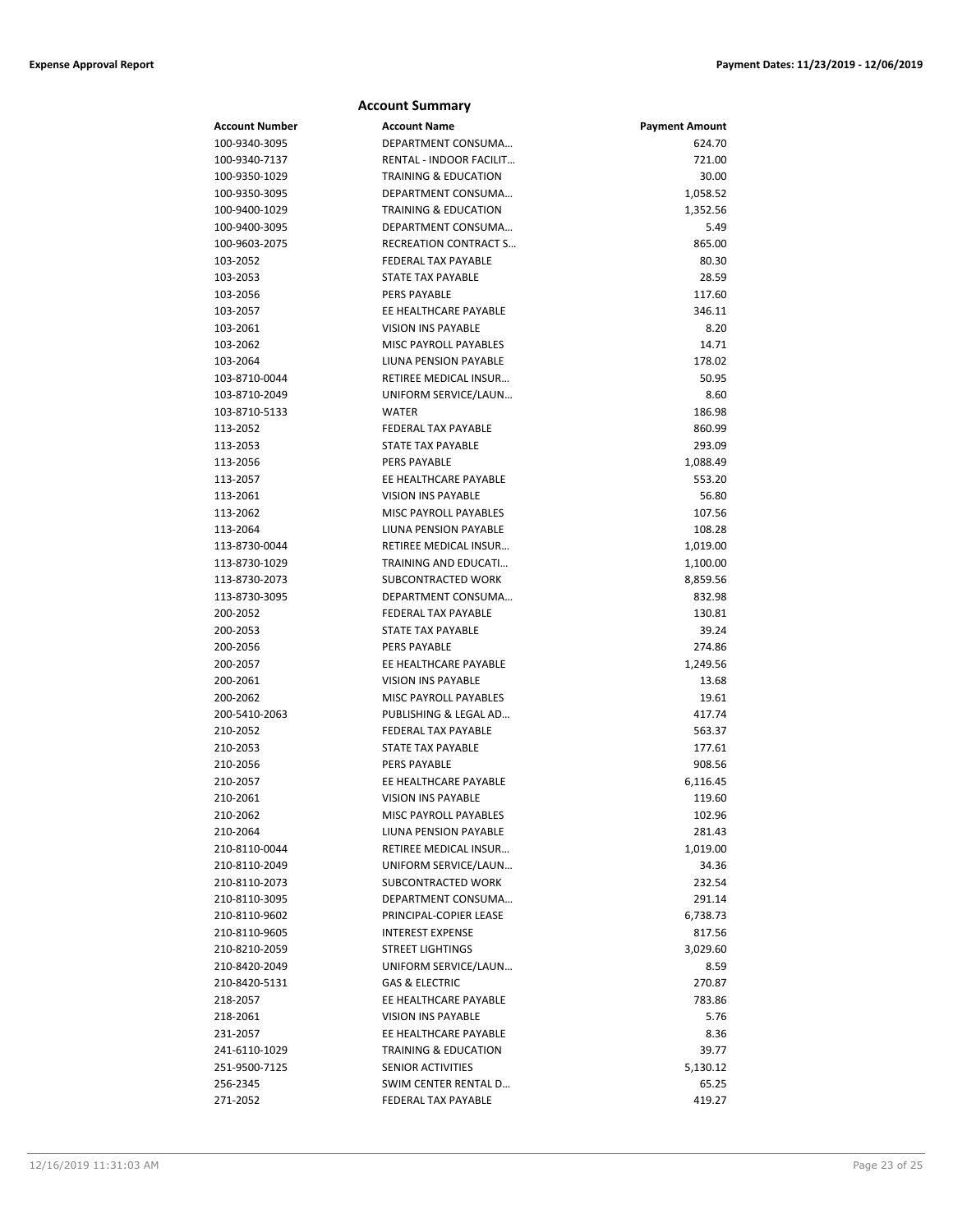| <b>Account Summary</b> |                                                    |                       |
|------------------------|----------------------------------------------------|-----------------------|
| <b>Account Number</b>  | <b>Account Name</b>                                | <b>Payment Amount</b> |
| 271-2053               | <b>STATE TAX PAYABLE</b>                           | 131.82                |
| 271-2056               | PERS PAYABLE                                       | 1,144.24              |
| 271-2057               | EE HEALTHCARE PAYABLE                              | 4,293.84              |
| 271-2061               | <b>VISION INS PAYABLE</b>                          | 83.34                 |
| 271-2062               | <b>MISC PAYROLL PAYABLES</b>                       | 142.85                |
| 271-2064               | LIUNA PENSION PAYABLE                              | 970.54                |
| 271-8110-0044          | <b>RETIREE MEDICAL INSUR</b>                       | 1,019.00              |
| 271-8110-2049          | UNIFORM SERVICE/LAUN                               | 34.36                 |
| 271-8110-3095          | CONSUMABLES                                        | 391.88                |
| 271-8110-9602          | PAYMENT ON PRINCIPAL                               | 14,380.17             |
| 271-8110-9605          | <b>INTEREST EXPENSE</b>                            | 1,945.67              |
| 297-7993-1041          | PROPERTY TAXES/ASSES                               | 39.50                 |
| 342-8910-9570          | PARKS IMPROVEMENTS                                 | 3,146.20              |
| 342-8910-9574          | <b>ELLIS PARK</b>                                  | 13,379.00             |
| 345-2052               | <b>FEDERAL TAX PAYABLE</b>                         | 3.47                  |
| 345-2053               | <b>STATE TAX PAYABLE</b>                           | 1.10                  |
| 345-2056               | <b>PERS PAYABLE</b>                                | 47.40                 |
| 345-2057               | EE HEALTHCARE PAYABLE                              | 54.45                 |
| 345-2061               | <b>VISION INS PAYABLE</b>                          | 3.82                  |
| 345-2062               | <b>MISC PAYROLL PAYABLES</b>                       | 8.41                  |
| 345-2064               | LIUNA PENSION PAYABLE                              | 27.38                 |
| 347-8910-9539          | <b>SOLAR PANELS</b>                                | 2,500.00              |
| 348-8910-9570          | <b>PARKS IMPROVEMENTS</b>                          | 10,654.18             |
| 401-2052               | <b>FEDERAL TAX PAYABLE</b>                         | 698.22                |
| 401-2053               | <b>STATE TAX PAYABLE</b>                           | 239.54                |
| 401-2056               | <b>PERS PAYABLE</b>                                | 1,304.13              |
| 401-2057               | EE HEALTHCARE PAYABLE                              | 5,557.52              |
| 401-2061<br>401-2062   | <b>VISION INS PAYABLE</b><br>MISC PAYROLL PAYABLES | 94.64<br>139.46       |
| 401-2064               | LIUNA PENSION PAYABLE                              |                       |
| 401-8620-1029          | <b>TRAINING &amp; EDUCATION</b>                    | 1,081.55<br>1,100.00  |
| 401-8620-2049          | UNIFORM SERVICE/LAUN                               | 34.36                 |
| 401-8620-2072          | <b>WATER SAMPLING</b>                              | 528.00                |
| 401-8620-3095          | DEPARTMENT CONSUMA                                 | 647.47                |
| 401-8620-9602          | PAYMENT ON PRINCIPAL                               | 1,262.14              |
| 401-8620-9605          | <b>INTEREST EXPENSE</b>                            | 94.01                 |
| 501-2052               | <b>FEDERAL TAX PAYABLE</b>                         | 610.81                |
| 501-2053               | <b>STATE TAX PAYABLE</b>                           | 129.98                |
| 501-2056               | <b>PERS PAYABLE</b>                                | 991.20                |
| 501-2057               | EE HEALTHCARE PAYABLE                              | 3,167.23              |
| 501-2061               | <b>VISION INS PAYABLE</b>                          | 50.16                 |
| 501-2062               | MISC PAYROLL PAYABLES                              | 95.00                 |
| 501-2064               | LIUNA PENSION PAYABLE                              | 576.00                |
| 501-8510-4122          | DUES & MEMBERSHIP                                  | 188.00                |
| 501-8520-2049          | UNIFORM SERVICE/LAUN                               | 34.36                 |
| 501-8520-2068          | REFUSE DISPOSAL                                    | 262.50                |
| 501-8520-3095          | DEPARTMENT CONSUMA                                 | 32.77                 |
| 501-8520-3107          | <b>TOOLS</b>                                       | 47.28                 |
| 501-8520-6144          | <b>VEHICLE PARTS</b>                               | 575.27                |
| 501-8520-6145          | <b>VEHICLE FUEL</b>                                | 9,338.37              |
| 501-8520-6147          | <b>TIRES</b>                                       | 709.07                |
| 501-8520-6148          | <b>OUTSIDE REPAIRS</b>                             | 73.62                 |
| 502-2066               | <b>DENTAL PAYABLE</b>                              | 12,641.20             |
| 503-2052               | FEDERAL TAX PAYABLE                                | 1,448.36              |
| 503-2053               | STATE TAX PAYABLE                                  | 329.80                |
| 503-2056               | PERS PAYABLE                                       | 1,307.00              |
| 503-2057               | EE HEALTHCARE PAYABLE                              | 4,317.48              |
| 503-2061               | <b>VISION INS PAYABLE</b>                          | 57.20                 |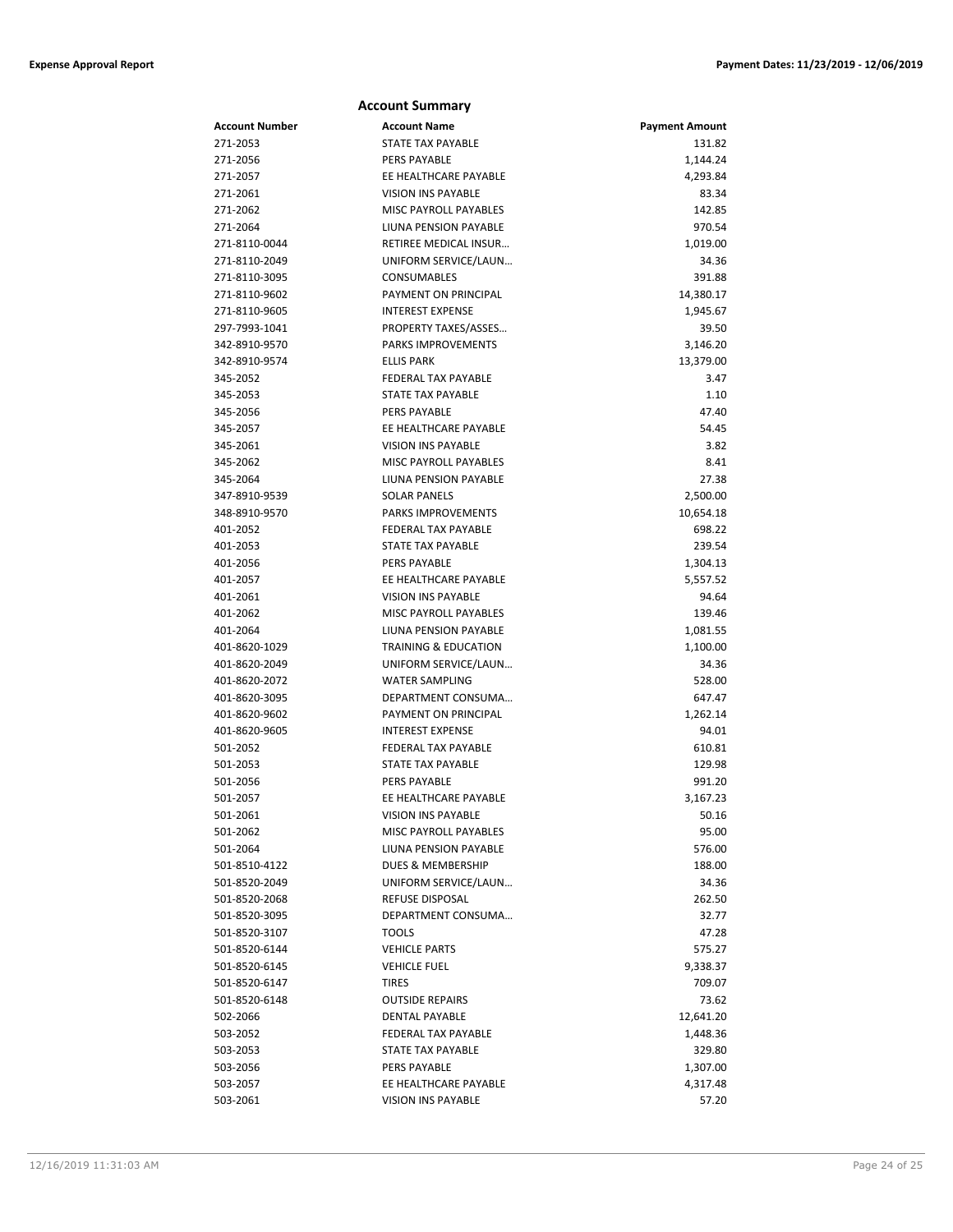|                | <b>Account Summary</b>       |                       |
|----------------|------------------------------|-----------------------|
| Account Number | <b>Account Name</b>          | <b>Payment Amount</b> |
| 503-2062       | <b>MISC PAYROLL PAYABLES</b> | 85.00                 |
| 503-4010-1030  | CONSULTANT                   | 500.00                |
| 503-4010-3095  | DEPARTMENT CONSUMA           | 14.31                 |
| 503-4010-3102  | COMPUTER SUPPLIES/SO         | 38,145.36             |
| 503-4010-5132  | <b>TELEPHONE</b>             | 2,728.42              |
| 503-4010-5135  | MOBILE COMMUNICATIO          | 2,278.55              |
| 503-4010-8182  | <b>COMPUTER EQUIPMENT</b>    | 401.50                |
| 601-2190       | RETIREES DEPENDENT M         | 5,968.78              |
| 601-2214       | <b>BAKEWELL - CAMPUS TO</b>  | 32,258.50             |
| 951-2052       | <b>FEDERAL TAX PAYABLE</b>   | 956.07                |
| 951-2053       | <b>STATE TAX PAYABLE</b>     | 337.51                |
| 951-2056       | <b>PERS PAYABLE</b>          | 1,633.94              |
| 951-2057       | EE HEALTHCARE PAYABLE        | 2,893.27              |
| 951-2061       | <b>VISION INS PAYABLE</b>    | 46.54                 |
| 951-2062       | MISC PAYROLL PAYABLES        | 135.65                |
| 951-2064       | LIUNA PENSION PAYABLE        | 826.89                |
| 951-8810-1029  | TRAINING AND EDUCATI         | 1,220.00              |
| 951-8810-2063  | PUBLISHING & LEGAL AD        | 75.00                 |
| 951-8810-4122  | DUES AND MEMBERSHIPS         | 651.00                |
| 951-8820-2049  | UNIFORM SERVICE / LAU        | 34.36                 |
| 951-8820-3095  | DEPARTMENT CONSUMA           | 754.46                |
| 951-8820-5131  | <b>GAS AND ELECTRIC</b>      | 865.29                |
| 951-8820-9602  | <b>PRINCIPAL</b>             | 292.67                |
| 951-8820-9605  | <b>INTEREST EXPENSE</b>      | 21.80                 |
| 952-8820-8194  | SEWER SYSTEM MNGT PL         | 3,984.00              |
| 953-2052       | <b>FEDERAL TAX PAYABLE</b>   | 26.07                 |
| 953-2053       | STATE TAX PAYABLE            | 18.75                 |
| 953-2056       | <b>PERS PAYABLE</b>          | 39.33                 |
| 953-2057       | EE HEALTHCARE PAYABLE        | 23.06                 |
| 953-2061       | <b>VISION INS PAYABLE</b>    | 0.24                  |
| 953-8820-9204  | <b>LIFT STATION UPGRADES</b> | 7,457.40              |
| 953-8820-9214  | DEL MONTE SWR MAIN R         | 4,946.25              |
| 953-8820-9218  | SEWER LINE REPLACEME         | 1,600.00              |
| 961-9610-1041  | PROPERTY TAXES/ASSES         | 4,913.60              |
| 971-9710-1041  | PROPERTY TAXES/ASSES         | 673.78                |
| 971-9710-9599  | RENTAL PROPERTY EXP &        | 4.58                  |
| 972-1014       | 2014 BOND RESERVE - US       | 37,952.93             |
|                | <b>Grand Total:</b>          | 878,451.72            |

# **Project Account Summary**

| <b>Project Account Key</b> |                     | <b>Payment Amount</b> |
|----------------------------|---------------------|-----------------------|
| **None**                   |                     | 862,712.93            |
| 5005009 AA                 |                     | 135.00                |
| 5005011 AA                 |                     | 5.46                  |
| 5005012 AA                 |                     | 396.96                |
| 5005014 AA                 |                     | 430.56                |
| 5005060 AA                 |                     | 9,824.56              |
| 951VENDOR                  |                     | 4,946.25              |
|                            | <b>Grand Total:</b> | 878,451.72            |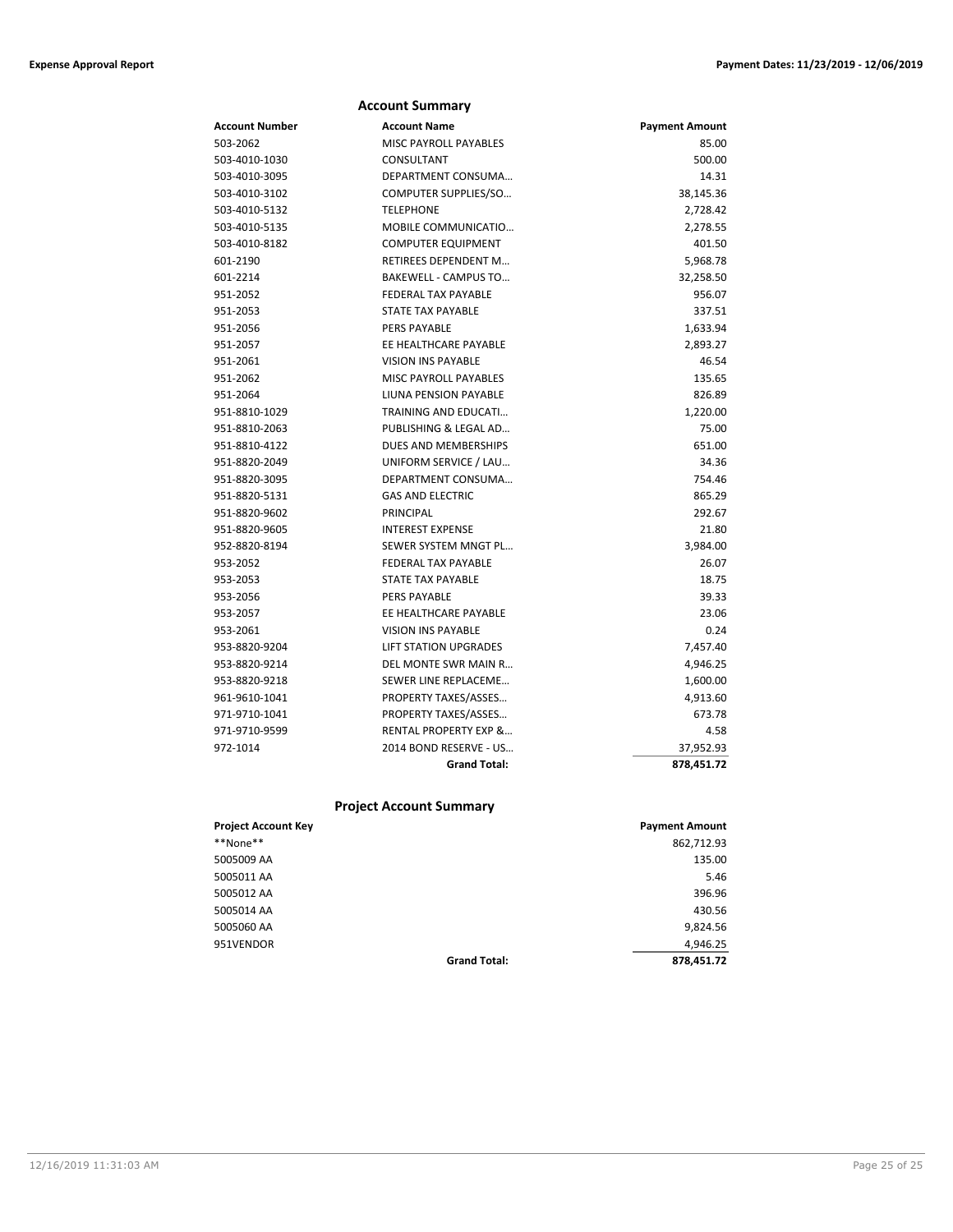

# **Distribution Report**

Seaside, CA Payroll Set: 01 Expense Range - Payment Range 11/23/2019-12/06/2019

**Amount**

| <b>Fund: 100 - GENERAL FUND</b> |                                 |            |
|---------------------------------|---------------------------------|------------|
| 100-1010-0001                   | SALARIES                        | 2,861.62   |
| 100-1010-0020                   | PART-TIME HOURLY WAGES          | 865.71     |
| 100-2010-0001                   | SALARIES                        | 9,746.90   |
| 100-2010-0018                   | <b>AUTO ALLOWANCE</b>           | 200.00     |
| 100-2010-0020                   | PART-TIME HOURLY WAGES          | 2,486.60   |
| 100-2021-0001                   | SALARIES                        | 7,464.50   |
| 100-2021-1033                   | <b>FITNESS PROGRAM</b>          | 45.00      |
| 100-2031-0001                   | SALARIES                        | 12,171.77  |
| 100-2031-0002                   | <b>OVERTIME</b>                 | 53.90      |
| 100-2031-1029                   | TRAINING AND EDUCATION          | 1,125.70   |
| 100-2042-0020                   | PART-TIME HOURLY WAGES          | 3,588.42   |
| 100-3010-0001                   | SALARIES                        | 14,769.26  |
| 100-5110-0001                   | SALARIES                        | 24,342.13  |
| 100-5110-0041                   | MEDICAL INSURANCE               | 46.15      |
| 100-5110-1033                   | <b>FITNESS PROGRAM</b>          | 45.00      |
| 100-6110-0001                   | SALARIES                        | 32,120.43  |
| 100-6110-0002                   | <b>OVERTIME</b>                 | 2,883.09   |
| 100-6110-0003                   | <b>HOLIDAY OVERTIME</b>         | 1,334.12   |
| 100-6110-0020                   | PART-TIME HOURLY WAGES          | 3,415.34   |
| 100-6110-1029                   | <b>TRAINING &amp; EDUCATION</b> | 232.00     |
| 100-6110-1033                   | <b>FITNESS PROGRAM</b>          | 45.00      |
| 100-6120-0001                   | SALARIES                        | 114,597.04 |
| 100-6120-0002                   | <b>OVERTIME</b>                 | 24,484.37  |
| 100-6120-0003                   | <b>HOLIDAY OVERTIME</b>         | 17,363.24  |
| 100-6120-0020                   | PART-TIME HOURLY WAGES          | 1,897.63   |
| 100-6120-1033                   | <b>FITNESS PROGRAM</b>          | 270.00     |
| 100-6130-0001                   | SALARIES                        | 32,695.86  |
| 100-6130-0002                   | <b>OVERTIME</b>                 | 3,375.51   |
| 100-6130-1033                   | <b>FTINESS PROGRAM</b>          | 45.00      |
| 100-6150-0001                   | SALARIES                        | 3,472.68   |
| 100-6150-1029                   | <b>TRAINING</b>                 | 317.72     |
| 100-6160-0001                   | SALARIES                        | 2,652.22   |
| 100-6160-0041                   | <b>MEDICAL INSURANCE</b>        | 46.15      |
| 100-6170-0020                   | PART-TIME HOURLY WAGES          | 2,117.36   |
| 100-6610-0001                   | SALARIES                        | 8,238.34   |
| 100-6640-0001                   | SALARIES                        | 111,475.32 |
| 100-6640-0002                   | <b>OVERTIME</b>                 | 7,903.06   |
| 100-6640-0003                   | <b>HOLIDAY OVERTIME</b>         | 21,285.52  |
| 100-6640-0008                   | OPER COMP DIV CHIEFS ST TIME    | 5,639.74   |
| 100-6640-1033                   | <b>FITNESS PROGRAM</b>          | 179.97     |
| 100-6640-3095                   | DEPARTMENT CONSUMABLES          | 10.00      |
| 100-6660-0020                   | PART-TIME HOURLY WAGES          | 328.34     |
| 100-7110-0001                   | SALARIES                        | 4,798.30   |
| 100-7110-0020                   | PART-TIME HOURLY WAGES          | 1,150.08   |
| 100-7210-0001                   | SALARIES                        | 7,736.40   |
| 100-7220-0001                   | SALARIES                        | 3,132.32   |
| 100-7220-0002                   | OVERTIME                        | 998.43     |
| 100-7310-0001                   | SALARIES                        | 7,699.45   |
| 100-7310-0020                   | PART-TIME HOURLY WAGES          | 2,277.64   |
| 100-7410-0001                   | SALARIES                        | 11,658.47  |
| 100-7410-0020                   | PART-TIME HOURLY                | 1,114.72   |
| 100-7410-0041                   | MEDICAL INSURANCE               | 46.15      |
| 100-7410-1033                   | <b>FITNESS PROGRAM</b>          | 44.00      |
|                                 |                                 |            |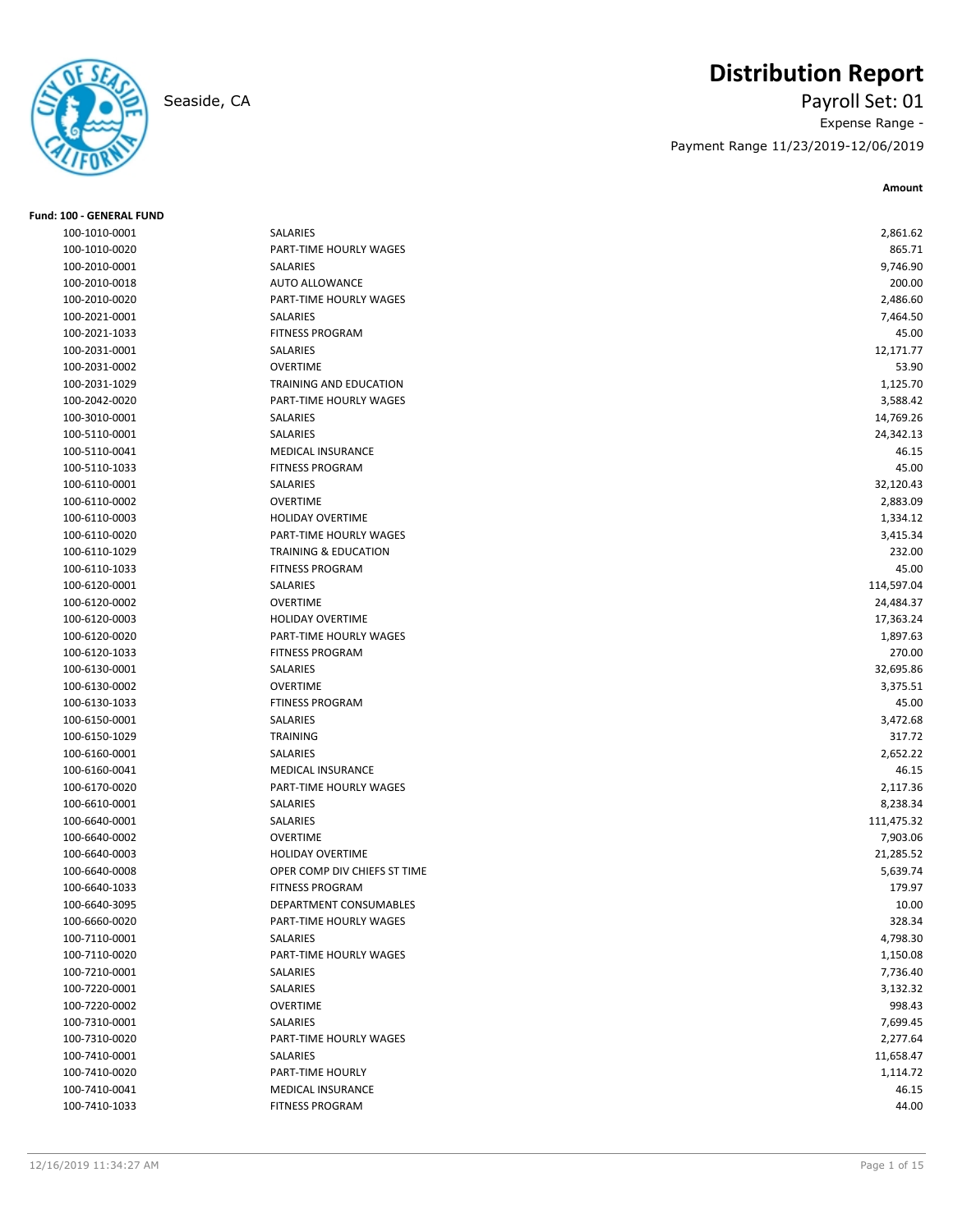|               |                          |                                          | Amount     |
|---------------|--------------------------|------------------------------------------|------------|
| 100-8310-0001 | <b>SALARIES</b>          |                                          | 6,332.59   |
| 100-8310-0002 | <b>OVERTIME</b>          |                                          | 612.07     |
| 100-8310-0097 | <b>UNALLOCATED PAGER</b> |                                          | 2,097.94   |
| 100-8410-0001 | SALARIES                 |                                          | 1,032.45   |
| 100-8420-0001 | <b>SALARIES</b>          |                                          | 7,669.21   |
| 100-8430-0001 | <b>SALARIES</b>          |                                          | 10,681.99  |
| 100-8440-0001 | SALARIES                 |                                          | 1,145.20   |
| 100-8450-0001 | <b>SALARIES</b>          |                                          | 874.42     |
| 100-8450-0002 | <b>OVERTIME</b>          |                                          | 382.56     |
| 100-8910-0001 | SALARIES                 |                                          | 22,606.20  |
| 100-8910-1033 | <b>FITNESS PROGRAM</b>   |                                          | 180.00     |
| 100-9100-0001 | <b>SALARIES</b>          |                                          | 5,795.28   |
| 100-9100-0020 | PART-TIME HOURLY WAGES   |                                          | 3,162.29   |
| 100-9105-0001 | SALARIES                 |                                          | 2,253.37   |
| 100-9105-0002 | <b>OVERTIME</b>          |                                          | 190.13     |
| 100-9105-0020 | PART-TIME HOURLY WAGES   |                                          | 5,515.32   |
| 100-9200-0002 | <b>OVERTIME</b>          |                                          | 8.54       |
| 100-9200-0020 | PART-TIME HOURLY WAGES   |                                          | 4,521.29   |
| 100-9310-0001 | <b>SALARIES</b>          |                                          | 5,761.44   |
| 100-9310-0020 | PART-TIME HOURLY WAGES   |                                          | 1,946.38   |
| 100-9310-1033 | <b>FITNESS PROGRAM</b>   |                                          | 45.00      |
| 100-9320-0020 | PART-TIME HOURLY WAGES   |                                          | 2,492.59   |
| 100-9330-0020 | PART-TIME HOURLY WAGES   |                                          | 3,313.94   |
| 100-9340-0020 | PART-TIME HOURLY WAGES   |                                          | 2,980.62   |
| 100-9350-0020 | PART-TIME HOURLY WAGES   |                                          | 1,427.81   |
| 100-9400-0001 | <b>SALARIES</b>          |                                          | 2,683.43   |
| 100-9400-0020 | PART-TIME HOURLY WAGES   |                                          | 11,831.28  |
| 100-9500-0020 | PART-TIME HOURLY WAGES   |                                          | 1,672.98   |
|               |                          | Fund 100 - GENERAL FUND Total: 14,513.94 | 628,109.99 |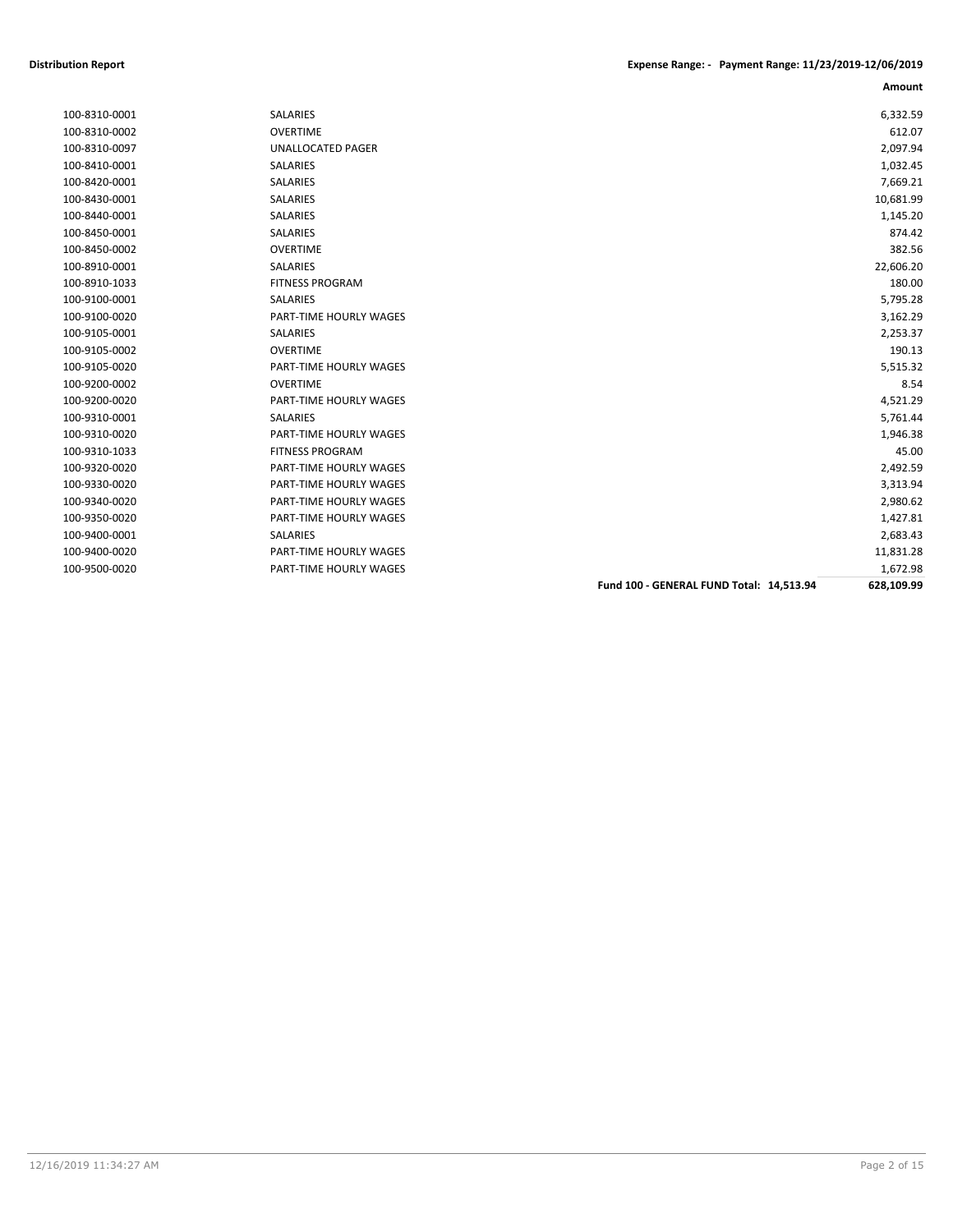**Fund: 103 - LAGUNA GRANDE PKG FUND**

103-8710-0001 SALARIES 988.81

**Fund 103 - LAGUNA GRANDE PKG FUND Total: 24.82 988.81**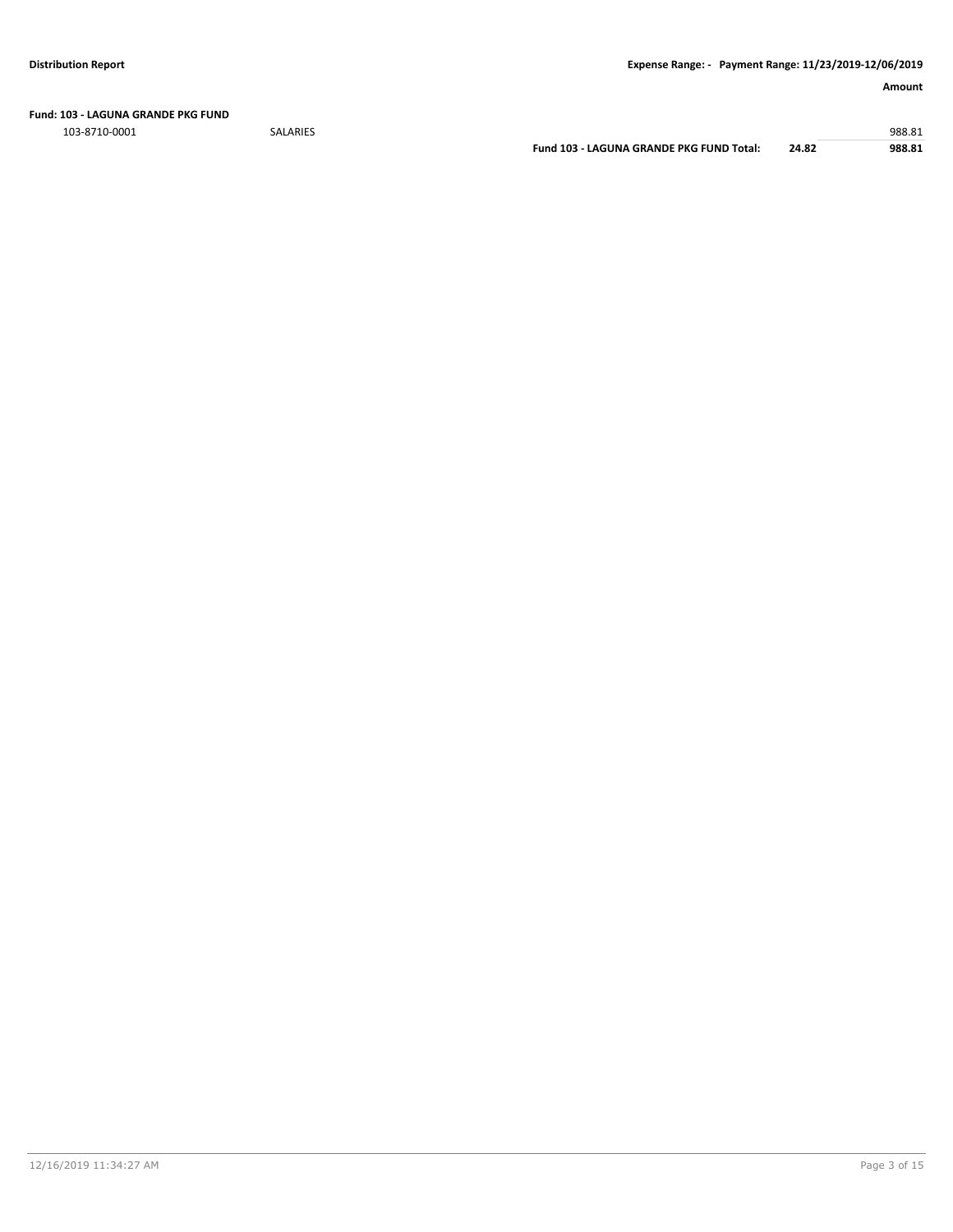| Fund: 113 - POMA & DMDC FUND |                          |                                    |        |          |
|------------------------------|--------------------------|------------------------------------|--------|----------|
| 113-8730-0001                | SALARIES                 |                                    |        | 7.321.35 |
| 113-8730-0002                | <b>OVERTIME</b>          |                                    |        | 479.75   |
| 113-8730-0020                | PART-TIME HOURLY WAGES   |                                    |        | L,764.21 |
| 113-8730-0041                | <b>MEDICAL INSURANCE</b> |                                    |        | 46.15    |
|                              |                          | Fund 113 - POMA & DMDC FUND Total: | 263.50 | 9,611.46 |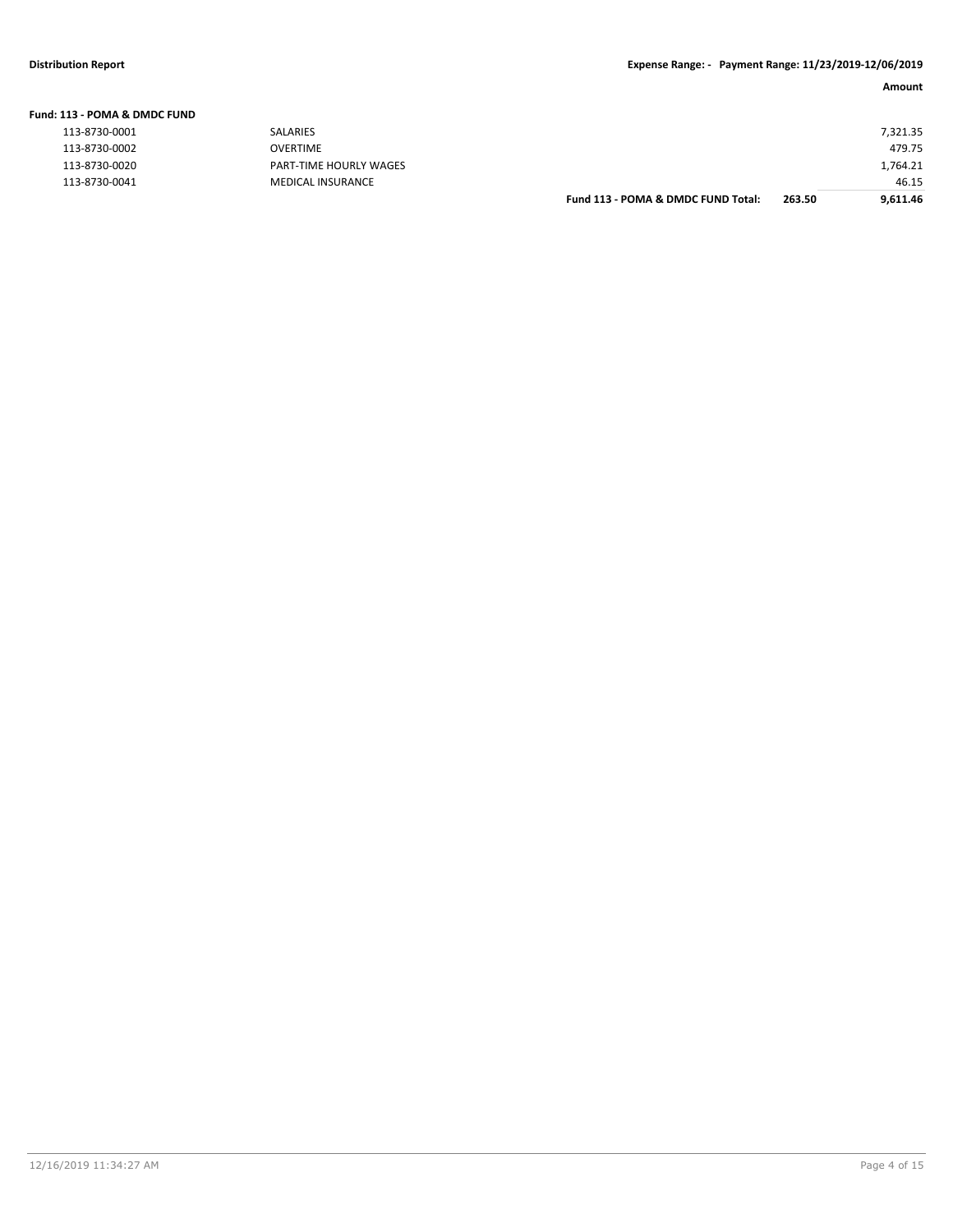**Fund: 200 - CDBG FUND**

200-5410-0001 SALARIES 1,725.62 **Fund 200 - CDBG FUND Total: 38.60 1,725.62**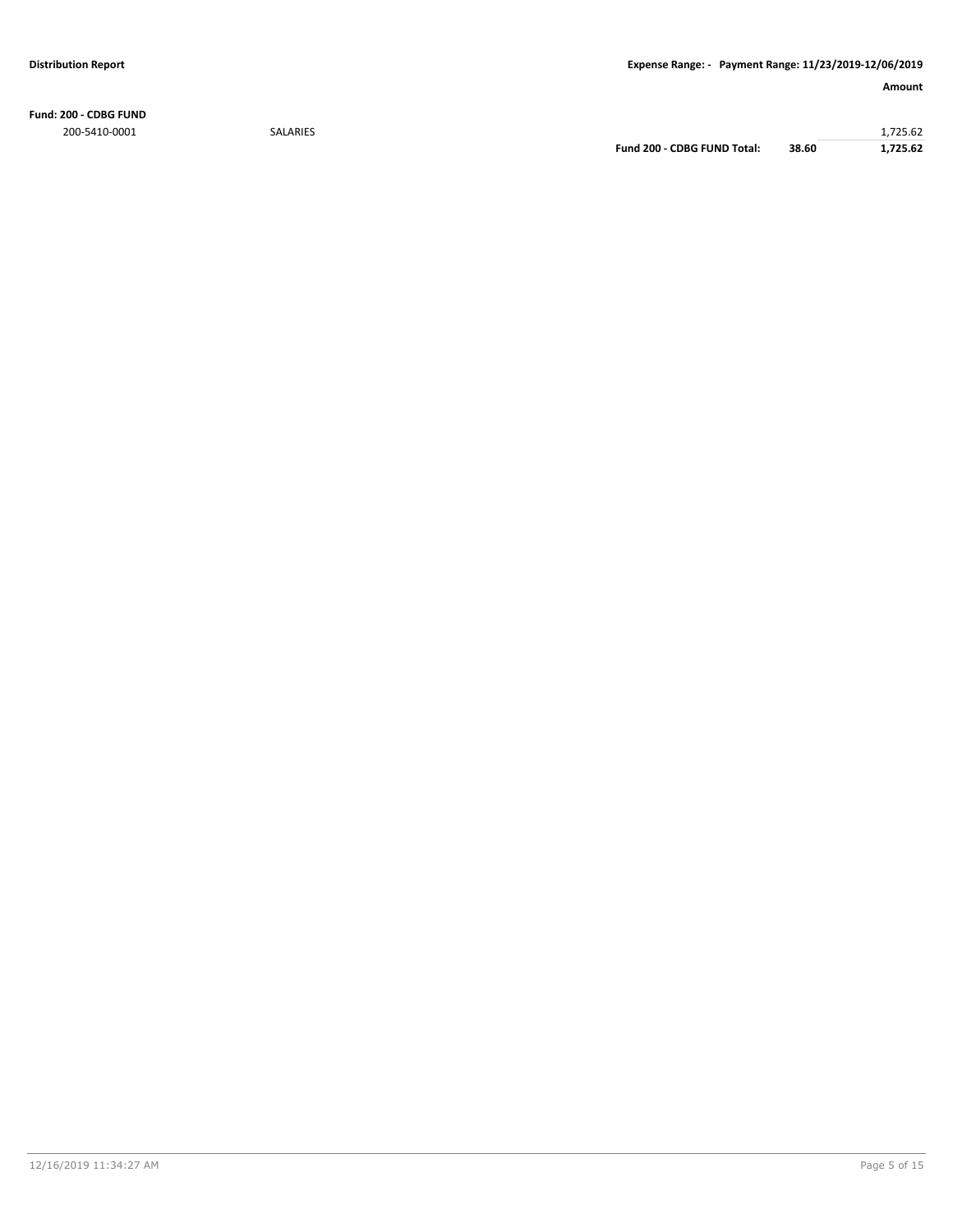| <b>Fund: 210 - STREETS FUND</b> |  |
|---------------------------------|--|
| 210-8110-0001                   |  |
| 210-8110-0020                   |  |

|               |                        | <b>Fund 210 - STREETS FUND Total:</b> | 286.18 | 9,072.22 |
|---------------|------------------------|---------------------------------------|--------|----------|
| 210-8420-0001 | <b>SALARIES</b>        |                                       |        | 676.84   |
| 210-8110-0020 | PART-TIME HOURLY WAGES |                                       |        | 1,174.28 |
| 210-8110-0001 | <b>SALARIES</b>        |                                       |        | 7,221.10 |
|               |                        |                                       |        |          |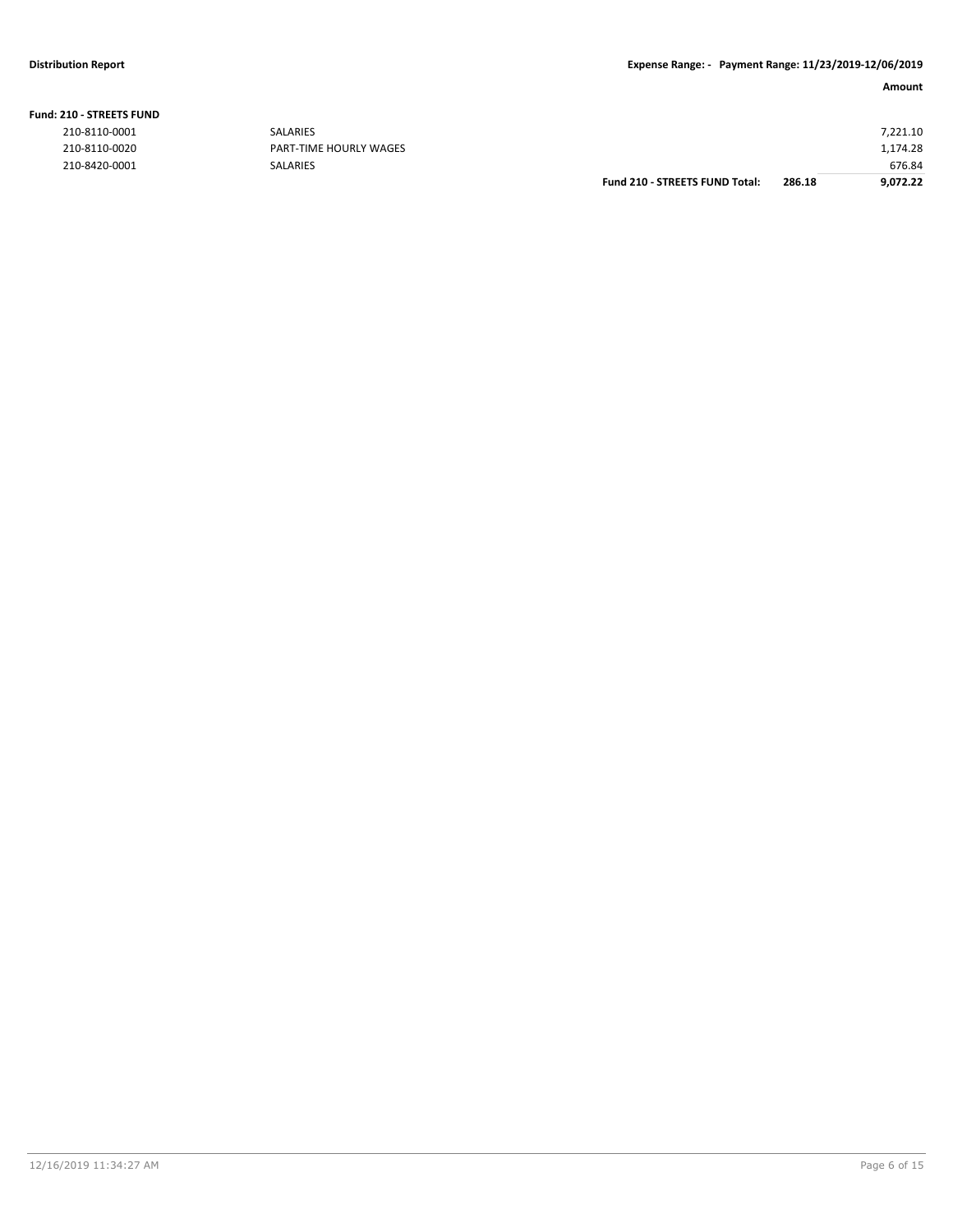**Fund: 231 - SAFER - FEMA GRANT** 231-6660-0020 PART-TIME HOURLY WAGES 288.00

**Fund 231 - SAFER - FEMA GRANT Total: 288.00**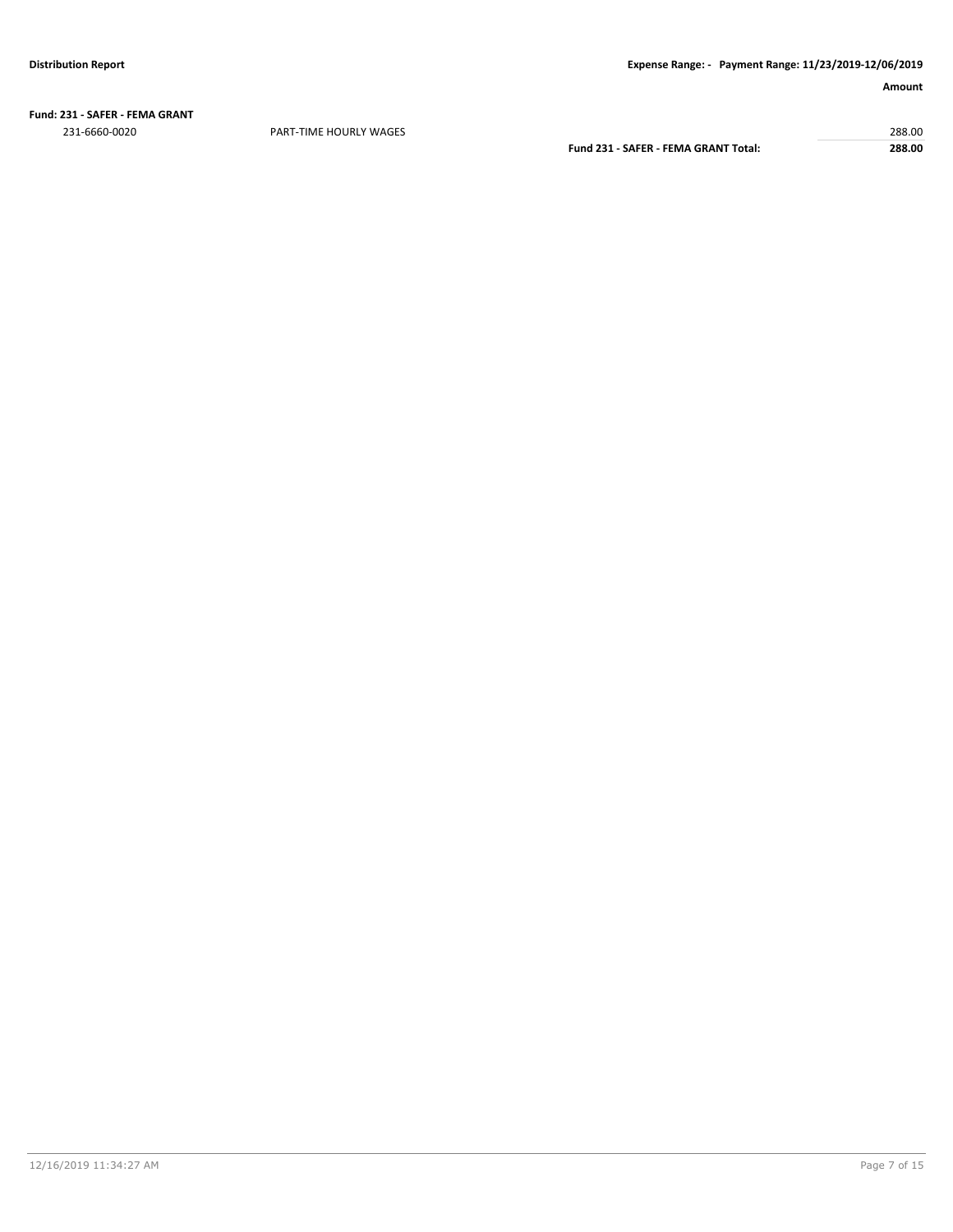| <b>271 - STORMWATER FUND</b> |                        |                                          |        |          |
|------------------------------|------------------------|------------------------------------------|--------|----------|
| 271-8110-0001                | <b>SALARIES</b>        |                                          |        | 6,045.15 |
| 271-8110-0002                | OVERTIME               |                                          |        | 9.65     |
| 271-8110-1033                | <b>FITNESS PROGRAM</b> |                                          |        | 6.75     |
|                              |                        | <b>Fund 271 - STORMWATER FUND Total:</b> | 157.66 | 6,061.55 |

# **Fund: 271 - STORMWATER FUND**

| 271-8110-0001 |  |
|---------------|--|
| 271-8110-0002 |  |
| 271-8110-1033 |  |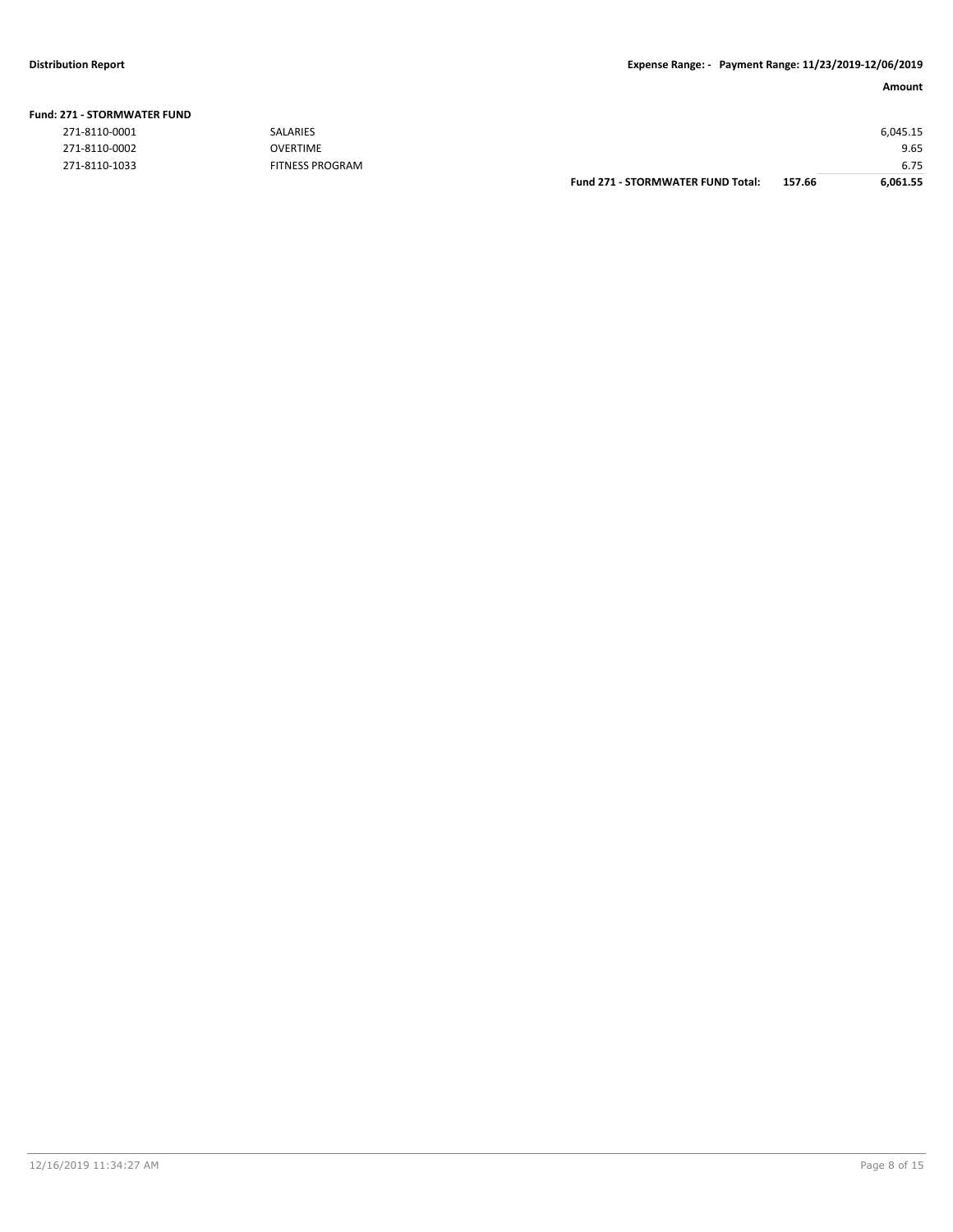### **Fund: 345 - WBUV INFRASTRUCTURE IMPRO**

345-8910-0001 SALARIES 47.74

**Fund 345 - WBUV INFRASTRUCTURE IMPRO Total: 1.00 47.74**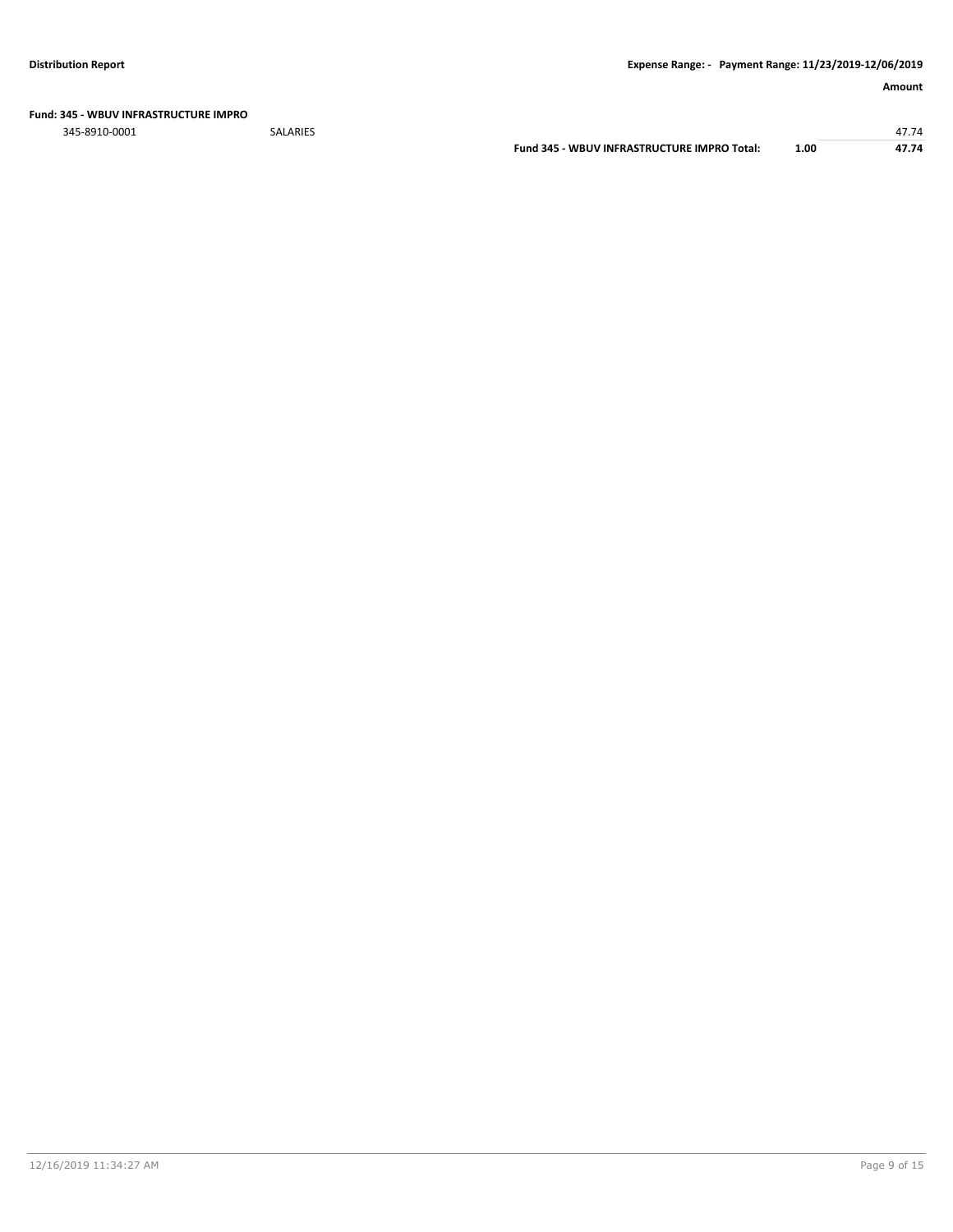**Fund: 401 - WATER FUND**

# **Distribution Report Expense Range: - Payment Range: 11/23/2019-12/06/2019**

| IO1 - WATER FUND |                        |                              |        |          |
|------------------|------------------------|------------------------------|--------|----------|
| 401-8610-0001    | SALARIES               |                              |        | 245.52   |
| 401-8620-0001    | SALARIES               |                              |        | 8,243.60 |
| 401-8620-0002    | <b>OVERTIME</b>        |                              |        | 45.07    |
| 401-8620-1033    | <b>FITNESS PROGRAM</b> |                              |        | 31.50    |
|                  |                        | Fund 401 - WATER FUND Total: | 222.70 | 8,565.69 |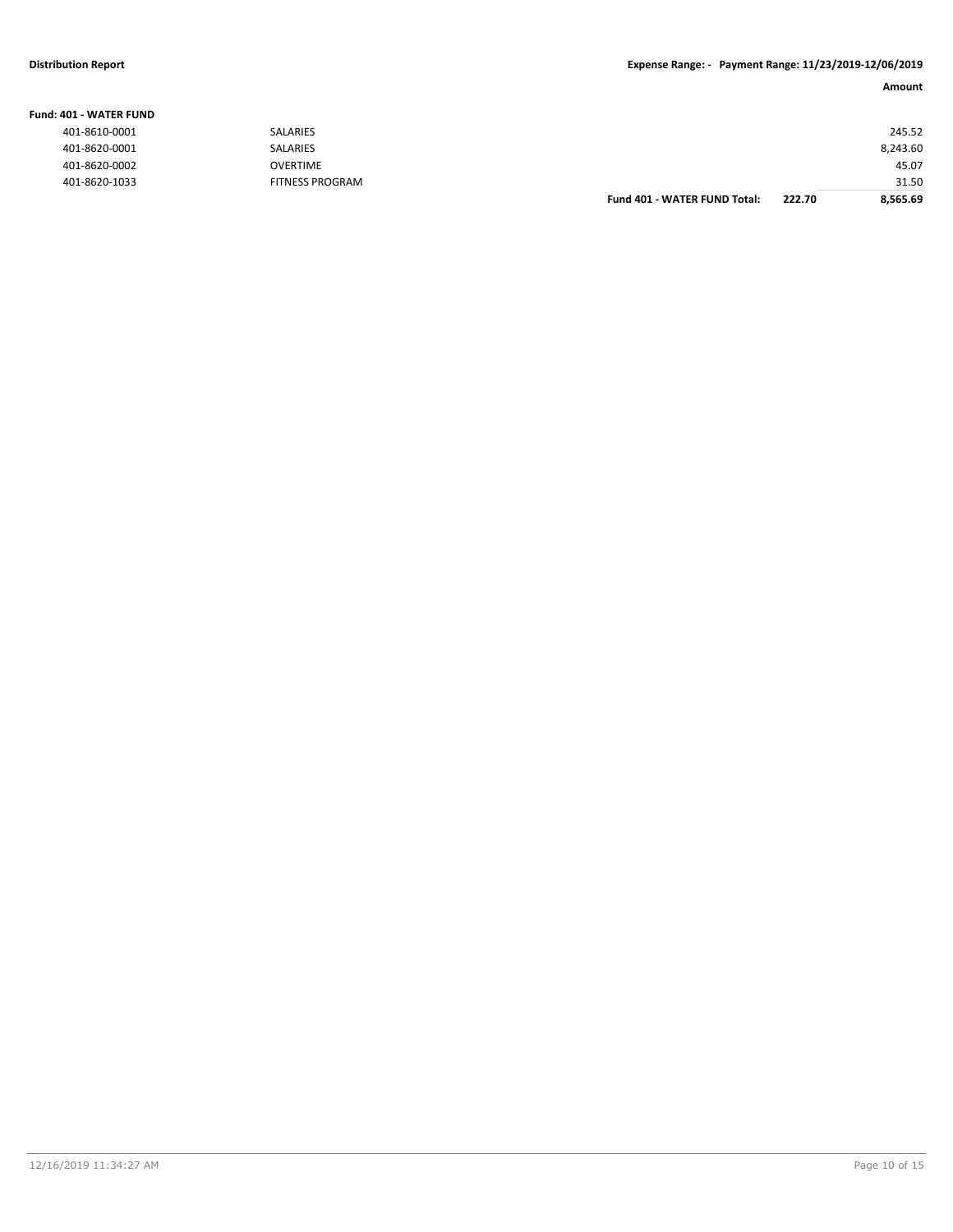|               |                 | <b>Fund 501 - EQUIPMT MAINT FUND Total:</b> | 168.00 | 6.519.39 |
|---------------|-----------------|---------------------------------------------|--------|----------|
| 501-8520-0001 | <b>SALARIES</b> |                                             |        | 6,028.36 |
| 501-8510-0001 | <b>SALARIES</b> |                                             |        | 491.03   |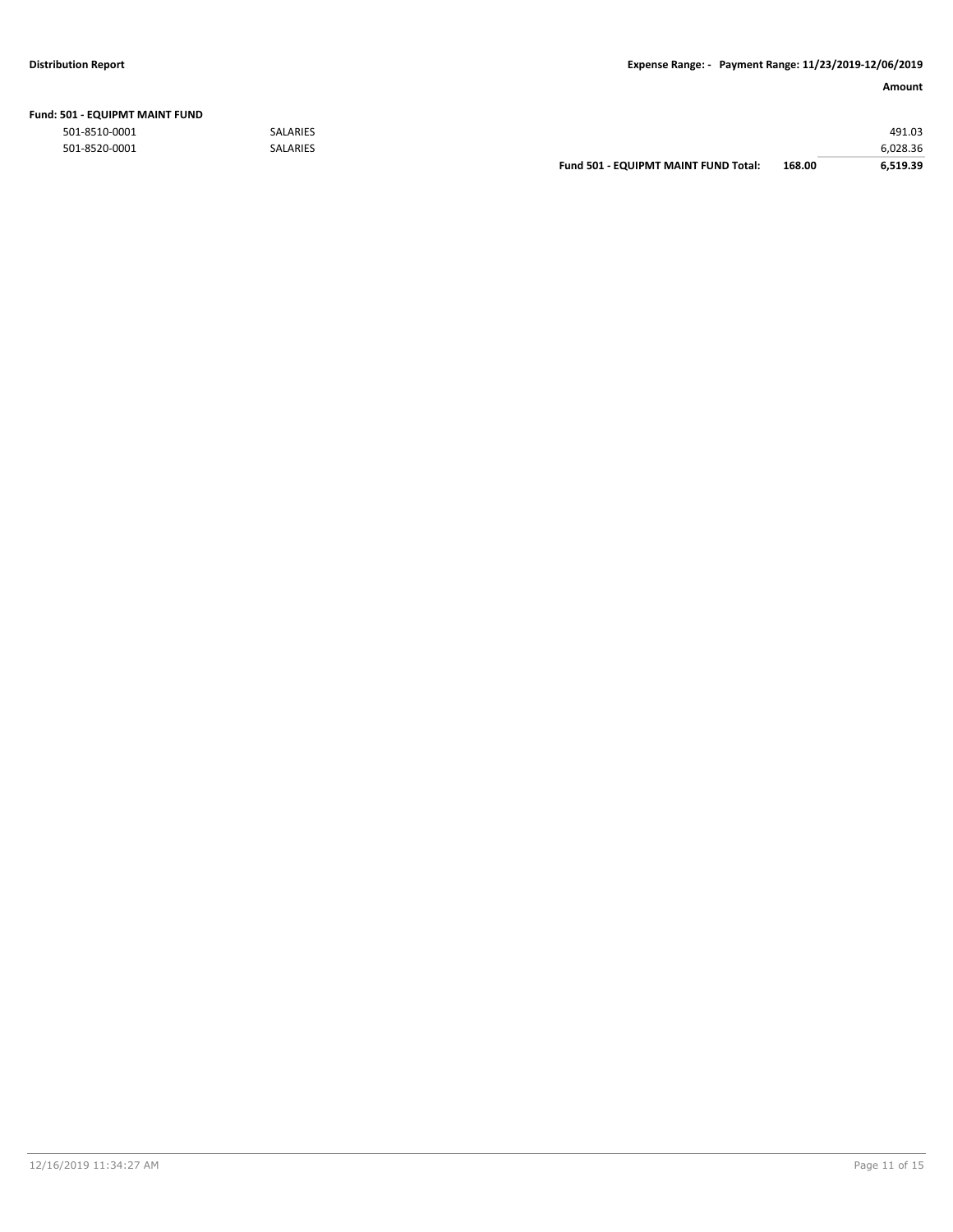**Fund: 503 - MIS FUND**

# **Amount**

|                  |                        | Fund 503 - MIS FUND Total: | 176.00 | 8,489.48 |
|------------------|------------------------|----------------------------|--------|----------|
| 503-4010-1033    | <b>FITNESS PROGRAM</b> |                            |        | 45.00    |
| 503-4010-0020    | PART-TIME HOURLY WAGES |                            |        | 240.00   |
| 503-4010-0001    | SALARIES               |                            |        | 8,204.48 |
| ,U3 - IVIIS FUND |                        |                            |        |          |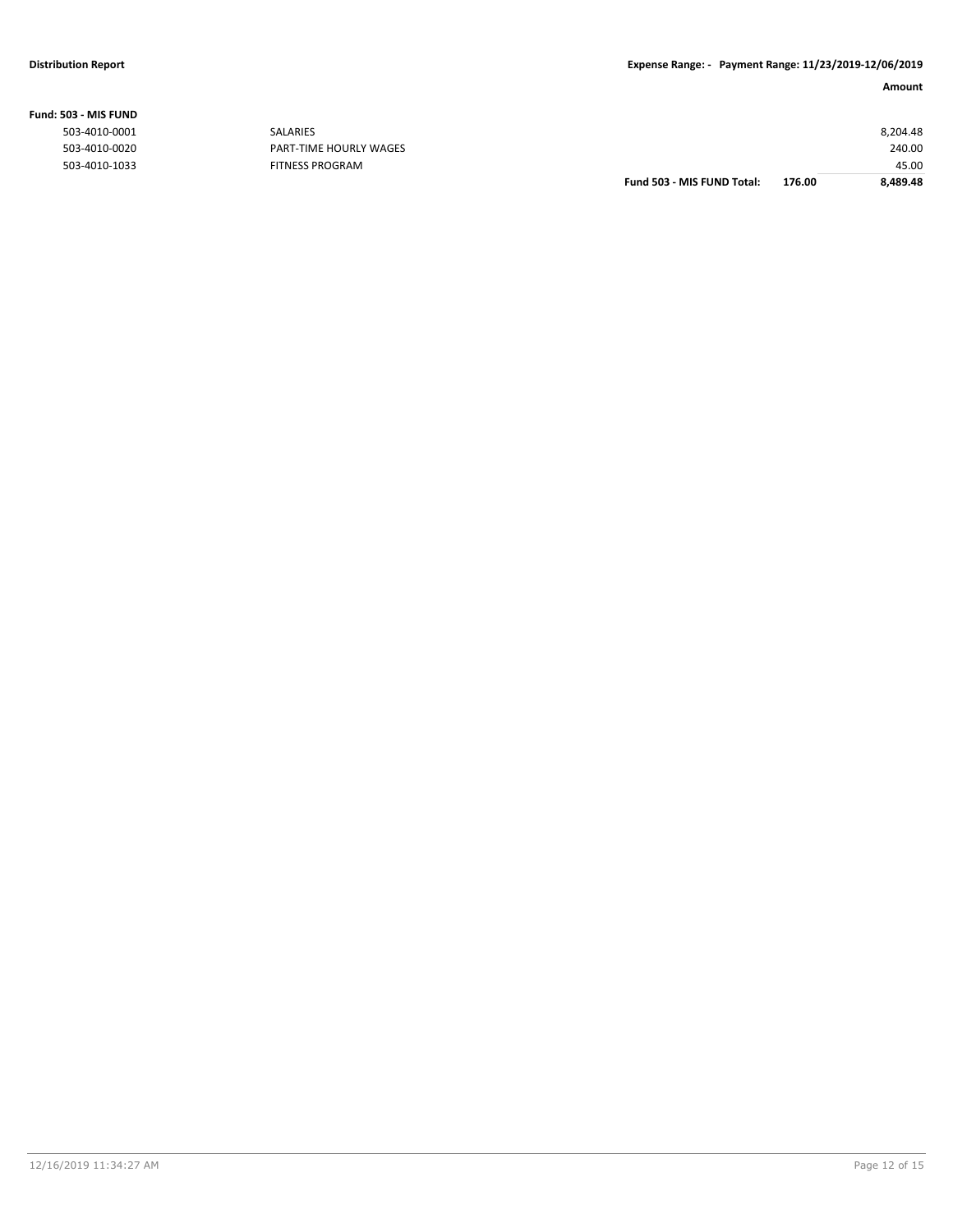# **Distribution Report Expense Range: - Payment Range: 11/23/2019-12/06/2019**

|                               |                 | Amount   |
|-------------------------------|-----------------|----------|
| 951 - SAN. DISTRICT GEN. FUND |                 |          |
| 951-8810-0001                 | SALARIES        | 804.28   |
| 951-8820-0001                 | <b>SALARIES</b> | 9,059.29 |

| 951-8820-0001 | <b>SALARIES</b>        | 9.059.29 |
|---------------|------------------------|----------|
| 951-8820-0002 | OVERTIME               | 451.63   |
| 951-8820-1033 | <b>FITNESS PROGRAM</b> | 6.75     |

**Fund 951 - SAN. DISTRICT GEN. FUND Total: 276.63 10,321.95**

# **Fund: 951 - SAN. DISTRICT GEN. FUND**

| 951-8810-0001 |
|---------------|
| 951-8820-0001 |
| 951-8820-0002 |
| 951-8820-1033 |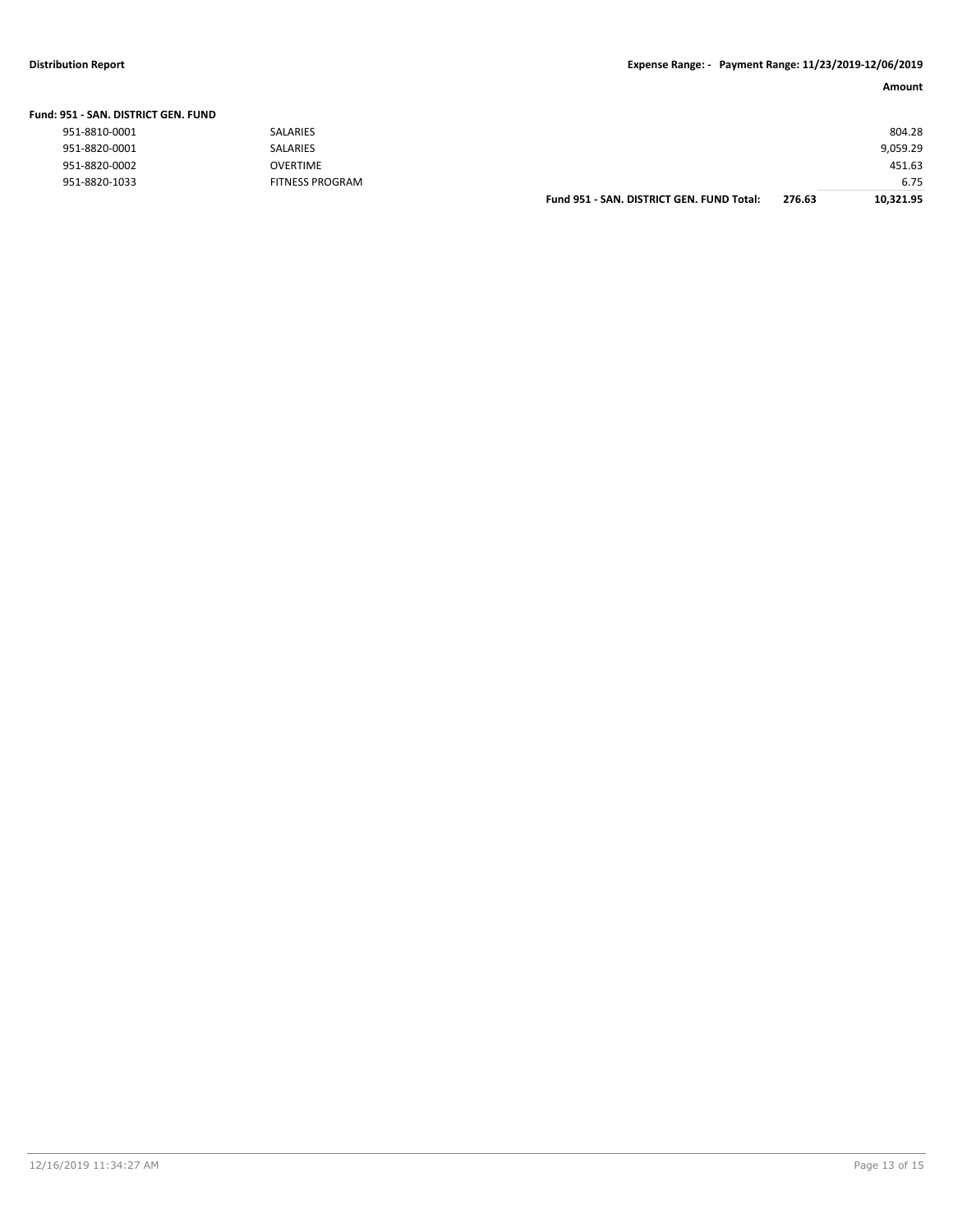| Fund: 953 - SAN. DISTRICT CAP. IMPROV |  |  |  |  |  |  |  |
|---------------------------------------|--|--|--|--|--|--|--|
|---------------------------------------|--|--|--|--|--|--|--|

| 953-8820-9201 |  |
|---------------|--|
| 953-8820-9205 |  |
| 953-8820-9214 |  |

DEL MONTE LIFT STATION UPGRADE CANYON DEL REY SEWER LINE REPLACEMENT 953-8820-9214 DEL MONTE SWR MAIN REPLACEMENT

| Fund 953 - SAN. DISTRICT CAP. IMPROV Total: | 6.00 | 345.64 |
|---------------------------------------------|------|--------|
|                                             |      | 144.02 |
|                                             |      | 86.41  |
|                                             |      | 115.21 |